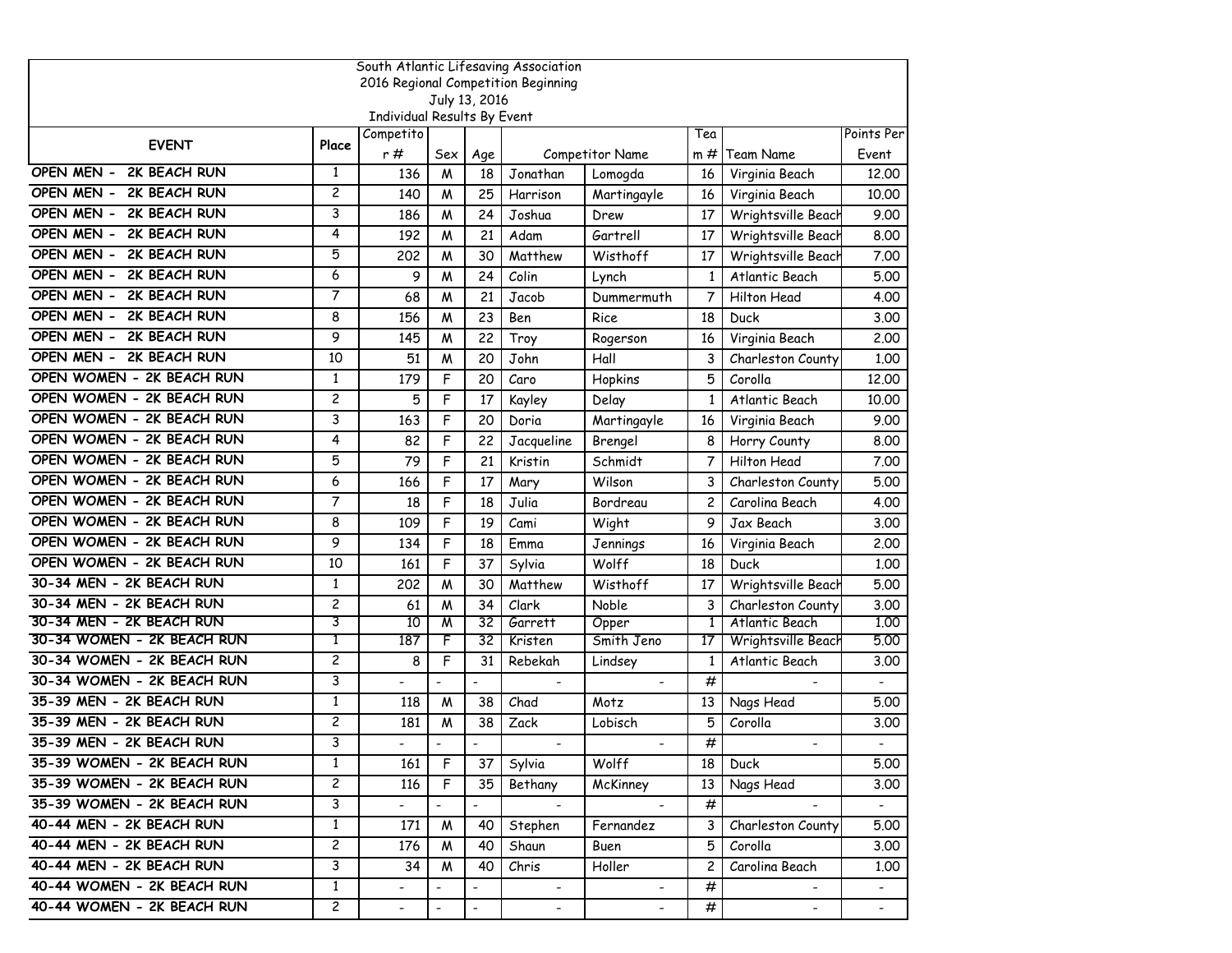|                            | South Atlantic Lifesaving Association |                             |                          |                          |                                     |                          |                |                          |                              |  |  |  |
|----------------------------|---------------------------------------|-----------------------------|--------------------------|--------------------------|-------------------------------------|--------------------------|----------------|--------------------------|------------------------------|--|--|--|
|                            |                                       |                             |                          |                          | 2016 Regional Competition Beginning |                          |                |                          |                              |  |  |  |
|                            |                                       | Individual Results By Event |                          | July 13, 2016            |                                     |                          |                |                          |                              |  |  |  |
|                            |                                       | Competito                   |                          |                          |                                     |                          | Tea            |                          | Points Per                   |  |  |  |
| <b>EVENT</b>               | Place                                 | r#                          | Sex                      | Age                      |                                     | <b>Competitor Name</b>   | $m \#$         | Team Name                | Event                        |  |  |  |
| 40-44 WOMEN - 2K BEACH RUN | 3                                     | $\blacksquare$              | $\mathbb{Z}^2$           | $\overline{a}$           |                                     |                          | #              |                          |                              |  |  |  |
| 45-49 MEN - 2K BEACH RUN   | $\mathbf{1}$                          | 119                         | M                        | 47                       | Ken                                 | Savage                   | 13             | Nags Head                | 5.00                         |  |  |  |
| 45-49 MEN - 2K BEACH RUN   | $\overline{c}$                        | 22                          | M                        | 46                       | Matt                                | Brzescinski              | $\overline{c}$ | Carolina Beach           | 3.00                         |  |  |  |
| 45-49 MEN - 2K BEACH RUN   | 3                                     | 12                          | M                        | 47                       | John                                | Phillips                 | $\mathbf{1}$   | Atlantic Beach           | 1.00                         |  |  |  |
| 45-49 WOMEN - 2K BEACH RUN | $\mathbf{1}$                          |                             | $\blacksquare$           | $\overline{a}$           | $\blacksquare$                      | $\overline{a}$           | #              |                          |                              |  |  |  |
| 45-49 WOMEN - 2K BEACH RUN | $\overline{c}$                        | $\blacksquare$              | $\blacksquare$           | $\overline{a}$           | $\overline{\phantom{a}}$            |                          | #              |                          | $\overline{\phantom{0}}$     |  |  |  |
| 45-49 WOMEN - 2K BEACH RUN | 3                                     |                             | $\blacksquare$           | $\overline{a}$           | $\overline{\phantom{a}}$            |                          | #              |                          |                              |  |  |  |
| 50-54 MEN - 2K BEACH RUN   | 1                                     | 203                         | M                        | 54                       | Roger                               | Wilson                   | 1              | Atlantic Beach           | 5.00                         |  |  |  |
| 50-54 MEN - 2K BEACH RUN   | $\overline{c}$                        |                             | $\overline{\phantom{a}}$ | $\overline{a}$           | $\overline{\phantom{a}}$            | $\overline{\phantom{a}}$ | #              | $\overline{\phantom{a}}$ | $\qquad \qquad \blacksquare$ |  |  |  |
| 50-54 MEN - 2K BEACH RUN   | 3                                     |                             | $\blacksquare$           | $\overline{a}$           |                                     |                          | #              | $\overline{\phantom{0}}$ |                              |  |  |  |
| 50-54 WOMEN - 2K BEACH RUN | $\mathbf{1}$                          | 204                         | F                        | 51                       | Shannon                             | Shay                     | 18             | Duck                     | 5.00                         |  |  |  |
| 50-54 WOMEN - 2K BEACH RUN | $\overline{c}$                        |                             | $\overline{a}$           | $\overline{a}$           | $\blacksquare$                      |                          | #              | ÷                        |                              |  |  |  |
| 50-54 WOMEN - 2K BEACH RUN | 3                                     |                             | $\overline{\phantom{a}}$ | $\overline{\phantom{0}}$ |                                     |                          | #              |                          |                              |  |  |  |
| 55-59 MEN - 2K BEACH RUN   | $\mathbf{1}$                          |                             | $\overline{\phantom{a}}$ | $\overline{\phantom{0}}$ | $\overline{\phantom{a}}$            |                          | #              | $\overline{\phantom{a}}$ | $\qquad \qquad \blacksquare$ |  |  |  |
| 55-59 MEN - 2K BEACH RUN   | $\overline{c}$                        |                             | $\blacksquare$           | $\blacksquare$           | $\overline{\phantom{a}}$            | $\overline{\phantom{a}}$ | #              | $\blacksquare$           |                              |  |  |  |
| 55-59 MEN - 2K BEACH RUN   | 3                                     |                             | $\blacksquare$           | $\overline{a}$           |                                     |                          | #              |                          |                              |  |  |  |
| 55-59 WOMEN - 2K BEACH RUN | T                                     | 132                         | F                        | 59                       | Nancy                               | Hodges                   | 16             | Virginia Beach           | 5.00                         |  |  |  |
| 55-59 WOMEN - 2K BEACH RUN | $\overline{c}$                        |                             | $\blacksquare$           | $\overline{a}$           | $\blacksquare$                      |                          | #              | $\blacksquare$           | $\blacksquare$               |  |  |  |
| 55-59 WOMEN - 2K BEACH RUN | 3                                     |                             | $\overline{\phantom{a}}$ | $\overline{\phantom{a}}$ | $\blacksquare$                      |                          | #              | $\overline{\phantom{a}}$ | $\qquad \qquad \blacksquare$ |  |  |  |
| 60-64 MEN - 2K BEACH RUN   | 1                                     |                             | $\overline{\phantom{a}}$ | $\overline{a}$           | $\blacksquare$                      |                          | #              | $\overline{\phantom{a}}$ | $\qquad \qquad \blacksquare$ |  |  |  |
| 60-64 MEN - 2K BEACH RUN   | $\overline{\mathbf{c}}$               | $\overline{a}$              | $\blacksquare$           | $\overline{a}$           | $\blacksquare$                      | $\overline{\phantom{a}}$ | #              | $\blacksquare$           | $\overline{\phantom{0}}$     |  |  |  |
| 60-64 MEN - 2K BEACH RUN   | 3                                     |                             | $\blacksquare$           | $\overline{\phantom{a}}$ |                                     |                          | #              |                          |                              |  |  |  |
| 60-64 WOMEN - 2K BEACH RUN | 1                                     | 107                         | F                        | 63                       | Susan                               | Wallis                   | 9              | Jax Beach                | 5.00                         |  |  |  |
| 60-64 WOMEN-2K RUN         | 2                                     | $\overline{a}$              |                          | $\overline{a}$           | $\overline{\phantom{a}}$            |                          | #              | $\overline{a}$           |                              |  |  |  |
| 60-64 WOMEN-2K RUN         | 3                                     |                             | $\sim$                   | $\overline{a}$           | $\blacksquare$                      | $\overline{a}$           | #              | $\overline{\phantom{a}}$ | $\blacksquare$               |  |  |  |
| 64-69 MEN - 2K BEACH RUN   | 1                                     |                             | $\blacksquare$           | $\overline{a}$           |                                     |                          | #              | $\overline{\phantom{0}}$ |                              |  |  |  |
| 64-69 MEN - 2K BEACH RUN   | $\overline{c}$                        |                             | $\sim$                   | $\overline{a}$           | $\blacksquare$                      | $\overline{\phantom{a}}$ | #              | $\overline{\phantom{0}}$ | $\overline{\phantom{0}}$     |  |  |  |
| 64-69 MEN - 2K BEACH RUN   | 3                                     |                             | $\blacksquare$           | $\overline{\phantom{a}}$ | $\overline{\phantom{a}}$            | $\blacksquare$           | #              | $\overline{\phantom{a}}$ |                              |  |  |  |
| 64-69 WOMEN - 2K BEACH RUN | 1                                     |                             | $\overline{\phantom{a}}$ | $\overline{\phantom{0}}$ |                                     |                          | #              |                          |                              |  |  |  |
| 64-69 WOMEN-2K RUN         | $\mathsf{2}$                          | $\overline{\phantom{0}}$    | $\blacksquare$           | $\overline{\phantom{a}}$ | $\blacksquare$                      | $\blacksquare$           | #              | $\overline{\phantom{a}}$ | $\qquad \qquad \blacksquare$ |  |  |  |
| 64-69 WOMEN-2K RUN         | 3                                     |                             | $\blacksquare$           | $\omega$                 |                                     |                          | #              |                          | $\blacksquare$               |  |  |  |
| 70+ MEN - 2K BEACH RUN     | $\mathbf{1}$                          | 3                           | M                        | 71                       | David                               | Bew                      | 1              | Atlantic Beach           | 5.00                         |  |  |  |
| 70+ MEN - 2K BEACH RUN     | $\overline{c}$                        | $\overline{\phantom{a}}$    | $\blacksquare$           | $\blacksquare$           | $\blacksquare$                      | $\blacksquare$           | #              |                          |                              |  |  |  |
| 70+ MEN - 2K BEACH RUN     | 3                                     | $\overline{\phantom{0}}$    | $\blacksquare$           | $\blacksquare$           | $\blacksquare$                      | $\overline{\phantom{0}}$ | #              | $\blacksquare$           |                              |  |  |  |
| 70+ WOMEN - 2K BEACH RUN   | $\mathbf{1}$                          | $\overline{\phantom{a}}$    | $\overline{\phantom{a}}$ | $\blacksquare$           | $\overline{\phantom{a}}$            | $\overline{\phantom{a}}$ | #              | $\overline{\phantom{a}}$ | $\overline{\phantom{a}}$     |  |  |  |
| 70+ WOMEN-2K RUN           | $\overline{\mathbf{c}}$               | $\sim$                      | $\blacksquare$           | $\blacksquare$           | $\blacksquare$                      | $\blacksquare$           | #              | $\blacksquare$           | $\blacksquare$               |  |  |  |
| 70+ WOMEN-2K RUN           | 3                                     | $\overline{\phantom{0}}$    | $\blacksquare$           | $\blacksquare$           | $\blacksquare$                      | $\blacksquare$           | #              | $\overline{\phantom{a}}$ | $\blacksquare$               |  |  |  |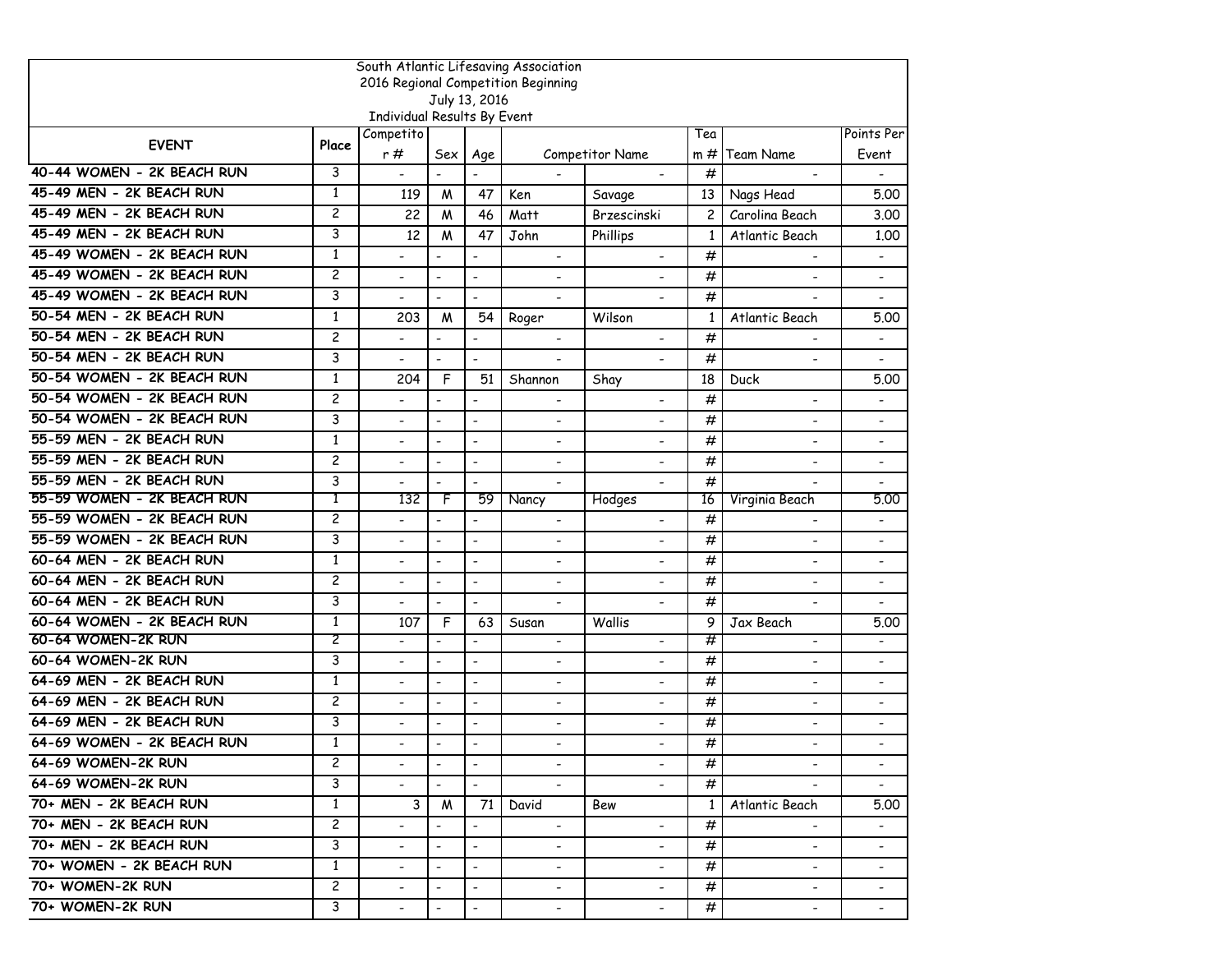| South Atlantic Lifesaving Association |                |                             |                         |                          |                |                        |                 |                    |                |  |  |
|---------------------------------------|----------------|-----------------------------|-------------------------|--------------------------|----------------|------------------------|-----------------|--------------------|----------------|--|--|
| 2016 Regional Competition Beginning   |                |                             |                         |                          |                |                        |                 |                    |                |  |  |
|                                       |                | Individual Results By Event |                         | July 13, 2016            |                |                        |                 |                    |                |  |  |
|                                       |                | Competito                   |                         |                          |                |                        | Tea             |                    | Points Per     |  |  |
| <b>EVENT</b>                          | Place          | r#                          | Sex                     | Age                      |                | <b>Competitor Name</b> | m #             | Team Name          | Event          |  |  |
| OPEN ONLY - LANDLINE RESCUE RACE      | 1              | 185                         | M                       | 22                       | Sawyer         | Dove                   | 17              | Wrightsville Beach | 3.00           |  |  |
| OPEN ONLY - LANDLINE RESCUE RACE      | 1              | 188                         | F                       | 32                       | Lindsey        | Gerkens                | 17              | Wrightsville Beach | 3.00           |  |  |
| OPEN ONLY - LANDLINE RESCUE RACE      | $\mathbf{1}$   | 198                         | W                       | 30                       | Maurice        | Peacock                | 17              | Wrightsville Beach | 3.00           |  |  |
| OPEN ONLY - LANDLINE RESCUE RACE      | $\mathbf{1}$   | 201                         | M                       | 31                       | Hunter         | Hay                    | 17              | Wrightsville Beach | 3.00           |  |  |
| OPEN ONLY - LANDLINE RESCUE RACE      | $\mathbf{2}$   | 91                          | M                       | 24                       | Jakub          | Nezdoba                | 8               | Horry County       | 2.50           |  |  |
| OPEN ONLY - LANDLINE RESCUE RACE      | $\overline{c}$ | 94                          | F                       | 22                       | Kara           | Powers                 | 8               | Horry County       | 2.50           |  |  |
| OPEN ONLY - LANDLINE RESCUE RACE      | 2              | 96                          | M                       | 18                       | Conner         | Steele                 | 8               | Horry County       | 2.50           |  |  |
| OPEN ONLY - LANDLINE RESCUE RACE      | $\overline{c}$ | 175                         | W                       | 22                       | Gunter         | Bowling                | 8               | Horry County       | 2.50           |  |  |
| OPEN ONLY - LANDLINE RESCUE RACE      | 3              | 85                          | M                       | 21                       | Tyler          | Gill                   | 8               | Horry County       | 2.25           |  |  |
| OPEN ONLY - LANDLINE RESCUE RACE      | 3              | 86                          | F                       | 23                       | Kamila         | Horejesi               | 8               | Horry County       | 2,25           |  |  |
| OPEN ONLY - LANDLINE RESCUE RACE      | 3              | 87                          | M                       | 25                       | Benjamin       | Jones                  | 8               | Horry County       | 2.25           |  |  |
| OPEN ONLY - LANDLINE RESCUE RACE      | 3              | 90                          | F                       | 23                       | Karel          | Mikota                 | 8               | Horry County       | 2.25           |  |  |
| OPEN ONLY - LANDLINE RESCUE RACE      | 4              | 114                         | M                       | 22                       | Shawn          | Kenny                  | 13              | Nags Head          | 2,00           |  |  |
| OPEN ONLY - LANDLINE RESCUE RACE      | 4              | 115                         | F                       | 26                       | Sarah          | Knie                   | 13              | Nags Head          | 2,00           |  |  |
| OPEN ONLY - LANDLINE RESCUE RACE      | 4              | 117                         | M                       | 27                       | Ben            | Mechak                 | 13              | Nags Head          | 2,00           |  |  |
| OPEN ONLY - LANDLINE RESCUE RACE      | 4              | 118                         | M                       | 38                       | Chad           | Motz                   | 13              | Nags Head          | 2,00           |  |  |
| OPEN ONLY - LANDLINE RESCUE RACE      | 5              | 128                         | М                       | 21                       | Ryan           | Frayne                 | 16              | Virginia Beach     | 1.75           |  |  |
| OPEN ONLY - LANDLINE RESCUE RACE      | 5              | 130                         | M                       | 45                       | Thomas         | Gill                   | 16              | Virginia Beach     | 1.75           |  |  |
| OPEN ONLY - LANDLINE RESCUE RACE      | 5              | 135                         | F                       | 16                       | Tara           | Larusso                | 16              | Virginia Beach     | 1,75           |  |  |
| OPEN ONLY - LANDLINE RESCUE RACE      | 5              | 146                         | М                       | 19                       | Austin         | Ryan                   | 16              | Virginia Beach     | 1.75           |  |  |
| OPEN ONLY - LANDLINE RESCUE RACE      | 6              | 176                         | M                       | 40                       | Shaun          | Buen                   | 5               | Corolla            | 1.25           |  |  |
| OPEN ONLY - LANDLINE RESCUE RACE      | 6              | 178                         | M                       | 21                       | Chris          | Harvey                 | 5               | Corolla            | 1,25           |  |  |
| OPEN ONLY - LANDLINE RESCUE RACE      | 6              | 179                         | F                       | 20                       | Caro           | Hopkins                | 5               | Corolla            | 1,25           |  |  |
| OPEN ONLY - LANDLINE RESCUE RACE      | 6              | 181                         | М                       | 38                       | Zack           | Lobisch                | 5               | Corolla            | 1,25           |  |  |
| OPEN ONLY - LANDLINE RESCUE RACE      | 7              | 2                           | F                       | 16                       | Lauren         | Bass                   | $\mathbf{1}$    | Atlantic Beach     | 1.00           |  |  |
| OPEN ONLY - LANDLINE RESCUE RACE      | $\overline{7}$ | 4                           | M                       | 22                       | Shane          | Brennan                | 1               | Atlantic Beach     | 1.00           |  |  |
| OPEN ONLY - LANDLINE RESCUE RACE      | $\overline{7}$ | 9                           | M                       | 24                       | Colin          | Lynch                  | 1               | Atlantic Beach     | 1.00           |  |  |
| OPEN ONLY - LANDLINE RESCUE RACE      | 7              | 11                          | M                       | 18                       | Ryan           | Petitt                 | 1               | Atlantic Beach     | 1.00           |  |  |
| OPEN ONLY - LANDLINE RESCUE RACE      | 8              | 152                         | $\overline{\mathsf{M}}$ | 23                       | Jacob          | Dinger                 | $\overline{18}$ | Duck               | 0.75           |  |  |
| OPEN ONLY - LANDLINE RESCUE RACE      | 8              | 153                         | F                       | 22                       | Becca          | Leventhal              | 18              | Duck               | 0.75           |  |  |
| OPEN ONLY - LANDLINE RESCUE RACE      | 8              | 155                         | M                       | 30                       | Cody           | McKinney               | 18              | Duck               | 0.75           |  |  |
| OPEN ONLY - LANDLINE RESCUE RACE      | 8              | 159                         | M                       | 23                       | Michael        | Young                  | 18              | Duck               | 0.75           |  |  |
| OPEN ONLY - LANDLINE RESCUE RACE      | 9              | 127                         | M                       | 22                       | Rodney         | Fentress               | 16              | Virginia Beach     | 0.50           |  |  |
| OPEN ONLY - LANDLINE RESCUE RACE      | 9              | 139                         | W                       | 26                       | Jon            | Martin                 | 16              | Virginia Beach     | 0.50           |  |  |
| OPEN ONLY - LANDLINE RESCUE RACE      | ୭              | 141                         | M                       | 30                       | Michael        | Miller                 | 16              | Virginia Beach     | 0.50           |  |  |
| OPEN ONLY - LANDLINE RESCUE RACE      | 9              | 163                         | F                       | 20                       | Doria          | Martingayle            | 16              | Virginia Beach     | 0.50           |  |  |
| OPEN ONLY - LANDLINE RESCUE RACE      | 10             | $\overline{a}$              | $\blacksquare$          | $\overline{\phantom{a}}$ | $\blacksquare$ |                        | #               |                    | $\blacksquare$ |  |  |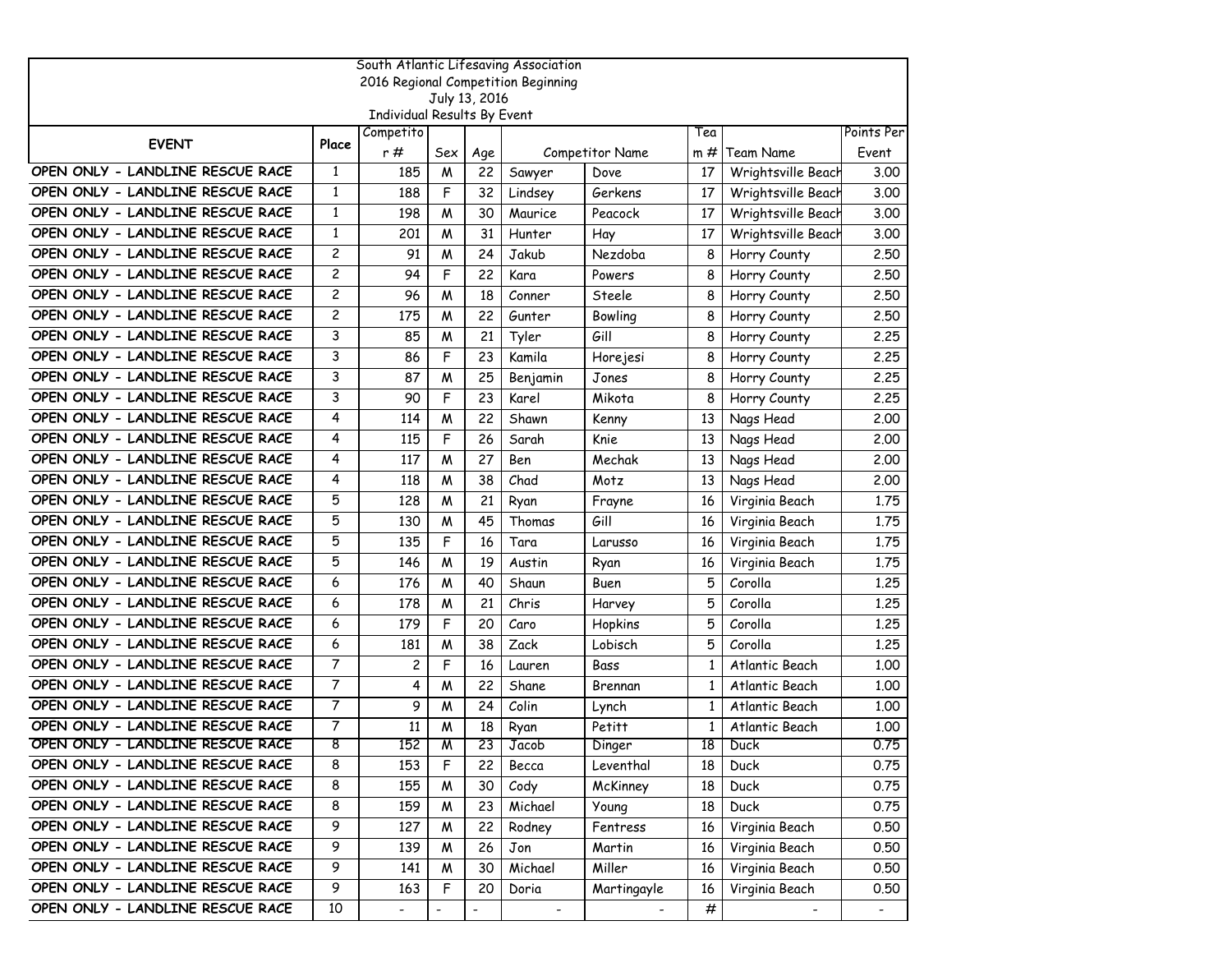| South Atlantic Lifesaving Association |                |                             |                          |                          |                                     |                        |                 |                    |            |  |  |
|---------------------------------------|----------------|-----------------------------|--------------------------|--------------------------|-------------------------------------|------------------------|-----------------|--------------------|------------|--|--|
|                                       |                |                             |                          |                          | 2016 Regional Competition Beginning |                        |                 |                    |            |  |  |
|                                       |                | Individual Results By Event |                          | July 13, 2016            |                                     |                        |                 |                    |            |  |  |
|                                       |                | Competito                   |                          |                          |                                     |                        | Tea             |                    | Points Per |  |  |
| <b>EVENT</b>                          | Place          | r#                          | Sex                      | Age                      |                                     | <b>Competitor Name</b> | $m \#$          | Team Name          | Event      |  |  |
| OPEN ONLY - LANDLINE RESCUE RACE      | 10             | $\blacksquare$              | $\blacksquare$           | $\overline{a}$           |                                     |                        | #               | ٠                  |            |  |  |
| OPEN ONLY - LANDLINE RESCUE RACE      | 10             | $\blacksquare$              | $\blacksquare$           | $\overline{\phantom{a}}$ |                                     |                        | #               |                    |            |  |  |
| OPEN ONLY - LANDLINE RESCUE RACE      | 10             |                             | $\overline{\phantom{a}}$ | $\overline{a}$           |                                     |                        | #               |                    |            |  |  |
| OPEN MEN - SURF RACE                  | 1              | 127                         | M                        | 22                       | Rodney                              | Fentress               | 16              | Virginia Beach     | 12.00      |  |  |
| OPEN MEN - SURF RACE                  | $\overline{c}$ | 177                         | W                        | 20                       | Eyan                                | Eagle                  | 5               | Corolla            | 10.00      |  |  |
| OPEN MEN - SURF RACE                  | 3              | 184                         | M                        | 22                       | Zack                                | Sowers                 | 17              | Wrightsville Beach | 9.00       |  |  |
| OPEN MEN - SURF RACE                  | 4              | 128                         | M                        | 21                       | Ryan                                | Frayne                 | 16              | Virginia Beach     | 8.00       |  |  |
| OPEN MEN - SURF RACE                  | 5              | 182                         | W                        | 21                       | Will                                | Swiss                  | 17              | Wrightsville Beach | 7.00       |  |  |
| OPEN MEN - SURF RACE                  | 6              | 185                         | M                        | 22                       | Sawyer                              | Dove                   | 17              | Wrightsville Beach | 5.00       |  |  |
| OPEN MEN - SURF RACE                  | 7              | 202                         | М                        | 30                       | Matthew                             | Wisthoff               | 17              | Wrightsville Beach | 4.00       |  |  |
| OPEN MEN - SURF RACE                  | 8              | 91                          | M                        | 24                       | Jakub                               | Nezdoba                | 8               | Horry County       | 3.00       |  |  |
| OPEN MEN - SURF RACE                  | 9              | 142                         | M                        | 19                       | Donovan                             | Pope                   | 16              | Virginia Beach     | 2.00       |  |  |
| OPEN MEN - SURF RACE                  | 10             | 146                         | M                        | 19                       | Austin                              | Ryan                   | 16              | Virginia Beach     | 1.00       |  |  |
| OPEN WOMEN - SURF RACE                | 1              | 165                         | F                        | 17                       | Peyton                              | Wilson                 | 3               | Charleston County  | 12.00      |  |  |
| OPEN WOMEN - SURF RACE                | $\overline{c}$ | 46                          | F                        | 19                       | Hannah                              | Craig                  | 3               | Charleston County  | 10.00      |  |  |
| OPEN WOMEN - SURF RACE                | 3              | 135                         | F                        | 16                       | Tara                                | Larusso                | 16              | Virginia Beach     | 9.00       |  |  |
| OPEN WOMEN - SURF RACE                | 4              | 194                         | F                        | 25                       | Kathryn                             | Yarbrough              | 17              | Wrightsville Beach | 8.00       |  |  |
| OPEN WOMEN - SURF RACE                | 5              | 66                          | F                        | 21                       | Chloe                               | <b>Bennett</b>         | 7               | Hilton Head        | 7.00       |  |  |
| OPEN WOMEN - SURF RACE                | 6              | 36                          | F                        | 17                       | Alet                                | Jewell                 | 2               | Carolina Beach     | 5.00       |  |  |
| OPEN WOMEN - SURF RACE                | 7              | 124                         | F                        | 22                       | Georgia                             | DaCruz                 | 16              | Virginia Beach     | 4.00       |  |  |
| OPEN WOMEN - SURF RACE                | 8              | 73                          | F                        | 21                       | Maisey                              | Kent                   | $\overline{7}$  | Hilton Head        | 3.00       |  |  |
| OPEN WOMEN - SURF RACE                | 9              | 134                         | F                        | 18                       | Emma                                | Jennings               | 16              | Virginia Beach     | 2.00       |  |  |
| OPEN WOMEN - SURF RACE                | 10             | 120                         | F                        | 19                       | Rebecca                             | Stanton                | 13              | Nags Head          | 1.00       |  |  |
| 30-34 MEN - SURF RACE                 | 1              | 202                         | M                        | 30                       | Matthew                             | Wisthoff               | 17              | Wrightsville Beach | 5.00       |  |  |
| 30-34 MEN - SURF RACE                 | 2              | 129                         | W                        | 32                       | Patrick                             | Frisk                  | 16              | Virginia Beach     | 3.00       |  |  |
| 30-34 MEN - SURF RACE                 | 3              | 61                          | M                        | 34                       | Clark                               | Noble                  | 3               | Charleston County  | 1.00       |  |  |
| 30-34 WOMEN - SURF RACE               | 1              | 187                         | F                        | 32                       | Kristen                             | Smith Jeno             | 17              | Wrightsville Beach | 5.00       |  |  |
| 30-34 WOMEN - SURF RACE               | 2              | 8                           | F                        | 31                       | Rebekah                             | Lindsey                | 1               | Atlantic Beach     | 3.00       |  |  |
| 30-34 WOMEN - SURF RACE               | 3              |                             | $\blacksquare$           | $\overline{a}$           |                                     |                        | #               |                    | -          |  |  |
| 35-39 MEN - SURF RACE                 | $\mathbf{1}$   | 59                          | W                        | 36                       | Brian                               | Mack                   | 3 I             | Charleston County  | 5.00       |  |  |
| 35-39 MEN - SURF RACE                 | $\overline{2}$ | 118                         | W                        | 38                       | Chad                                | Motz                   | 13 <sup>1</sup> | Nags Head          | 3.00       |  |  |
| 35-39 MEN - SURF RACE                 | 3              | 181                         | W                        | 38                       | Zack                                | Lobisch                | 5               | Corolla            | 1.00       |  |  |
| 35-39 WOMEN - SURF RACE               | $\mathbf{1}$   | 116                         | F                        | 35                       | Bethany                             | McKinney               | 13              | Nags Head          | 5.00       |  |  |
| 35-39 WOMEN - SURF RACE               | $\overline{c}$ | 161                         | F                        | 37                       | Sylvia                              | Wolff                  | 18              | Duck               | 3.00       |  |  |
| 35-39 WOMEN - SURF RACE               | 3              | $\overline{\phantom{0}}$    | $\Box$                   | $\blacksquare$           | $\blacksquare$                      | $\sim$                 | #               | $\blacksquare$     | $\sim$     |  |  |
| 40-44 MEN - SURF RACE                 | $\mathbf{1}$   | 171                         | M                        | 40                       | Stephen                             | Fernandez              | 3               | Charleston County  | 5.00       |  |  |
| 40-44 MEN - SURF RACE                 | $\overline{c}$ | 176                         | W                        | 40                       | Shaun                               | Buen                   | 5               | Corolla            | 3.00       |  |  |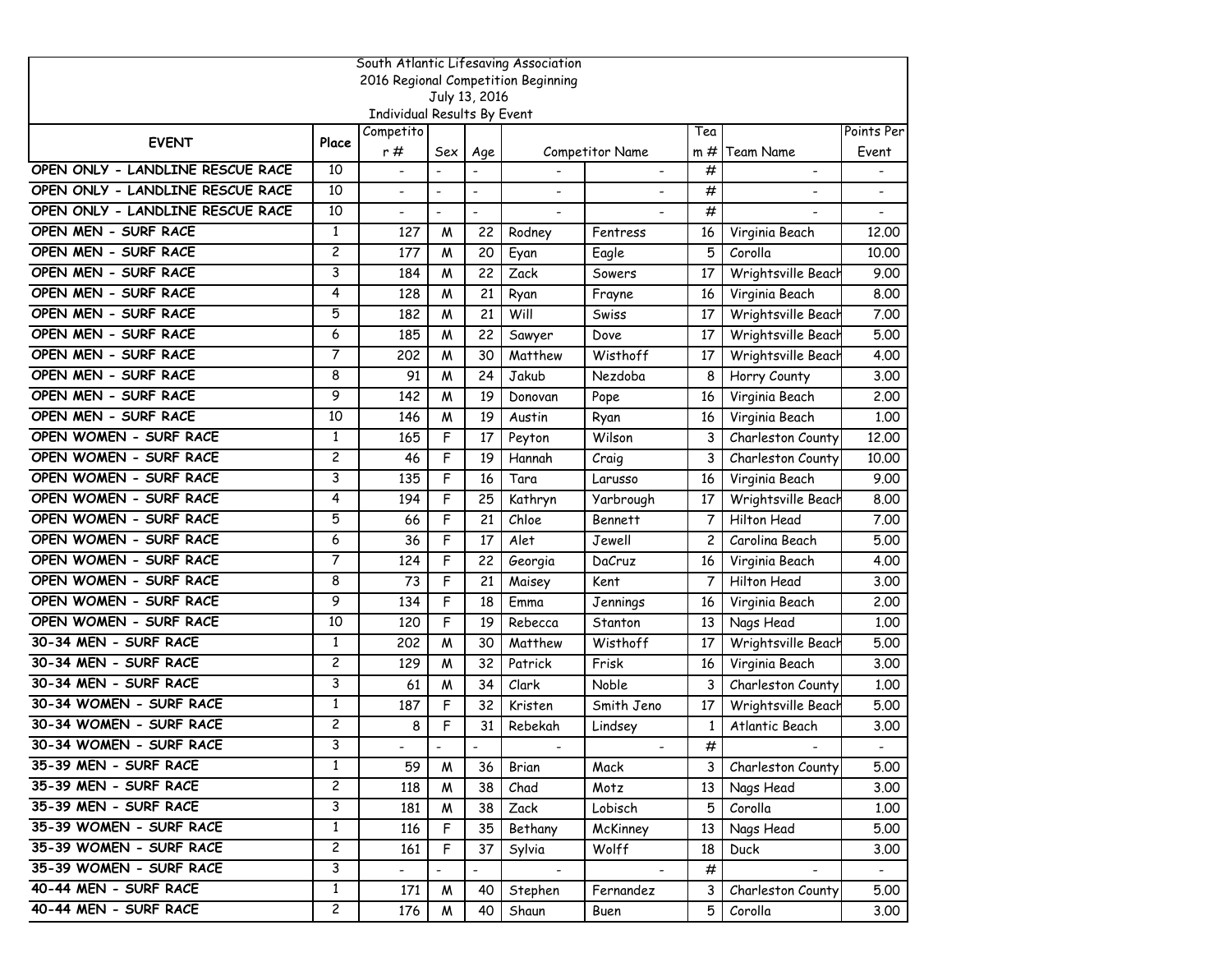|                         | South Atlantic Lifesaving Association                |                             |                          |                              |                          |                          |                |                              |                              |  |  |  |  |
|-------------------------|------------------------------------------------------|-----------------------------|--------------------------|------------------------------|--------------------------|--------------------------|----------------|------------------------------|------------------------------|--|--|--|--|
|                         | 2016 Regional Competition Beginning<br>July 13, 2016 |                             |                          |                              |                          |                          |                |                              |                              |  |  |  |  |
|                         |                                                      | Individual Results By Event |                          |                              |                          |                          |                |                              |                              |  |  |  |  |
|                         |                                                      | Competito                   |                          |                              |                          |                          | Tea            |                              | Points Per                   |  |  |  |  |
| <b>EVENT</b>            | Place                                                | r#                          | Sex                      | Age                          |                          | <b>Competitor Name</b>   | $m \#$         | Team Name                    | Event                        |  |  |  |  |
| 40-44 MEN - SURF RACE   | 3                                                    | 34                          | M                        | 40                           | Chris                    | Holler                   | $\overline{c}$ | Carolina Beach               | 1.00                         |  |  |  |  |
| 40-44 WOMEN - SURF RACE | $\mathbf{1}$                                         |                             | $\overline{a}$           | $\overline{\phantom{a}}$     | $\overline{\phantom{a}}$ |                          | #              |                              | $\qquad \qquad \blacksquare$ |  |  |  |  |
| 40-44 WOMEN - SURF RACE | $\overline{\mathbf{c}}$                              |                             | $\overline{\phantom{a}}$ | $\overline{\phantom{a}}$     |                          |                          | #              | $\overline{\phantom{a}}$     |                              |  |  |  |  |
| 40-44 WOMEN - SURF RACE | 3                                                    |                             | $\blacksquare$           | $\frac{1}{2}$                | $\overline{\phantom{a}}$ |                          | #              |                              | $\qquad \qquad \blacksquare$ |  |  |  |  |
| 44-49 MEN - SURF RACE   | $\mathbf{1}$                                         | 130                         | M                        | 45                           | Thomas                   | Gill                     | 16             | Virginia Beach               | 5.00                         |  |  |  |  |
| 44-49 MEN - SURF RACE   | $\overline{c}$                                       | 110                         | M                        | 47                           | Thomas                   | Wright                   | 9              | Jax Beach                    | 3.00                         |  |  |  |  |
| 44-49 MEN - SURF RACE   | 3                                                    | 119                         | M                        | 47                           | Ken                      | Savage                   | 13             | Nags Head                    | 1.00                         |  |  |  |  |
| 44-49 WOMEN - SURF RACE | $\mathbf{1}$                                         |                             | $\overline{\phantom{a}}$ | $\qquad \qquad \blacksquare$ | $\blacksquare$           |                          | #              | $\hbox{\small -}$            | $\overline{\phantom{a}}$     |  |  |  |  |
| 44-49 WOMEN - SURF RACE | $\overline{c}$                                       |                             | $\overline{\phantom{a}}$ | $\overline{\phantom{a}}$     | $\overline{\phantom{a}}$ |                          | #              | $\overline{\phantom{a}}$     | $\overline{a}$               |  |  |  |  |
| 44-49 WOMEN - SURF RACE | 3                                                    | $\overline{a}$              | $\blacksquare$           | $\overline{a}$               | $\blacksquare$           |                          | #              | $\overline{\phantom{0}}$     | $\overline{\phantom{0}}$     |  |  |  |  |
| 50-54 MEN - SURF RACE   | $\mathbf{1}$                                         | 203                         | M                        | 54                           | Roger                    | Wilson                   | $\mathbf{1}$   | Atlantic Beach               | 5.00                         |  |  |  |  |
| 50-54 MEN - SURF RACE   | 2                                                    | $\overline{\phantom{a}}$    | $\overline{\phantom{a}}$ | $\frac{1}{2}$                | $\blacksquare$           | $\blacksquare$           | #              |                              |                              |  |  |  |  |
| 50-54 MEN - SURF RACE   | 3                                                    |                             | $\blacksquare$           | $\overline{a}$               |                          |                          | #              |                              |                              |  |  |  |  |
| 50-54 WOMEN - SURF RACE | $\mathbf{1}$                                         | 204                         | F                        | 51                           | Shannon                  | Shay                     | 18             | Duck                         | 5.00                         |  |  |  |  |
| 50-54 WOMEN - SURF RACE | $\overline{c}$                                       |                             | $\blacksquare$           | $\overline{a}$               | $\overline{\phantom{a}}$ |                          | #              | $\blacksquare$               | $\overline{a}$               |  |  |  |  |
| 50-54 WOMEN - SURF RACE | 3                                                    | $\overline{\phantom{a}}$    | $\blacksquare$           | $\overline{\phantom{a}}$     | $\blacksquare$           |                          | #              | $\blacksquare$               | $\overline{\phantom{0}}$     |  |  |  |  |
| 55-59 MEN - SURF RACE   | $\mathbf{1}$                                         | 151                         | M                        | 55                           | Mirek                    | Dabrowski                | 18             | Duck                         | 5.00                         |  |  |  |  |
| 55-59 MEN - SURF RACE   | $\overline{c}$                                       |                             | $\overline{\phantom{a}}$ | $\overline{a}$               | $\hbox{\small -}$        |                          | #              |                              | $\qquad \qquad \blacksquare$ |  |  |  |  |
| 55-59 MEN - SURF RACE   | 3                                                    |                             | $\blacksquare$           | $\overline{\phantom{a}}$     | $\blacksquare$           |                          | #              |                              |                              |  |  |  |  |
| 55-59 WOMEN - SURF RACE | $\mathbf{1}$                                         | 132                         | F                        | 59                           | Nancy                    | Hodges                   | 16             | Virginia Beach               | 5.00                         |  |  |  |  |
| 55-59 WOMEN - SURF RACE | $\overline{c}$                                       | $\overline{\phantom{0}}$    | $\overline{a}$           | $\ddot{\phantom{a}}$         | $\blacksquare$           | $\overline{\phantom{a}}$ | #              | $\overline{\phantom{0}}$     | $\overline{\phantom{0}}$     |  |  |  |  |
| 55-59 WOMEN - SURF RACE | 3                                                    |                             | $\overline{\phantom{a}}$ | $\ddot{\phantom{a}}$         |                          |                          | #              | $\qquad \qquad \blacksquare$ | $\qquad \qquad \blacksquare$ |  |  |  |  |
| 60-64 MEN - SURF RACE   | Τ                                                    | $\blacksquare$              | $\blacksquare$           | $\blacksquare$               | $\blacksquare$           | $\overline{\phantom{a}}$ | #              | $\blacksquare$               | $\overline{\phantom{0}}$     |  |  |  |  |
| 60-64 MEN - SURF RACE   | $\overline{c}$                                       | $\blacksquare$              | $\blacksquare$           | $\blacksquare$               | $\blacksquare$           | $\blacksquare$           | #              | $\blacksquare$               | $\overline{a}$               |  |  |  |  |
| 60-64 MEN - SURF RACE   | 3                                                    |                             | $\blacksquare$           | $\blacksquare$               | $\overline{\phantom{a}}$ |                          | #              |                              |                              |  |  |  |  |
| 60-64 WOMEN - SURF RACE | $\mathbf{1}$                                         | 107                         | F                        | 63                           | Susan                    | Wallis                   | 9              | Jax Beach                    | 5.00                         |  |  |  |  |
| 60-64 WOMEN - SURF RACE | $\overline{c}$                                       |                             | $\overline{\phantom{a}}$ | $\ddot{\phantom{a}}$         | $\blacksquare$           | $\overline{\phantom{a}}$ | #              | $\overline{\phantom{a}}$     | $\overline{a}$               |  |  |  |  |
| 60-64 WOMEN - SURF RACE | 3                                                    |                             | $\blacksquare$           | $\overline{\phantom{a}}$     | $\overline{\phantom{0}}$ | $\overline{\phantom{0}}$ | #              | $\qquad \qquad \blacksquare$ | $\overline{\phantom{0}}$     |  |  |  |  |
| 65-69 MEN - SURF RACE   | $\mathbf{1}$                                         |                             | $\blacksquare$           | $\overline{\phantom{a}}$     |                          |                          | #              | $\blacksquare$               |                              |  |  |  |  |
| 65-69 MEN - SURF RACE   | $\mathbf{2}$                                         |                             |                          |                              | $\overline{\phantom{a}}$ |                          | #              |                              |                              |  |  |  |  |
| 65-69 MEN - SURF RACE   | 3                                                    |                             | $\overline{\phantom{a}}$ |                              | $\blacksquare$           |                          | #              | ۰.                           | $\qquad \qquad \blacksquare$ |  |  |  |  |
| 65-69 WOMEN - SURF RACE | 1                                                    | $\blacksquare$              | $\hbox{\small -}$        | $\blacksquare$               | $\blacksquare$           |                          | #              | $\blacksquare$               | $\overline{\phantom{a}}$     |  |  |  |  |
| 65-69 WOMEN - SURF RACE | $\overline{c}$                                       | $\overline{\phantom{0}}$    | $\blacksquare$           | $\blacksquare$               | $\blacksquare$           | $\blacksquare$           | #              | $\blacksquare$               | $\overline{\phantom{a}}$     |  |  |  |  |
| 65-69 WOMEN - SURF RACE | 3                                                    | $\overline{\phantom{0}}$    | $\blacksquare$           | $\blacksquare$               |                          | $\blacksquare$           | #              |                              |                              |  |  |  |  |
| 70+ MEN - SURF RACE     | 1                                                    | 3                           | M                        | 71                           | David                    | Bew                      | $\mathbf{1}$   | Atlantic Beach               | 5.00                         |  |  |  |  |
| 70+ MEN - SURF RACE     | $\overline{c}$                                       |                             |                          | $\overline{\phantom{a}}$     | $\blacksquare$           |                          | #              |                              | $\blacksquare$               |  |  |  |  |
| 70+ MEN - SURF RACE     | 3                                                    | $\blacksquare$              | $\hbox{\small -}$        | $\qquad \qquad \blacksquare$ | $\blacksquare$           | $\blacksquare$           | #              | $\blacksquare$               | $ \,$                        |  |  |  |  |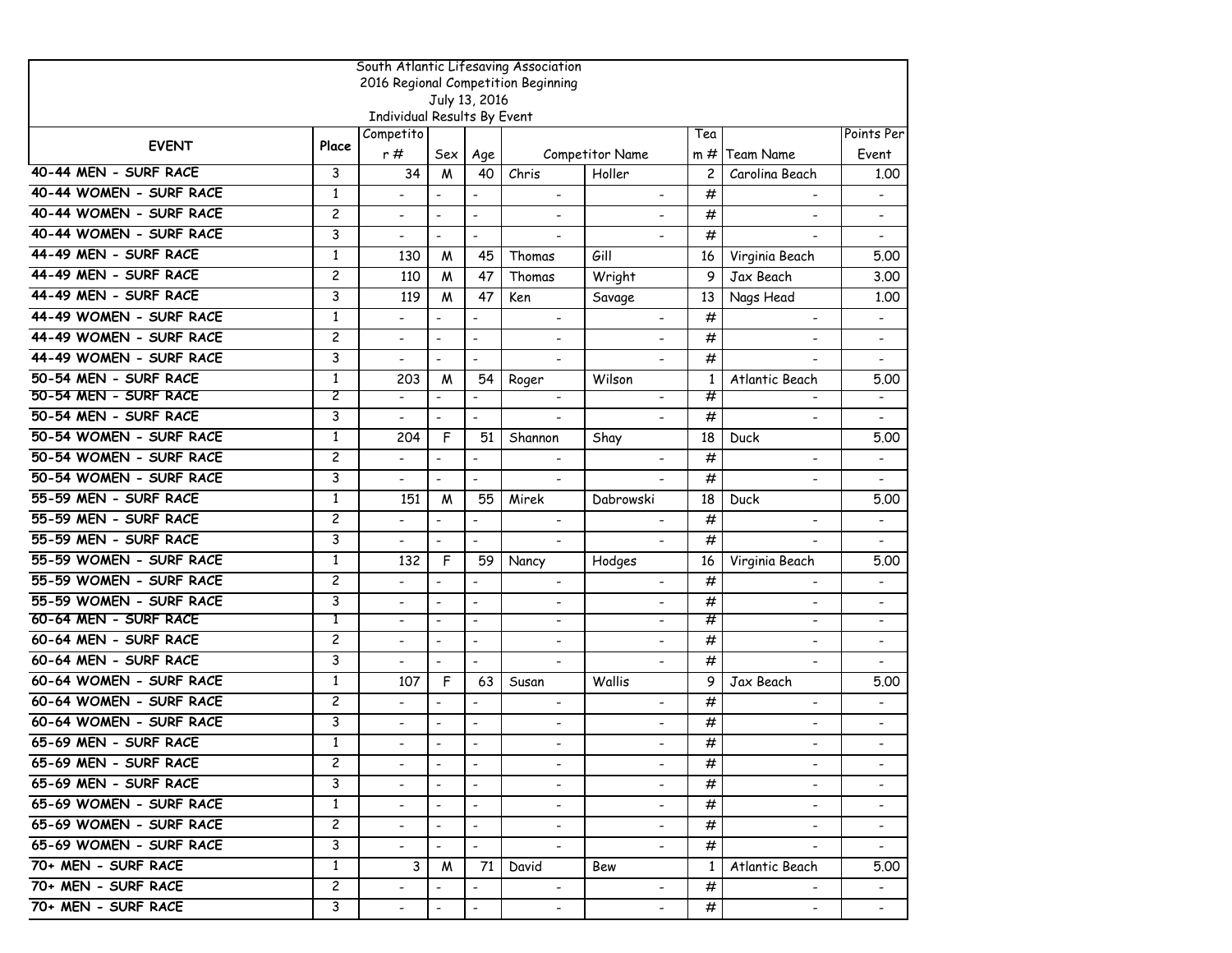| South Atlantic Lifesaving Association |                |                                          |                          |                          |                                     |                        |        |                    |                |  |  |
|---------------------------------------|----------------|------------------------------------------|--------------------------|--------------------------|-------------------------------------|------------------------|--------|--------------------|----------------|--|--|
|                                       |                |                                          |                          |                          | 2016 Regional Competition Beginning |                        |        |                    |                |  |  |
|                                       |                |                                          |                          | July 13, 2016            |                                     |                        |        |                    |                |  |  |
|                                       |                | Individual Results By Event<br>Competito |                          |                          |                                     |                        | Tea    |                    | Points Per     |  |  |
| <b>EVENT</b>                          | Place          | r #                                      | Sex                      | Age                      |                                     | <b>Competitor Name</b> | $m \#$ | <b>Team Name</b>   | Event          |  |  |
| 70+ WOMEN - SURF RACE                 | $\mathbf{1}$   | $\blacksquare$                           | $\blacksquare$           | $\overline{a}$           |                                     |                        | #      | $\blacksquare$     |                |  |  |
| 70+ WOMEN - SURF RACE                 | $\overline{c}$ | $\blacksquare$                           | $\blacksquare$           | $\overline{\phantom{a}}$ |                                     |                        | #      |                    |                |  |  |
| 70+ WOMEN - SURF RACE                 | 3              |                                          | $\overline{\phantom{a}}$ | $\overline{\phantom{a}}$ |                                     |                        | #      |                    |                |  |  |
| OPEN MEN - BOARD RACE                 | $\mathbf{1}$   | 104                                      | M                        | 21                       | Matt                                | Lydon                  | 9      | Jax Beach          | 12.00          |  |  |
| OPEN MEN - BOARD RACE                 | $\overline{c}$ | 101                                      | M                        | 26                       | Richard                             | Ghiotto                | 9      | Jax Beach          | 10.00          |  |  |
| OPEN MEN - BOARD RACE                 | 3              | 202                                      | M                        | 30                       | Matthew                             | Wisthoff               | 17     | Wrightsville Beach | 9.00           |  |  |
| OPEN MEN - BOARD RACE                 | 4              | 160                                      | M                        | 20                       | Riley                               | Young                  | 18     | Duck               | 8.00           |  |  |
| OPEN MEN - BOARD RACE                 | 5              | 144                                      | W                        | 20                       | Jacob                               | Rogerson               | 16     | Virginia Beach     | 7.00           |  |  |
| OPEN MEN - BOARD RACE                 | 6              | 181                                      | М                        | 38                       | Zack                                | Lobisch                | 5      | Corolla            | 5.00           |  |  |
| OPEN MEN - BOARD RACE                 | $\overline{7}$ | 167                                      | M                        | 24                       | Eli                                 | Phillips               | 9      | Jax Beach          | 4.00           |  |  |
| OPEN MEN - BOARD RACE                 | 8              | 139                                      | M                        | 26                       | Jon                                 | Martin                 | 16     | Virginia Beach     | 3.00           |  |  |
| OPEN MEN - BOARD RACE                 | 9              | 113                                      | M                        | 21                       | Bryce                               | Green                  | 13     | Nags Head          | 2.00           |  |  |
| OPEN MEN - BOARD RACE                 | 10             | 191                                      | M                        | 22                       | Rett                                | Nabell                 | 17     | Wrightsville Beach | 1.00           |  |  |
| OPEN WOMEN - BOARD RACE               | 1              | 188                                      | F                        | 32                       | Lindsey                             | Gerkens                | 17     | Wrightsville Beach | 12.00          |  |  |
| OPEN WOMEN - BOARD RACE               | $\overline{c}$ | 108                                      | F                        | 23                       | Kaitlin                             | Whited                 | 9      | Jax Beach          | 10.00          |  |  |
| OPEN WOMEN - BOARD RACE               | 3              | 116                                      | F                        | 35                       | Bethany                             | McKinney               | 13     | Nags Head          | 9.00           |  |  |
| OPEN WOMEN - BOARD RACE               | 4              | 121                                      | F                        | 20                       | Jessica                             | Wallace                | 13     | Nags Head          | 8.00           |  |  |
| OPEN WOMEN - BOARD RACE               | 5              | 187                                      | F                        | 32                       | Kristen                             | Smith Jeno             | 17     | Wrightsville Beach | 7.00           |  |  |
| OPEN WOMEN - BOARD RACE               | 6              | 168                                      | F                        | 20                       | Nicole                              | Emerson                | 9      | Jax Beach          | 5.00           |  |  |
| OPEN WOMEN - BOARD RACE               | 7              | 194                                      | F                        | 25                       | Kathryn                             | Yarbrough              | 17     | Wrightsville Beach | 4.00           |  |  |
| OPEN WOMEN - BOARD RACE               | 8              | 161                                      | F                        | 37                       | Sylvia                              | Wolff                  | 18     | Duck               | 3.00           |  |  |
| OPEN WOMEN - BOARD RACE               | 9              | 180                                      | F                        | 22                       | Ella                                | Kloster                | 5      | Corolla            | 2.00           |  |  |
| OPEN WOMEN - BOARD RACE               | 10             | 197                                      | F                        | 30                       | Kritsi                              | Falco                  | 17     | Wrightsville Beach | 1.00           |  |  |
| 30-34 MEN - BOARD RACE                | $\mathbf{1}$   | 202                                      | W                        | 30                       | Matthew                             | Wisthoff               | 17     | Wrightsville Beach | 5.00           |  |  |
| 30-34 MEN - BOARD RACE                | $\overline{c}$ | 129                                      | M                        | 32                       | Patrick                             | Frisk                  | 16     | Virginia Beach     | 3.00           |  |  |
| 30-34 MEN - BOARD RACE                | 3              | 201                                      | M                        | 31                       | Hunter                              | Hay                    | 17     | Wrightsville Beach | 1.00           |  |  |
| 30-34 WOMEN - BOARD RACE              | $\mathbf{1}$   | 187                                      | F                        | 32                       | Kristen                             | Smith Jeno             | 17     | Wrightsville Beach | 5.00           |  |  |
| 30-34 WOMEN - BOARD RACE              | $\overline{c}$ |                                          |                          | $\ddot{\phantom{a}}$     | $\blacksquare$                      |                        | #      |                    | $\overline{a}$ |  |  |
| 30-34 WOMEN - BOARD RACE              | 3              |                                          | $\overline{\phantom{a}}$ | $\overline{a}$           |                                     |                        | #      |                    |                |  |  |
| 35-39 MEN - BOARD RACE                | 1              | 181                                      | M                        | 38                       | Zack                                | Lobisch                | 5.     | Corolla            | 5.00           |  |  |
| 35-39 MEN - BOARD RACE                | $\overline{c}$ | 118                                      | W                        | 38                       | Chad                                | Motz                   | 13     | Nags Head          | 3.00           |  |  |
| 35-39 MEN - BOARD RACE                | $\overline{3}$ | 59                                       | W                        | 36                       | Brian                               | Mack                   | 3      | Charleston County  | 1.00           |  |  |
| 35-39 WOMEN - BOARD RACE              | $\mathbf{1}$   | 116                                      | F                        | 35                       | Bethany                             | McKinney               | 13     | Nags Head          | 5.00           |  |  |
| 35-39 WOMEN - BOARD RACE              | $\overline{c}$ | 161                                      | F                        | 37                       | Sylvia                              | Wolff                  | 18     | Duck               | 3.00           |  |  |
| 35-39 WOMEN - BOARD RACE              | 3              | $\blacksquare$                           |                          | $\blacksquare$           | $\blacksquare$                      | $\blacksquare$         | #      | $\blacksquare$     |                |  |  |
| 40-44 MEN - BOARD RACE                | $\mathbf{1}$   | 176                                      | W                        | 40                       | Shaun                               | Buen                   | 5      | Corolla            | 5.00           |  |  |
| 40-44 MEN - BOARD RACE                | $\overline{c}$ | 171                                      | W                        | 40                       | Stephen                             | Fernandez              | 3      | Charleston County  | 3.00           |  |  |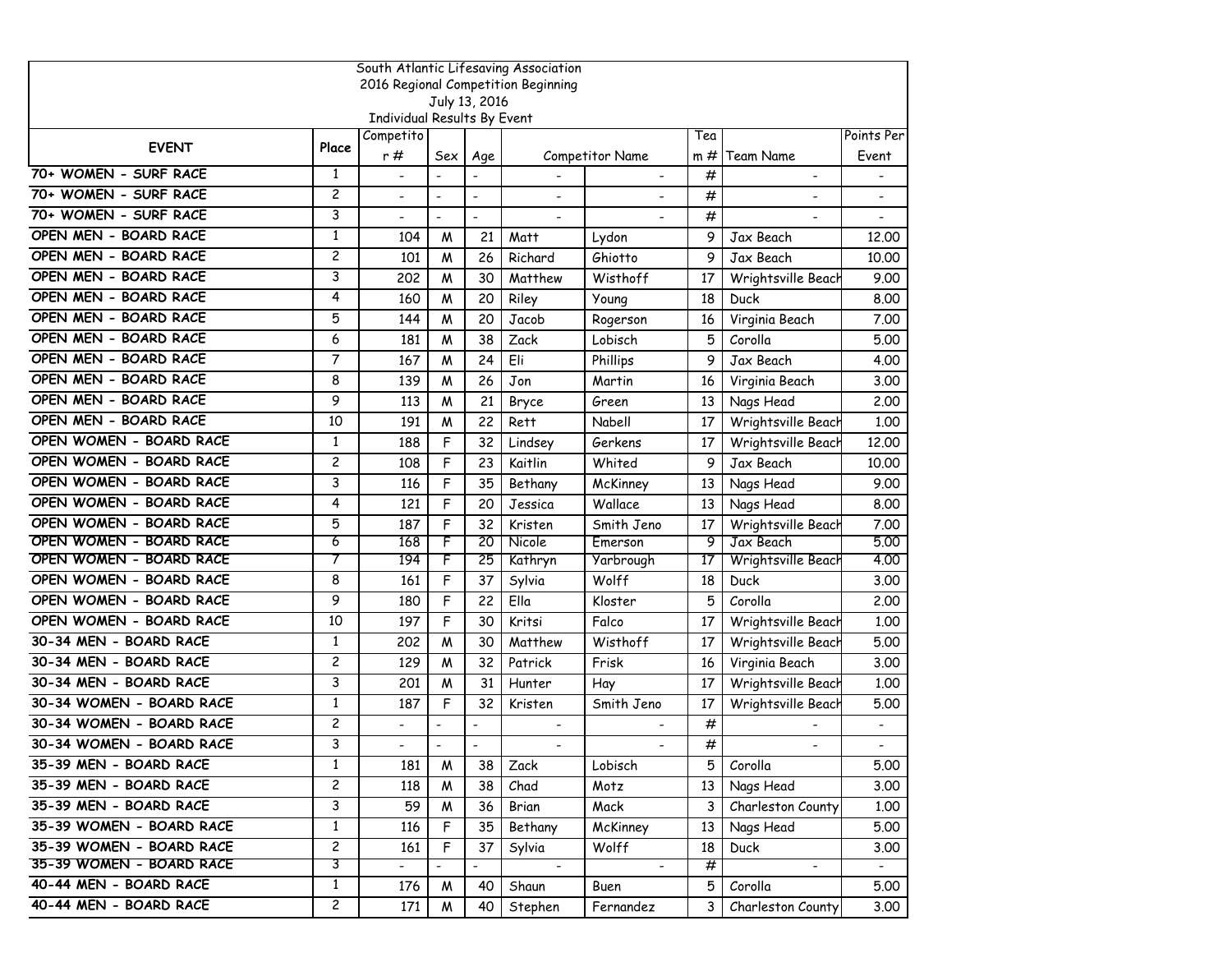| South Atlantic Lifesaving Association |                |                             |                          |                          |                                     |                          |                |                              |                              |  |  |
|---------------------------------------|----------------|-----------------------------|--------------------------|--------------------------|-------------------------------------|--------------------------|----------------|------------------------------|------------------------------|--|--|
|                                       |                |                             |                          |                          | 2016 Regional Competition Beginning |                          |                |                              |                              |  |  |
|                                       |                | Individual Results By Event |                          | July 13, 2016            |                                     |                          |                |                              |                              |  |  |
|                                       |                | Competito                   |                          |                          |                                     |                          | Tea            |                              | Points Per                   |  |  |
| <b>EVENT</b>                          | Place          | r#                          | Sex                      | Age                      |                                     | Competitor Name          | $m \#$         | <b>Team Name</b>             | Event                        |  |  |
| 40-44 MEN - BOARD RACE                | 3              | 34                          | M                        | 40                       | Chris                               | Holler                   | $\overline{c}$ | Carolina Beach               | 1,00                         |  |  |
| 40-44 WOMEN - BOARD RACE              | 1              |                             | $\blacksquare$           | $\blacksquare$           |                                     |                          | #              |                              |                              |  |  |
| 40-44 WOMEN - BOARD RACE              | $\overline{c}$ |                             | $\blacksquare$           | $\blacksquare$           |                                     |                          | #              | $\overline{\phantom{a}}$     | $\overline{\phantom{0}}$     |  |  |
| 40-44 WOMEN - BOARD RACE              | 3              |                             | $\overline{\phantom{a}}$ | $\frac{1}{2}$            |                                     |                          | #              | $\overline{\phantom{a}}$     | $\qquad \qquad \blacksquare$ |  |  |
| 45-49 MEN - BOARD RACE                | 1              | 110                         | M                        | 47                       | Thomas                              | Wright                   | 9              | Jax Beach                    | 5.00                         |  |  |
| 45-49 MEN - BOARD RACE                | $\overline{c}$ | 119                         | M                        | 47                       | Ken                                 | Savage                   | 13             | Nags Head                    | 3.00                         |  |  |
| 45-49 MEN - BOARD RACE                | 3              | 22                          | M                        | 46                       | Matt                                | Brzescinski              | $\overline{c}$ | Carolina Beach               | 1.00                         |  |  |
| 45-49 WOMEN - BOARD RACE              | $\mathbf{1}$   |                             |                          | $\overline{a}$           | $\overline{\phantom{a}}$            |                          | #              |                              | $\overline{\phantom{0}}$     |  |  |
| 45-49 WOMEN - BOARD RACE              | 2              | $\overline{\phantom{0}}$    | $\overline{\phantom{a}}$ | $\overline{\phantom{a}}$ | $\overline{\phantom{a}}$            | $\overline{\phantom{a}}$ | #              | $\overline{\phantom{a}}$     | $\qquad \qquad \blacksquare$ |  |  |
| 45-49 WOMEN - BOARD RACE              | 3              |                             | $\blacksquare$           | $\overline{a}$           | $\blacksquare$                      |                          | #              |                              | $\overline{\phantom{0}}$     |  |  |
| 50-54 MEN - BOARD RACE                | $\mathbf{1}$   | 203                         | M                        | 54                       | Roger                               | Wilson                   | $\mathbf{1}$   | Atlantic Beach               | 5.00                         |  |  |
| 50-54 MEN - BOARD RACE                | $\overline{c}$ |                             | $\blacksquare$           | $\blacksquare$           | $\blacksquare$                      |                          | #              |                              |                              |  |  |
| 50-54 MEN - BOARD RACE                | 3              |                             | $\overline{\phantom{a}}$ | $\overline{\phantom{a}}$ |                                     |                          | #              | $\overline{a}$               | $\qquad \qquad \blacksquare$ |  |  |
| 50-54 WOMEN - BOARD RACE              | $\mathbf{1}$   |                             | $\overline{\phantom{a}}$ | $\overline{\phantom{a}}$ | $\qquad \qquad \blacksquare$        |                          | #              | $\qquad \qquad \blacksquare$ | $\qquad \qquad \blacksquare$ |  |  |
| 50-54 WOMEN - BOARD RACE              | 2              | $\overline{a}$              | $\blacksquare$           | $\blacksquare$           | $\blacksquare$                      | $\sim$                   | #              | $\overline{\phantom{0}}$     | $\qquad \qquad \blacksquare$ |  |  |
| 50-54 WOMEN - BOARD RACE              | 3              |                             | $\blacksquare$           | $\overline{a}$           | $\blacksquare$                      | $\overline{\phantom{a}}$ | #              | $\blacksquare$               | $\overline{a}$               |  |  |
| 55-59 MEN - BOARD RACE                | 1              |                             | $\blacksquare$           | $\blacksquare$           | $\blacksquare$                      | $\overline{a}$           | #              | $\blacksquare$               | $\blacksquare$               |  |  |
| 55-59 MEN - BOARD RACE                | $\overline{c}$ |                             | $\overline{\phantom{a}}$ | $\overline{a}$           | $\overline{\phantom{a}}$            |                          | #              | $\overline{a}$               | $\qquad \qquad \blacksquare$ |  |  |
| 55-59 MEN - BOARD RACE                | 3              |                             | $\overline{\phantom{a}}$ | $\hbox{\small -}$        | $\overline{\phantom{a}}$            |                          | #              | $\overline{\phantom{a}}$     | $\qquad \qquad \blacksquare$ |  |  |
| 55-59 WOMEN - BOARD RACE              | 1              | 132                         | F                        | 59                       | Nancy                               | Hodges                   | 16             | Virginia Beach               | 5.00                         |  |  |
| 55-59 WOMEN - BOARD RACE              | $\overline{c}$ | $\blacksquare$              | $\blacksquare$           | $\overline{\phantom{a}}$ | $\blacksquare$                      | $\blacksquare$           | #              | ٠                            |                              |  |  |
| 55-59 WOMEN - BOARD RACE              | 3              |                             | $\blacksquare$           | $\blacksquare$           | $\overline{\phantom{a}}$            |                          | #              | $\overline{\phantom{0}}$     | $\blacksquare$               |  |  |
| 60-64 MEN - BOARD RACE                | $\mathbf{1}$   |                             | $\overline{\phantom{a}}$ | $\overline{\phantom{a}}$ |                                     |                          | #              |                              |                              |  |  |
| 60-64 MEN - BOARD RACE                | 2              | $\overline{\phantom{a}}$    | $\overline{\phantom{a}}$ | $\overline{\phantom{a}}$ | $\overline{\phantom{a}}$            | $\overline{\phantom{a}}$ | #              | $\overline{\phantom{a}}$     | $\qquad \qquad \blacksquare$ |  |  |
| 60-64 MEN - BOARD RACE                | 3              |                             | $\blacksquare$           | $\overline{a}$           | $\overline{\phantom{a}}$            |                          | #              | $\overline{\phantom{0}}$     |                              |  |  |
| 60-64 WOMEN - BOARD RACE              | $\mathbf{1}$   | 107                         | F                        | 63                       | Susan                               | Wallis                   | 9              | Jax Beach                    | 5.00                         |  |  |
| 60-64 WOMEN - BOARD RACE              | 2              |                             | $\blacksquare$           | $\blacksquare$           | $\overline{\phantom{a}}$            |                          | #              | $\overline{\phantom{a}}$     | $\blacksquare$               |  |  |
| 60-64 WOMEN - BOARD RACE              | 3              |                             | $\overline{\phantom{a}}$ | $\overline{a}$           | $\overline{a}$                      |                          | #              | $\overline{\phantom{a}}$     | $\qquad \qquad \blacksquare$ |  |  |
| 65-69 MEN - BOARD RACE                | 1              |                             | $\overline{\phantom{a}}$ | $\overline{\phantom{a}}$ |                                     |                          | #              |                              |                              |  |  |
| 65-69 MEN - BOARD RACE                | $\overline{c}$ |                             | $\blacksquare$           | $\blacksquare$           | $\overline{\phantom{0}}$            | $\blacksquare$           | #              | $\blacksquare$               |                              |  |  |
| 65-69 MEN - BOARD RACE                | 3              |                             | $\blacksquare$           | $\blacksquare$           |                                     |                          | #              | $\blacksquare$               |                              |  |  |
| 65-69 WOMEN - BOARD RACE              | $\mathbf{1}$   |                             |                          | $\blacksquare$           | $\overline{\phantom{0}}$            | $\overline{\phantom{a}}$ | #              | $\overline{\phantom{0}}$     |                              |  |  |
| 65-69 WOMEN - BOARD RACE              | $\overline{c}$ |                             |                          | $\overline{\phantom{a}}$ | $\overline{\phantom{a}}$            |                          | #              | $\blacksquare$               | $\qquad \qquad \blacksquare$ |  |  |
| 65-69 WOMEN - BOARD RACE              | 3              | $\blacksquare$              | $\overline{\phantom{a}}$ | $\blacksquare$           | $\blacksquare$                      |                          | #              | $\blacksquare$               | $\blacksquare$               |  |  |
| 70+ MEN - BOARD RACE                  | $\mathbf{1}$   | 3                           | M                        | 71                       | David                               | Bew                      | $\mathbf{1}$   | Atlantic Beach               | 5.00                         |  |  |
| 70+ MEN - BOARD RACE                  | $\overline{c}$ |                             |                          | $\blacksquare$           | $\overline{\phantom{0}}$            | $\sim$                   | #              |                              |                              |  |  |
| 70+ MEN - BOARD RACE                  | 3              |                             |                          |                          |                                     |                          | #              |                              |                              |  |  |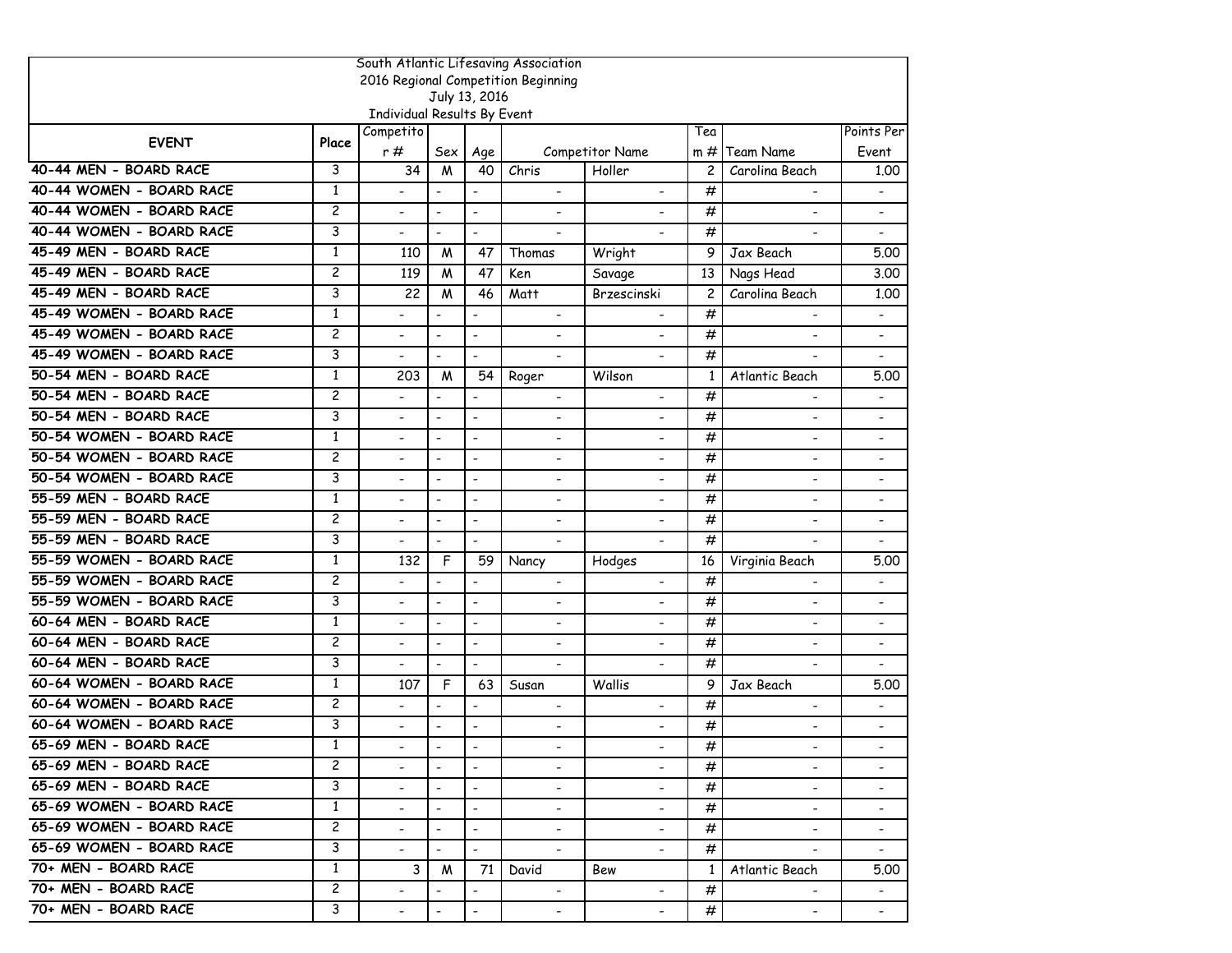| South Atlantic Lifesaving Association |                |                             |                |                          |                                     |                        |                 |                          |                |  |  |
|---------------------------------------|----------------|-----------------------------|----------------|--------------------------|-------------------------------------|------------------------|-----------------|--------------------------|----------------|--|--|
|                                       |                |                             |                |                          | 2016 Regional Competition Beginning |                        |                 |                          |                |  |  |
|                                       |                |                             |                | July 13, 2016            |                                     |                        |                 |                          |                |  |  |
|                                       |                | Individual Results By Event |                |                          |                                     |                        |                 |                          |                |  |  |
| <b>EVENT</b>                          | Place          | Competito                   |                |                          |                                     |                        | Tea             |                          | Points Per     |  |  |
|                                       |                | r #                         | Sex            | Age                      |                                     | <b>Competitor Name</b> | $m \#$          | <b>Team Name</b>         | Event          |  |  |
| 70+ WOMEN - BOARD RACE                | $\mathbf{1}$   | L.                          |                | L.                       |                                     | $\blacksquare$         | #               | $\overline{\phantom{a}}$ |                |  |  |
| 70+ WOMEN - BOARD RACE                | $\overline{c}$ | $\overline{\phantom{0}}$    | $\blacksquare$ | $\overline{a}$           |                                     |                        | #               |                          |                |  |  |
| 70+ WOMEN - BOARD RACE                | 3              |                             | $\blacksquare$ | $\blacksquare$           |                                     |                        | #               |                          |                |  |  |
| OPEN MEN - RUN-SWIM-RUN               | $\mathbf{1}$   | 202                         | M              | 30                       | Matthew                             | Wisthoff               | 17              | Wrightsville Beach       | 12,00          |  |  |
| OPEN MEN - RUN-SWIM-RUN               | $\overline{c}$ | 177                         | M              | 20                       | Eyan                                | Eagle                  | 5               | Corolla                  | 10.00          |  |  |
| OPEN MEN - RUN-SWIM-RUN               | 3              | 127                         | W              | 22                       | Rodney                              | Fentress               | 16              | Virginia Beach           | 9.00           |  |  |
| OPEN MEN - RUN-SWIM-RUN               | 4              | 128                         | W              | 21                       | Ryan                                | Frayne                 | 16              | Virginia Beach           | 8.00           |  |  |
| OPEN MEN - RUN-SWIM-RUN               | 5              | 167                         | M              | 24                       | Eli                                 | Phillips               | 9               | Jax Beach                | 7.00           |  |  |
| OPEN MEN - RUN-SWIM-RUN               | 6              | 184                         | М              | 22                       | Zack                                | Sowers                 | 17              | Wrightsville Beach       | 5.00           |  |  |
| OPEN MEN - RUN-SWIM-RUN               | 7              | 182                         | M              | 21                       | Will                                | Swiss                  | 17              | Wrightsville Beach       | 4.00           |  |  |
| OPEN MEN - RUN-SWIM-RUN               | 8              | 91                          | М              | 24                       | Jakub                               | Nezdoba                | 8               | Horry County             | 3.00           |  |  |
| OPEN MEN - RUN-SWIM-RUN               | 9              | 147                         | W              | 18                       | Jack                                | Savino                 | 16              | Virginia Beach           | 2.00           |  |  |
| OPEN MEN - RUN-SWIM-RUN               | 10             | 199                         | M              | 20                       | Mike                                | Thomas                 | 17              | Wrightsville Beach       | 1.00           |  |  |
| OPEN WOMEN - RUN-SWIM-RUN             | $\mathbf{1}$   | 46                          | F              | 19                       | Hannah                              | Craig                  | 3               | Charleston County        | 12.00          |  |  |
| OPEN WOMEN - RUN-SWIM-RUN             | $\overline{c}$ | 135                         | F              | 16                       | Tara                                | Larusso                | 16              | Virginia Beach           | 10.00          |  |  |
| OPEN WOMEN - RUN-SWIM-RUN             | 3              | 134                         | F              | 18                       | Emma                                | Jennings               | 16              | Virginia Beach           | 9.00           |  |  |
| OPEN WOMEN - RUN-SWIM-RUN             | 4              | 124                         | F              | 22                       | Georgia                             | DaCruz                 | 16              | Virginia Beach           | 8.00           |  |  |
| OPEN WOMEN - RUN-SWIM-RUN             | 5              | 200                         | F              | 23                       | Thalia                              | Harrison               | 17              | Wrightsville Beach       | 7.00           |  |  |
| OPEN WOMEN - RUN-SWIM-RUN             | 6              | 193                         | F              | 22                       | Catherine                           | Gargula                | 17              | Wrightsville Beach       | 5.00           |  |  |
| OPEN WOMEN - RUN-SWIM-RUN             | 7              | 73                          | F              | 21                       | Maisey                              | Kent                   |                 | Hilton Head              | 4.00           |  |  |
| OPEN WOMEN - RUN-SWIM-RUN             | 8              | 66                          | F              | 21                       | Chloe                               | <b>Bennett</b>         | 7               | Hilton Head              | 3.00           |  |  |
| OPEN WOMEN - RUN-SWIM-RUN             | 9              | 86                          | F              | 23                       | Kamila                              | Horejesi               | 8               | Horry County             | 2.00           |  |  |
| OPEN WOMEN - RUN-SWIM-RUN             | 10             | 196                         | F              | 22                       | Jensen                              | Engen                  | 17              | Wrightsville Beach       | 1.00           |  |  |
| 30-34 MEN-RUN - SWIM-RUN              | 1              | 129                         | M              | 32                       | Patrick                             | Frisk                  | 16              | Virginia Beach           | 5.00           |  |  |
| 30-34 MEN-RUN - SWIM-RUN              | $\overline{c}$ | 202                         | W              | 30                       | Matthew                             | Wisthoff               | 17              | Wrightsville Beach       | 3.00           |  |  |
| 30-34 MEN-RUN - SWIM-RUN              | 3              | 61                          | M              | 34                       | Clark                               | Noble                  | 3               | Charleston County        | 1.00           |  |  |
| 30-34 WOMEN - RUN-SWIM-RUN            | $\mathbf{1}$   | 187                         | F              | 32                       | Kristen                             | Smith Jeno             | 17              | Wrightsville Beach       | 5.00           |  |  |
| 30-34 WOMEN - RUN-SWIM-RUN            | $\overline{c}$ | $\blacksquare$              |                | $\overline{a}$           | $\blacksquare$                      |                        | #               |                          | $\blacksquare$ |  |  |
| 30-34 WOMEN - RUN-SWIM-RUN            | 3              |                             | $\blacksquare$ | $\overline{a}$           |                                     |                        | #               |                          |                |  |  |
| 35-39 MEN - RUN-SWIM-RUN              | $\overline{1}$ | 59                          | $\overline{M}$ |                          | 36 Brian                            | Mack                   |                 | 3 Charleston County      | 5.00           |  |  |
| 35-39 MEN - RUN-SWIM-RUN              | 2              | 118                         | M              | 38                       | Chad                                | Motz                   | 13              | Nags Head                | 3.00           |  |  |
| 35-39 MEN - RUN-SWIM-RUN              | 3              | $\blacksquare$              | $\blacksquare$ | $\overline{\phantom{0}}$ | $\blacksquare$                      |                        | #               | $\blacksquare$           | $\blacksquare$ |  |  |
| 35-39 WOMEN - RUN-SWIM-RUN            | $\mathbf{1}$   | 116                         | F.             | 35                       | Bethany                             | McKinney               | 13 <sup>1</sup> | Nags Head                | 5.00           |  |  |
| 35-39 WOMEN - RUN-SWIM-RUN            | $\mathsf{S}$   | 161                         | F              | 37                       | Sylvia                              | Wolff                  | 18              | <b>Duck</b>              | 3.00           |  |  |
| 35-39 WOMEN - RUN-SWIM-RUN            | 3              |                             | $\blacksquare$ | $\overline{\phantom{0}}$ |                                     |                        | #               |                          | $\blacksquare$ |  |  |
| 40-44 MEN - RUN-SWIM-RUN              | $\mathbf{1}$   | 171                         | M              | 40                       | Stephen                             | Fernandez              | 3               | Charleston County        | 5.00           |  |  |
| 40-44 MEN - RUN-SWIM-RUN              | $\overline{2}$ | 176                         | M              | 40                       | Shaun                               | Buen                   | 5               | Corolla                  | 3.00           |  |  |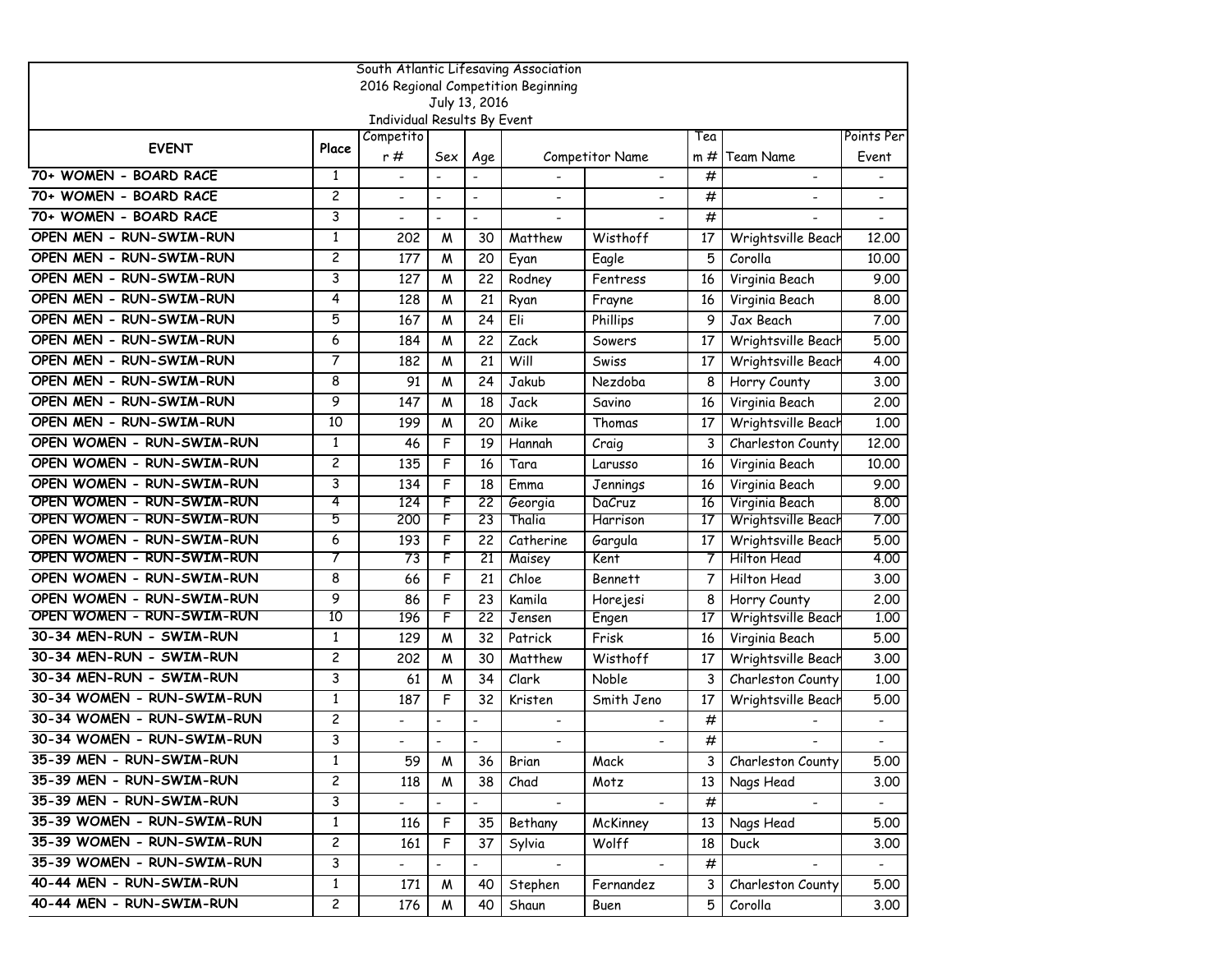| South Atlantic Lifesaving Association |                |                             |                          |                              |                                     |                          |                |                              |                              |  |  |
|---------------------------------------|----------------|-----------------------------|--------------------------|------------------------------|-------------------------------------|--------------------------|----------------|------------------------------|------------------------------|--|--|
|                                       |                |                             |                          | July 13, 2016                | 2016 Regional Competition Beginning |                          |                |                              |                              |  |  |
|                                       |                | Individual Results By Event |                          |                              |                                     |                          |                |                              |                              |  |  |
|                                       |                | Competito                   |                          |                              |                                     |                          | Tea            |                              | Points Per                   |  |  |
| <b>EVENT</b>                          | Place          | r#                          | Sex                      | Age                          |                                     | Competitor Name          | $m \#$         | Team Name                    | Event                        |  |  |
| 40-44 MEN - RUN-SWIM-RUN              | 3              | 34                          | M                        | 40                           | Chris                               | Holler                   | $\overline{c}$ | Carolina Beach               | 1.00                         |  |  |
| 40-44 WOMEN - RUN-SWIM-RUN            | $\mathbf{1}$   |                             | $\overline{\phantom{a}}$ | $\overline{\phantom{a}}$     |                                     |                          | #              |                              |                              |  |  |
| 40-44 WOMEN - RUN-SWIM-RUN            | $\overline{c}$ |                             | $\overline{\phantom{a}}$ | $\overline{\phantom{a}}$     |                                     |                          | #              |                              |                              |  |  |
| 40-44 WOMEN - RUN-SWIM-RUN            | 3              |                             | $\blacksquare$           | $\overline{\phantom{a}}$     | $\overline{\phantom{a}}$            |                          | #              |                              |                              |  |  |
| 45-49 MEN - RUN-SWIM-RUN              | $\mathbf{1}$   | 110                         | M                        | 47                           | Thomas                              | Wright                   | 9              | Jax Beach                    | 5.00                         |  |  |
| 45-49 MEN - RUN-SWIM-RUN              | 2              | 130                         | M                        | 45                           | Thomas                              | Gill                     | 16             | Virginia Beach               | 3.00                         |  |  |
| 45-49 MEN - RUN-SWIM-RUN              | 3              | 119                         | M                        | 47                           | Ken                                 | Savage                   | 13             | Nags Head                    | 1.00                         |  |  |
| 45-49 WOMEN - RUN-SWIM-RUN            | $\mathbf{1}$   |                             | $\blacksquare$           |                              | $\overline{\phantom{a}}$            |                          | #              |                              |                              |  |  |
| 45-49 WOMEN - RUN-SWIM-RUN            | $\overline{c}$ | $\blacksquare$              | $\blacksquare$           | $\overline{\phantom{a}}$     | $\blacksquare$                      |                          | #              |                              | $\overline{\phantom{a}}$     |  |  |
| 45-49 WOMEN - RUN-SWIM-RUN            | 3              |                             | $\blacksquare$           | $\overline{\phantom{a}}$     | $\blacksquare$                      |                          | #              |                              | $\overline{\phantom{a}}$     |  |  |
| 50-54 MEN - RUN-SWIM-RUN              | $\mathbf{1}$   | 203                         | M                        | 54                           | Roger                               | Wilson                   | 1              | Atlantic Beach               | 5.00                         |  |  |
| 50-54 MEN - RUN-SWIM-RUN              | $\overline{c}$ | $\overline{\phantom{0}}$    | $\blacksquare$           | $\blacksquare$               | $\overline{\phantom{a}}$            | $\overline{\phantom{a}}$ | #              | $\overline{\phantom{0}}$     | $\overline{\phantom{a}}$     |  |  |
| 50-54 MEN - RUN-SWIM-RUN              | 3              |                             | $\overline{\phantom{a}}$ | $\qquad \qquad \blacksquare$ |                                     |                          | #              |                              |                              |  |  |
| 50-54 WOMEN - RUN-SWIM-RUN            | $\mathbf{1}$   |                             | $\overline{\phantom{a}}$ | $\overline{\phantom{a}}$     | $\overline{\phantom{a}}$            |                          | #              |                              |                              |  |  |
| 50-54 WOMEN - RUN-SWIM-RUN            | 2              | $\blacksquare$              | $\overline{\phantom{a}}$ | $\overline{\phantom{a}}$     | $\overline{\phantom{a}}$            |                          | #              | $\overline{\phantom{a}}$     | $\overline{\phantom{a}}$     |  |  |
| 50-54 WOMEN - RUN-SWIM-RUN            | 3              |                             | $\blacksquare$           | $\blacksquare$               | $\overline{\phantom{a}}$            |                          | #              | $\blacksquare$               |                              |  |  |
| 55-59 MEN - RUN-SWIM-RUN              | $\mathbf{1}$   | 151                         | M                        | 55                           | Mirek                               | Dabrowski                | 18             | Duck                         | 5.00                         |  |  |
| 55-59 MEN - RUN-SWIM-RUN              | $\overline{c}$ |                             | $\blacksquare$           | $\overline{a}$               | $\blacksquare$                      |                          | #              | $\blacksquare$               | $\overline{\phantom{a}}$     |  |  |
| 55-59 MEN - RUN-SWIM-RUN              | 3              |                             | $\overline{a}$           | $\overline{a}$               | $\blacksquare$                      |                          | #              | $\overline{\phantom{0}}$     |                              |  |  |
| 55-59 WOMEN - RUN-SWIM-RUN            | $\mathbf{1}$   | 132                         | F                        | 59                           | Nancy                               | Hodges                   | 16             | Virginia Beach               | 5.00                         |  |  |
| 55-59 WOMEN - RUN-SWIM-RUN            | $\overline{c}$ |                             | $\overline{\phantom{a}}$ | $\overline{\phantom{a}}$     | $\overline{\phantom{a}}$            |                          | #              | $\qquad \qquad \blacksquare$ | -                            |  |  |
| 55-59 WOMEN - RUN-SWIM-RUN            | 3              |                             | $\blacksquare$           | $\overline{\phantom{a}}$     |                                     |                          | #              | $\overline{\phantom{a}}$     | $\qquad \qquad \blacksquare$ |  |  |
| 60-64 MEN - RUN-SWIM-RUN              | $\mathbf{1}$   | $\overline{\phantom{0}}$    | $\blacksquare$           | $\overline{a}$               | $\overline{a}$                      | $\overline{a}$           | #              | $\blacksquare$               | $\overline{\phantom{0}}$     |  |  |
| 60-64 MEN - RUN-SWIM-RUN              | $\overline{c}$ | $\blacksquare$              | $\blacksquare$           | L.                           | $\blacksquare$                      |                          | #              | $\blacksquare$               | $\overline{a}$               |  |  |
| 60-64 MEN - RUN-SWIM-RUN              | 3              |                             | $\blacksquare$           | $\overline{a}$               | $\blacksquare$                      |                          | #              |                              |                              |  |  |
| 60-64 WOMEN - RUN-SWIM-RUN            | $\mathbf{1}$   | 107                         | F                        | 63                           | Susan                               | Wallis                   | 9              | Jax Beach                    | 5.00                         |  |  |
| 60-64 WOMEN - RUN-SWIM-RUN            | $\overline{c}$ |                             | $\overline{\phantom{a}}$ |                              | $\overline{\phantom{a}}$            | $\overline{\phantom{a}}$ | #              | $\overline{\phantom{a}}$     | $\qquad \qquad \blacksquare$ |  |  |
| 60-64 WOMEN - RUN-SWIM-RUN            | 3              |                             | $\blacksquare$           | $\blacksquare$               | $\blacksquare$                      |                          | #              | $\blacksquare$               | $\overline{\phantom{0}}$     |  |  |
| 64-69 MEN - RUN-SWIM-RUN              | $\mathbf{1}$   |                             | $\blacksquare$           | $\blacksquare$               |                                     |                          | #              |                              |                              |  |  |
| 64-69 MEN - RUN-SWIM-RUN              | $\mathbf{2}$   |                             |                          | $\overline{\phantom{a}}$     | $\overline{\phantom{0}}$            |                          | #              |                              |                              |  |  |
| 64-69 MEN - RUN-SWIM-RUN              | 3              |                             | $\overline{\phantom{a}}$ | $\blacksquare$               | $\blacksquare$                      |                          | #              | $\blacksquare$               | $\overline{\phantom{a}}$     |  |  |
| 64-69 WOMEN - RUN-SWIM-RUN            | $\mathbf{1}$   | $\blacksquare$              | $\blacksquare$           | $\blacksquare$               | $\blacksquare$                      | $\blacksquare$           | #              | $\blacksquare$               | $\overline{\phantom{a}}$     |  |  |
| 64-69 WOMEN - RUN-SWIM-RUN            | $\mathbf{2}$   | $\overline{\phantom{0}}$    | $\blacksquare$           | $\overline{\phantom{a}}$     | $\blacksquare$                      | $\overline{\phantom{0}}$ | #              | $\blacksquare$               | $\qquad \qquad \blacksquare$ |  |  |
| 64-69 WOMEN - RUN-SWIM-RUN            | 3              | $\overline{\phantom{0}}$    | $\sim$                   | $\blacksquare$               |                                     | $\sim$                   | #              |                              |                              |  |  |
| 70+ MEN - RUN-SWIM-RUN                | $\mathbf{1}$   | 3                           | M                        | 71                           | David                               | Bew                      | $\mathbf{1}$   | Atlantic Beach               | 5.00                         |  |  |
| 70+ MEN - RUN-SWIM-RUN                | 2              |                             |                          | $\overline{\phantom{a}}$     | $\blacksquare$                      |                          | #              |                              | $\blacksquare$               |  |  |
| 70+ MEN - RUN-SWIM-RUN                | 3              | $\overline{\phantom{a}}$    |                          | $\blacksquare$               | $\blacksquare$                      | $\blacksquare$           | #              | $\blacksquare$               | $\blacksquare$               |  |  |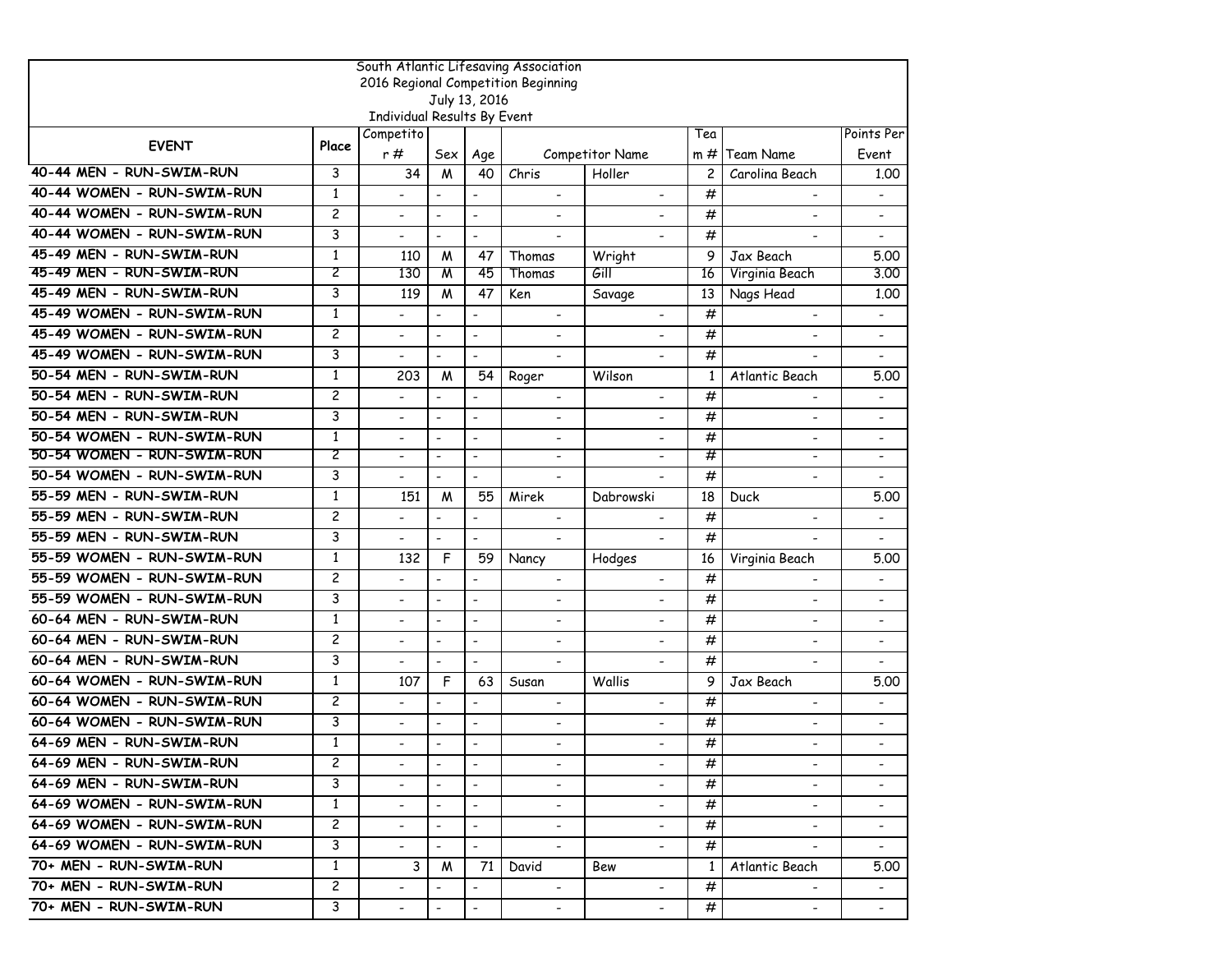|                          | South Atlantic Lifesaving Association |                             |                          |                          |                                     |                        |              |                    |            |  |  |
|--------------------------|---------------------------------------|-----------------------------|--------------------------|--------------------------|-------------------------------------|------------------------|--------------|--------------------|------------|--|--|
|                          |                                       |                             |                          |                          | 2016 Regional Competition Beginning |                        |              |                    |            |  |  |
|                          |                                       | Individual Results By Event |                          | July 13, 2016            |                                     |                        |              |                    |            |  |  |
|                          |                                       | Competito                   |                          |                          |                                     |                        | Tea          |                    | Points Per |  |  |
| <b>EVENT</b>             | Place                                 | r#                          | Sex                      | Age                      |                                     | <b>Competitor Name</b> | $m \#$       | Team Name          | Event      |  |  |
| 70+ WOMEN - RUN-SWIM-RUN | 1                                     | $\blacksquare$              | $\blacksquare$           | $\overline{a}$           |                                     |                        | #            |                    |            |  |  |
| 70+ WOMEN - RUN-SWIM-RUN | $\overline{c}$                        | $\overline{\phantom{a}}$    | $\blacksquare$           | $\overline{\phantom{a}}$ |                                     |                        | #            |                    |            |  |  |
| 70+ WOMEN - RUN-SWIM-RUN | 3                                     |                             | $\overline{\phantom{a}}$ | $\overline{a}$           |                                     |                        | #            |                    |            |  |  |
| OPEN MEN - RESCUE RACE   | 1                                     | 127                         | M                        | 22                       | Rodney                              | Fentress               | 16           | Virginia Beach     | 3.00       |  |  |
| OPEN MEN - RESCUE RACE   | $\mathbf{1}$                          | 128                         | W                        | 21                       | Ryan                                | Frayne                 | 16           | Virginia Beach     | 3.00       |  |  |
| OPEN MEN - RESCUE RACE   | $\mathbf{1}$                          | 139                         | W                        | 26                       | Jon                                 | Martin                 | 16           | Virginia Beach     | 3.00       |  |  |
| OPEN MEN - RESCUE RACE   | $\mathbf{1}$                          | 141                         | M                        | 30                       | Michael                             | Miller                 | 16           | Virginia Beach     | 3.00       |  |  |
| OPEN MEN - RESCUE RACE   | $\overline{c}$                        | 184                         | M                        | 22                       | Zack                                | Sowers                 | 17           | Wrightsville Beach | 2,50       |  |  |
| OPEN MEN - RESCUE RACE   | $\overline{c}$                        | 185                         | M                        | 22                       | Sawyer                              | Dove                   | 17           | Wrightsville Beach | 2.50       |  |  |
| OPEN MEN - RESCUE RACE   | $\overline{\mathbf{c}}$               | 198                         | W                        | 30                       | Maurice                             | Peacock                | 17           | Wrightsville Beach | 2.50       |  |  |
| OPEN MEN - RESCUE RACE   | $\overline{c}$                        | 201                         | W                        | 31                       | Hunter                              | Hay                    | 17           | Wrightsville Beach | 2.50       |  |  |
| OPEN MEN - RESCUE RACE   | 3                                     | 51                          | M                        | 20                       | John                                | Hall                   | 3            | Charleston County  | 2.25       |  |  |
| OPEN MEN - RESCUE RACE   | 3                                     | 52                          | M                        | 20                       | Chase                               | Heffron                | 3            | Charleston County  | 2,25       |  |  |
| OPEN MEN - RESCUE RACE   | 3                                     | 64                          | M                        | 17                       | Alex                                | Wall                   | 3            | Charleston County  | 2.25       |  |  |
| OPEN MEN - RESCUE RACE   | 3                                     | 171                         | M                        | 40                       | Stephen                             | Fernandez              | 3            | Charleston County  | 2.25       |  |  |
| OPEN MEN - RESCUE RACE   | 4                                     | 83                          | M                        | 21                       | Craig                               | Fleury                 | 8            | Horry County       | 2.00       |  |  |
| OPEN MEN - RESCUE RACE   | 4                                     | 84                          | M                        | 23                       | William                             | Gautsch                | 8            | Horry County       | 2,00       |  |  |
| OPEN MEN - RESCUE RACE   | 4                                     | 89                          | W                        | 20                       | Jacob                               | Marshall               | 8            | Horry County       | 2,00       |  |  |
| OPEN MEN - RESCUE RACE   | 4                                     | 91                          | M                        | 24                       | Jakub                               | Nezdoba                | 8            | Horry County       | 2,00       |  |  |
| OPEN MEN - RESCUE RACE   | 5                                     | 6                           | W                        | 24                       | Blake                               | Ehlers                 | $\mathbf{1}$ | Atlantic Beach     | 1.75       |  |  |
| OPEN MEN - RESCUE RACE   | 5                                     | 10                          | W                        | 32                       | Garrett                             | Opper                  | $\mathbf{1}$ | Atlantic Beach     | 1.75       |  |  |
| OPEN MEN - RESCUE RACE   | 5                                     | 11                          | M                        | 18                       | Ryan                                | Petitt                 | $\mathbf{1}$ | Atlantic Beach     | 1.75       |  |  |
| OPEN MEN - RESCUE RACE   | 5                                     | 12                          | M                        | 47                       | John                                | Phillips               | $\mathbf{1}$ | Atlantic Beach     | 1.75       |  |  |
| OPEN MEN - RESCUE RACE   | 6                                     | 144                         | M                        | 20                       | Jacob                               | Rogerson               | 16           | Virginia Beach     | 1.25       |  |  |
| OPEN MEN - RESCUE RACE   | 6                                     | 145                         | W                        | 22                       | Troy                                | Rogerson               | 16           | Virginia Beach     | 1,25       |  |  |
| OPEN MEN - RESCUE RACE   | 6                                     | 146                         | M                        | 19                       | Austin                              | Ryan                   | 16           | Virginia Beach     | 1,25       |  |  |
| OPEN MEN - RESCUE RACE   | 6                                     | 147                         | M                        | 18                       | Jack                                | Savino                 | 16           | Virginia Beach     | 1.25       |  |  |
| OPEN MEN - RESCUE RACE   | 7                                     | 1                           | W                        | 20                       | Joshua                              | Barnhart               | 1            | Atlantic Beach     | 1.00       |  |  |
| OPEN MEN - RESCUE RACE   | 7                                     | 4                           | M                        | 22                       | Shane                               | Brennan                | $\mathbf{1}$ | Atlantic Beach     | 1.00       |  |  |
| OPEN MEN - RESCUE RACE   | $\overline{7}$                        | $\overline{7}$              | W                        | 18                       | Jacob                               | Florey                 | $\mathbf{1}$ | Atlantic Beach     | 1.00       |  |  |
| OPEN MEN - RESCUE RACE   | $\overline{7}$                        | 9                           | W                        | 24                       | Colin                               | Lynch                  | $\mathbf{1}$ | Atlantic Beach     | 1.00       |  |  |
| OPEN MEN - RESCUE RACE   | 8                                     | 101                         | W                        | 26                       | Richard                             | Ghiotto                | 9            | Jax Beach          | 0.75       |  |  |
| OPEN MEN - RESCUE RACE   | 8                                     | 102                         | W                        | 31                       | Ross                                | Ghiotto                | 9            | Jax Beach          | 0.75       |  |  |
| OPEN MEN - RESCUE RACE   | 8                                     | 104                         | W                        | 21                       | Matt                                | Lydon                  | 9            | Jax Beach          | 0.75       |  |  |
| OPEN MEN - RESCUE RACE   | 8                                     | 167                         | Μ                        | 24                       | Eli                                 | Phillips               | 9.           | Jax Beach          | 0.75       |  |  |
| OPEN MEN - RESCUE RACE   | $\overline{9}$                        | 182                         | W                        | 21                       | Will                                | Swiss                  | 17           | Wrightsville Beach | 0.50       |  |  |
| OPEN MEN - RESCUE RACE   | 9                                     | 183                         | M                        | 20                       | Tyler                               | George                 | 17           | Wrightsville Beach | 0.50       |  |  |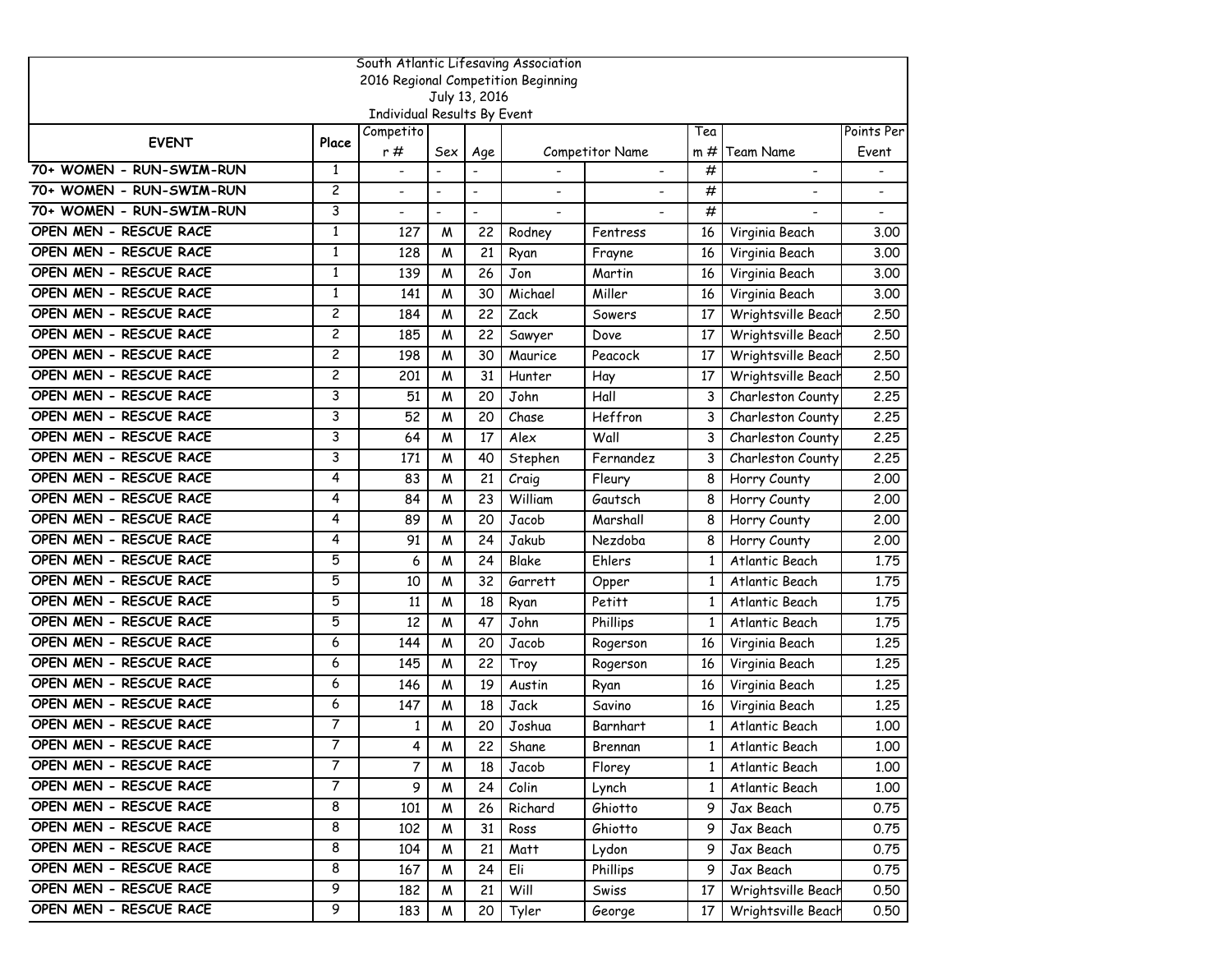| South Atlantic Lifesaving Association |                         |                             |                          |                          |                                     |                 |             |                          |                          |  |  |  |
|---------------------------------------|-------------------------|-----------------------------|--------------------------|--------------------------|-------------------------------------|-----------------|-------------|--------------------------|--------------------------|--|--|--|
|                                       |                         |                             |                          |                          | 2016 Regional Competition Beginning |                 |             |                          |                          |  |  |  |
|                                       |                         | Individual Results By Event |                          | July 13, 2016            |                                     |                 |             |                          |                          |  |  |  |
|                                       |                         | Competito                   |                          |                          |                                     |                 | Tea         |                          | Points Per               |  |  |  |
| <b>EVENT</b>                          | Place                   | r#                          | Sex                      | Age                      |                                     | Competitor Name | m#          | Team Name                | Event                    |  |  |  |
| OPEN MEN - RESCUE RACE                | 9                       | 186                         | M                        | 24                       | Joshua                              | Drew            | 17          | Wrightsville Beach       | 0.50                     |  |  |  |
| OPEN MEN - RESCUE RACE                | 9                       | 189                         | M                        | 30                       | Keith                               | Nelson          | 17          | Wrightsville Beach       | 0.50                     |  |  |  |
| OPEN MEN - RESCUE RACE                | 10                      | $\overline{\phantom{0}}$    | $\overline{\phantom{a}}$ | $\overline{\phantom{a}}$ | $\blacksquare$                      |                 | #           |                          | $\overline{a}$           |  |  |  |
| OPEN MEN - RESCUE RACE                | 10                      |                             | $\overline{\phantom{a}}$ | $\overline{a}$           | $\overline{a}$                      |                 | #           | $\overline{\phantom{a}}$ | $\overline{a}$           |  |  |  |
| OPEN MEN - RESCUE RACE                | 10                      | $\overline{\phantom{a}}$    | $\blacksquare$           | $\overline{\phantom{a}}$ | $\overline{\phantom{a}}$            |                 | #           | $\blacksquare$           | $\overline{\phantom{0}}$ |  |  |  |
| OPEN MEN - RESCUE RACE                | 10                      | $\overline{\phantom{a}}$    | $\blacksquare$           | $\blacksquare$           | $\blacksquare$                      | $\blacksquare$  | #           |                          |                          |  |  |  |
| OPEN WOMEN - RESCUE RACE              | $\mathbf{1}$            | 46                          | F                        | 19                       | Hannah                              | Craig           | 3           | Charleston County        | 3.00                     |  |  |  |
| OPEN WOMEN - RESCUE RACE              | $\mathbf{1}$            | 57                          | F                        | 19                       | Carina                              | Kastenholz      | 3           | Charleston County        | 3.00                     |  |  |  |
| OPEN WOMEN - RESCUE RACE              | 1                       | 58                          | F                        | 18                       | Elise                               | LaVoi           | 3           | Charleston County        | 3.00                     |  |  |  |
| OPEN WOMEN - RESCUE RACE              | $\mathbf{1}$            | 165                         | F                        | 17                       | Peyton                              | Wilson          | 3           | Charleston County        | 3.00                     |  |  |  |
| OPEN WOMEN - RESCUE RACE              | $\overline{\mathbf{c}}$ | 188                         | F                        | 32                       | Lindsey                             | Gerkens         | 17          | Wrightsville Beach       | 2.50                     |  |  |  |
| OPEN WOMEN - RESCUE RACE              | $\overline{c}$          | 193                         | F                        | 22                       | Catherine                           | Gargula         | 17          | Wrightsville Beach       | 2.50                     |  |  |  |
| OPEN WOMEN - RESCUE RACE              | 2                       | 197                         | F                        | 30                       | Kritsi                              | Falco           | 17          | Wrightsville Beach       | 2.50                     |  |  |  |
| OPEN WOMEN - RESCUE RACE              | $\overline{c}$          | 200                         | F                        | 23                       | Thalia                              | Harrison        | 17          | Wrightsville Beach       | 2.50                     |  |  |  |
| OPEN WOMEN - RESCUE RACE              | 3                       | 187                         | F                        | 32                       | Kristen                             | Smith Jeno      | 17          | Wrightsville Beach       | 2.25                     |  |  |  |
| OPEN WOMEN - RESCUE RACE              | 3                       | 194                         | F                        | 25                       | Kathryn                             | Yarbrough       | 17          | Wrightsville Beach       | 2.25                     |  |  |  |
| OPEN WOMEN - RESCUE RACE              | 3                       | 195                         | F                        | 21                       | Marisa                              | Martinez        | 17          | Wrightsville Beach       | 2.25                     |  |  |  |
| OPEN WOMEN - RESCUE RACE              | 3                       | 196                         | F                        | 22                       | Jensen                              | Engen           | 17          | Wrightsville Beach       | 2,25                     |  |  |  |
| OPEN WOMEN - RESCUE RACE              | 4                       | 124                         | F                        | 22                       | Georgia                             | DaCruz          | 16          | Virginia Beach           | 2.00                     |  |  |  |
| OPEN WOMEN - RESCUE RACE              | 4                       | 133                         | F                        | 24                       | Shea                                | Humenik         | 16          | Virginia Beach           | 2,00                     |  |  |  |
| OPEN WOMEN - RESCUE RACE              | 4                       | 135                         | F                        | 16                       | Tara                                | Larusso         | 16          | Virginia Beach           | 2.00                     |  |  |  |
| OPEN WOMEN - RESCUE RACE              | 4                       | 148                         | F                        | 25                       | Heather                             | Sonsteng        | 16          | Virginia Beach           | 2,00                     |  |  |  |
| OPEN WOMEN - RESCUE RACE              | 5                       | 122                         | F                        | 22                       | Emily                               | Bain            | 16          | Virginia Beach           | 1.75                     |  |  |  |
| OPEN WOMEN - RESCUE RACE              | 5                       | 134                         | F                        | 18                       | Emma                                | Jennings        | 16          | Virginia Beach           | 1.75                     |  |  |  |
| OPEN WOMEN - RESCUE RACE              | 5                       | 138                         | F                        | 21                       | Stuart                              | Lyster          | 16          | Virginia Beach           | 1.75                     |  |  |  |
| OPEN WOMEN - RESCUE RACE              | 5                       | 143                         | F                        | 20                       | Catherine                           | Pyle            | 16          | Virginia Beach           | 1,75                     |  |  |  |
| OPEN WOMEN - RESCUE RACE              | 6                       | 112                         | F                        | 18                       | Alice                               | Desmeules-Card  | 13          | Nags Head                | 1.25                     |  |  |  |
| OPEN WOMEN - RESCUE RACE              | 6                       | 115                         | F                        | 26                       | Sarah                               | Knie            | 13          | Nags Head                | 1.25                     |  |  |  |
| OPEN WOMEN - RESCUE RACE              | 6                       | 116                         | F                        | 35                       | Bethany                             | McKinney        | 13          | Nags Head                | 1.25                     |  |  |  |
| OPEN WOMEN - RESCUE RACE              | 6                       | 120                         | F                        | 19                       | Rebecca                             | Stanton         |             | 13 Nags Head             | 1.25                     |  |  |  |
| OPEN WOMEN - RESCUE RACE              | $\overline{7}$          | 66                          | F                        | 21                       | Chloe                               | Bennett         | $7^{\circ}$ | Hilton Head              | 1.00                     |  |  |  |
| OPEN WOMEN - RESCUE RACE              | $\overline{7}$          | 71                          | F                        | 24                       | Rebecca                             | Gerner          | $7^{\circ}$ | Hilton Head              | 1.00                     |  |  |  |
| OPEN WOMEN - RESCUE RACE              | $\overline{7}$          | 73                          | F                        | 21                       | Maisey                              | Kent            | $7^{\circ}$ | Hilton Head              | 1.00                     |  |  |  |
| OPEN WOMEN - RESCUE RACE              | $\overline{7}$          | 81                          | F                        | 25                       | Taylor                              | Smith           | 7           | Hilton Head              | 1.00                     |  |  |  |
| OPEN WOMEN - RESCUE RACE              | 8                       | 67                          | F                        | 19                       | Talia                               | Booher          | 7           | Hilton Head              | 0.75                     |  |  |  |
| OPEN WOMEN - RESCUE RACE              | 8                       | 75                          | F                        | 21                       | Cassidy                             | Langley         | 7           | Hilton Head              | 0.75                     |  |  |  |
| OPEN WOMEN - RESCUE RACE              | 8                       | 78                          | F                        | 26                       | Hannah                              | Quast           | $7^{\circ}$ | Hilton Head              | 0.75                     |  |  |  |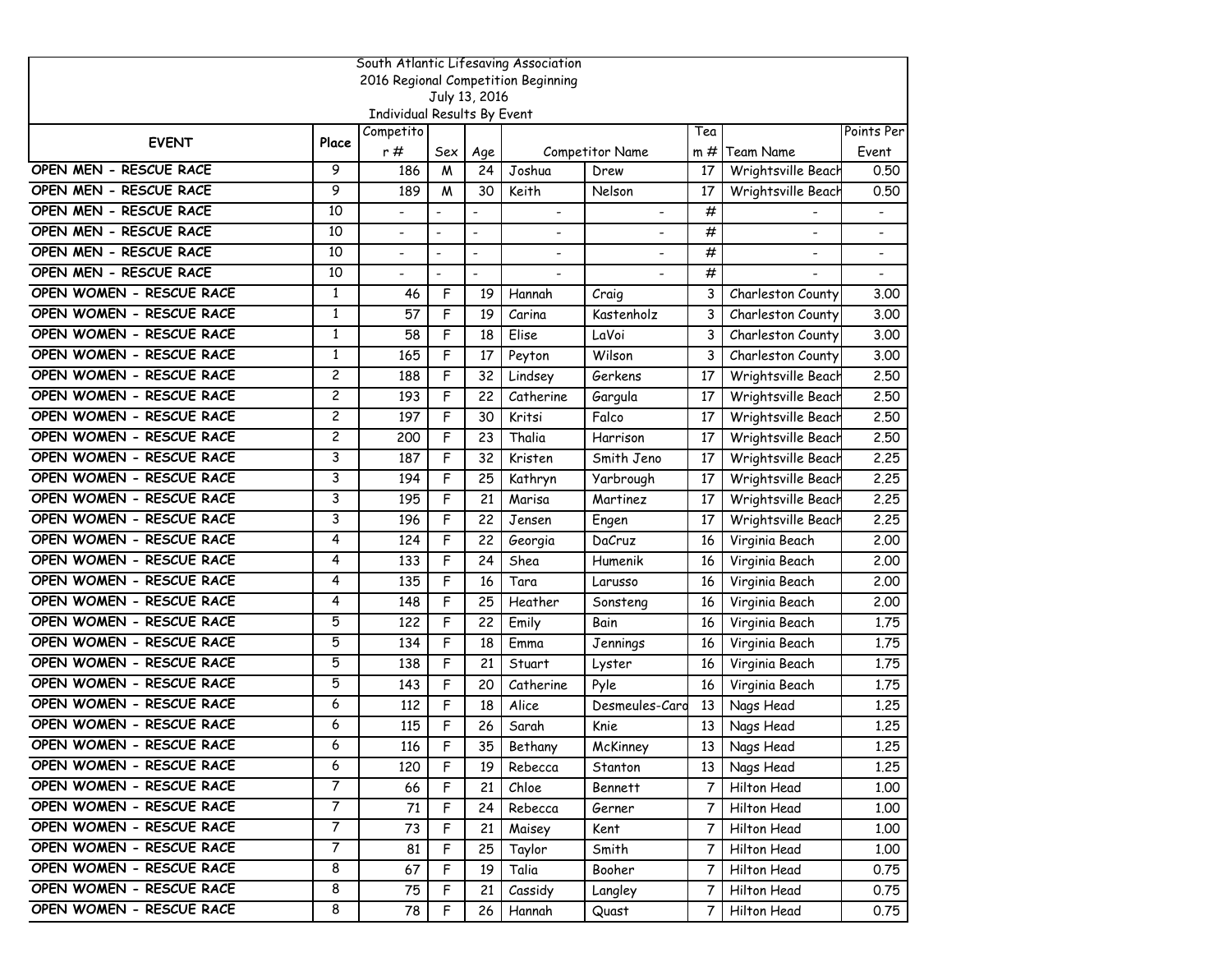| South Atlantic Lifesaving Association |                |                             |     |               |                                     |                 |                |                    |            |  |  |
|---------------------------------------|----------------|-----------------------------|-----|---------------|-------------------------------------|-----------------|----------------|--------------------|------------|--|--|
|                                       |                |                             |     |               | 2016 Regional Competition Beginning |                 |                |                    |            |  |  |
|                                       |                | Individual Results By Event |     | July 13, 2016 |                                     |                 |                |                    |            |  |  |
|                                       |                | Competito                   |     |               |                                     |                 | Tea            |                    | Points Per |  |  |
| <b>EVENT</b>                          | Place          | r#                          | Sex | Age           |                                     | Competitor Name | $m \#$         | Team Name          | Event      |  |  |
| OPEN WOMEN - RESCUE RACE              | 8              | 79                          | F   | 21            | Kristin                             | Schmidt         | 7              | Hilton Head        | 0.75       |  |  |
| OPEN WOMEN - RESCUE RACE              | 9              | 99                          | F   | 19            | Elise                               | Byrd            | 9              | Jax Beach          | 0.50       |  |  |
| OPEN WOMEN - RESCUE RACE              | 9              | 103                         | F   | 16            | Katie                               | Karnes          | 9              | Jax Beach          | 0.50       |  |  |
| OPEN WOMEN - RESCUE RACE              | 9              | 108                         | F   | 23            | Kaitlin                             | Whited          | 9              | Jax Beach          | 0.50       |  |  |
| OPEN WOMEN - RESCUE RACE              | 9              | 168                         | F   | 20            | Nicole                              | Emerson         | 9              | Jax Beach          | 0.50       |  |  |
| OPEN WOMEN - RESCUE RACE              | 10             | 82                          | F   | 22            | Jacqueline                          | Brengel         | 8              | Horry County       | 0.25       |  |  |
| OPEN WOMEN - RESCUE RACE              | 10             | 86                          | F   | 23            | Kamila                              | Horejesi        | 8              | Horry County       | 0.25       |  |  |
| OPEN WOMEN - RESCUE RACE              | 10             | 94                          | F   | 22            | Kara                                | Powers          | 8              | Horry County       | 0.25       |  |  |
| OPEN WOMEN - RESCUE RACE              | 10             | 98                          | F   | 20            | Kaley                               | Tyree           | 8              | Horry County       | 0.25       |  |  |
| OPEN MEN - BEACH RELAY                | 1              | 183                         | M   | 20            | Tyler                               | George          | 17             | Wrightsville Beach | 3.00       |  |  |
| OPEN MEN - BEACH RELAY                | $\mathbf{1}$   | 192                         | M   | 21            | Adam                                | Gartrell        | 17             | Wrightsville Beach | 3.00       |  |  |
| OPEN MEN - BEACH RELAY                | $\mathbf{1}$   | 198                         | M   | 30            | Maurice                             | Peacock         | 17             | Wrightsville Beach | 3.00       |  |  |
| OPEN MEN - BEACH RELAY                | $\mathbf{1}$   | 201                         | M   | 31            | Hunter                              | Hay             | 17             | Wrightsville Beach | 3.00       |  |  |
| OPEN MEN - BEACH RELAY                | $\overline{c}$ | 50                          | M   | 21            | Allen                               | Gillespie       | 3              | Charleston County  | 2.50       |  |  |
| OPEN MEN - BEACH RELAY                | 2              | 56                          | W   | 25            | Kurtyss                             | Kasten          | 3              | Charleston County  | 2.50       |  |  |
| OPEN MEN - BEACH RELAY                | $\overline{c}$ | 174                         | M   | 17            | Ian                                 | Butler          | 3              | Charleston County  | 2.50       |  |  |
| OPEN MEN - BEACH RELAY                | $\overline{c}$ | 149                         | M   | 16            | Justin                              | O'Donnell       | 3              | Charleston County  | 2.50       |  |  |
| OPEN MEN - BEACH RELAY                | 3              | 20                          | M   | 20            | Chris                               | Brigham         | 2              | Carolina Beach     | 2,25       |  |  |
| OPEN MEN - BEACH RELAY                | 3              | 21                          | M   | 21            | David                               | Brigham         | $\overline{c}$ | Carolina Beach     | 2.25       |  |  |
| OPEN MEN - BEACH RELAY                | 3              | 31                          | M   | 21            | Michael                             | Hayes           | 2              | Carolina Beach     | 2.25       |  |  |
| OPEN MEN - BEACH RELAY                | 3              | 40                          | W   | 21            | Peter                               | Miller          | $\overline{c}$ | Carolina Beach     | 2.25       |  |  |
| OPEN MEN - BEACH RELAY                | 4              | 131                         | M   | 21            | Erik                                | Hansson         | 16             | Virginia Beach     | 2.00       |  |  |
| OPEN MEN - BEACH RELAY                | 4              | 139                         | M   | 26            | Jon                                 | Martin          | 16             | Virginia Beach     | 2,00       |  |  |
| OPEN MEN - BEACH RELAY                | 4              | 140                         | M   | 25            | Harrison                            | Martingayle     | 16             | Virginia Beach     | 2,00       |  |  |
| OPEN MEN - BEACH RELAY                | 4              | 141                         | M   | 30            | Michael                             | Miller          | 16             | Virginia Beach     | 2.00       |  |  |
| OPEN MEN - BEACH RELAY                | 5              | 1                           | W   | 20            | Joshua                              | Barnhart        | 1              | Atlantic Beach     | 1.75       |  |  |
| OPEN MEN - BEACH RELAY                | 5              | 4                           | W   | 22            | Shane                               | Brennan         | $\mathbf{1}$   | Atlantic Beach     | 1.75       |  |  |
| OPEN MEN - BEACH RELAY                | 5              | 7                           | M   | 18            | Jacob                               | Florey          | $\mathbf{1}$   | Atlantic Beach     | 1.75       |  |  |
| OPEN MEN - BEACH RELAY                | 5              | 9                           | M   | 24            | Colin                               | Lynch           | $\mathbf{1}$   | Atlantic Beach     | 1.75       |  |  |
| OPEN MEN - BEACH RELAY                | 6              | 185                         | W   | 22            | Sawyer                              | Dove            | 17             | Wrightsville Beach | 1.25       |  |  |
| OPEN MEN - BEACH RELAY                | 6              | 186                         | W   | 24            | Joshua                              | Drew            | 17             | Wrightsville Beach | 1.25       |  |  |
| OPEN MEN - BEACH RELAY                | 6              | 191                         | Μ   | 22            | Rett                                | Nabell          | 17             | Wrightsville Beach | 1.25       |  |  |
| OPEN MEN - BEACH RELAY                | 6              | 199                         | W   | 20            | Mike                                | Thomas          | 17             | Wrightsville Beach | 1.25       |  |  |
| OPEN MEN - BEACH RELAY                | 7              | 68                          | M   | 21            | Jacob                               | Dummermuth      | 7              | Hilton Head        | 1.00       |  |  |
| OPEN MEN - BEACH RELAY                | 7              | 69                          | W   | 20            | Andrew                              | Fitzpatrick     | 7              | Hilton Head        | 1.00       |  |  |
| OPEN MEN - BEACH RELAY                | $\overline{7}$ | 70                          | W   | 21            | Kevin                               | Fries           | 7              | Hilton Head        | 1.00       |  |  |
| OPEN MEN - BEACH RELAY                | $\overline{7}$ | 77                          | M   | 28            | Scott                               | Ohlson          | 7              | Hilton Head        | 1.00       |  |  |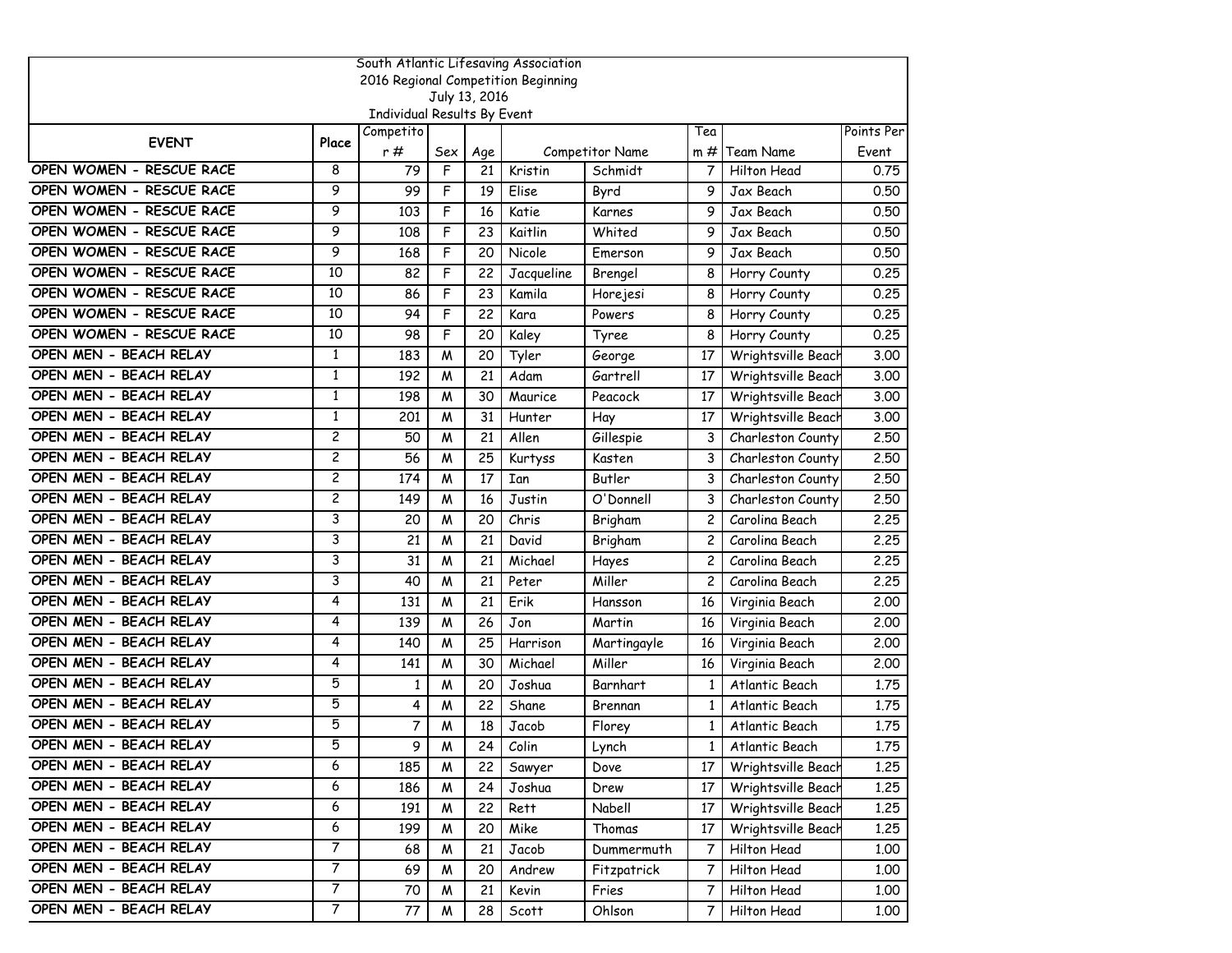| South Atlantic Lifesaving Association |                |                             |     |               |                                     |                 |        |                   |            |  |
|---------------------------------------|----------------|-----------------------------|-----|---------------|-------------------------------------|-----------------|--------|-------------------|------------|--|
|                                       |                |                             |     |               | 2016 Regional Competition Beginning |                 |        |                   |            |  |
|                                       |                | Individual Results By Event |     | July 13, 2016 |                                     |                 |        |                   |            |  |
|                                       |                | Competito                   |     |               |                                     |                 | Tea    |                   | Points Per |  |
| <b>EVENT</b>                          | Place          | r#                          | Sex | Age           |                                     | Competitor Name | $m \#$ | Team Name         | Event      |  |
| OPEN MEN - BEACH RELAY                | 8              | 101                         | M   | 26            | Richard                             | Ghiotto         | 9      | Jax Beach         | 0.75       |  |
| OPEN MEN - BEACH RELAY                | 8              | 102                         | M   | 31            | Ross                                | Ghiotto         | 9      | Jax Beach         | 0.75       |  |
| OPEN MEN - BEACH RELAY                | 8              | 104                         | М   | 21            | Matt                                | Lydon           | 9      | Jax Beach         | 0.75       |  |
| OPEN MEN - BEACH RELAY                | 8              | 106                         | M   | 24            | Gordon                              | VanDusen        | 9      | Jax Beach         | 0.75       |  |
| OPEN MEN - BEACH RELAY                | 9              | 118                         | M   | 38            | Chad                                | Motz            | 13     | Nags Head         | 0.50       |  |
| OPEN MEN - BEACH RELAY                | 9              | 111                         | W   | 21            | Tyler                               | Burch           | 13     | Nags Head         | 0.50       |  |
| OPEN MEN - BEACH RELAY                | 9              | 113                         | M   | 21            | Bryce                               | Green           | 13     | Nags Head         | 0.50       |  |
| OPEN MEN - BEACH RELAY                | 9              | 114                         | W   | 22            | Shawn                               | Kenny           | 13     | Nags Head         | 0.50       |  |
| OPEN MEN - BEACH RELAY                | 10             | 55                          | M   | 19            | Max                                 | Hutton          | 3      | Charleston County | 0.25       |  |
| OPEN MEN - BEACH RELAY                | 10             | 65                          | M   | 20            | Robbie                              | Wilson          | 3      | Charleston County | 0.25       |  |
| OPEN MEN - BEACH RELAY                | 10             | 170                         | W   | 19            | Noah                                | Butler          | 3      | Charleston County | 0.25       |  |
| OPEN MEN - BEACH RELAY                | 10             | 162                         | M   | 18            | Corey                               | Kubat           | 3      | Charleston County | 0.25       |  |
| OPEN WOMEN - BEACH RELAY              | $\mathbf{1}$   | 67                          | F   | 19            | Talia                               | Booher          | 7      | Hilton Head       | 3.00       |  |
| OPEN WOMEN - BEACH RELAY              | 1              | 71                          | F   | 24            | Rebecca                             | Gerner          | 7      | Hilton Head       | 3.00       |  |
| OPEN WOMEN - BEACH RELAY              | $\mathbf{1}$   | 79                          | F   | 21            | Kristin                             | Schmidt         | 7      | Hilton Head       | 3.00       |  |
| OPEN WOMEN - BEACH RELAY              | $\mathbf{1}$   | 81                          | F   | 25            | Taylor                              | Smith           | 7      | Hilton Head       | 3.00       |  |
| OPEN WOMEN - BEACH RELAY              | $\overline{c}$ | 82                          | F   | 22            | Jacqueline                          | Brengel         | 8      | Horry County      | 2.50       |  |
| OPEN WOMEN - BEACH RELAY              | 2              | 86                          | F   | 23            | Kamila                              | Horejesi        | 8      | Horry County      | 2.50       |  |
| OPEN WOMEN - BEACH RELAY              | 2              | 88                          | F   | 22            | Marisa                              | Maher           | 8      | Horry County      | 2.50       |  |
| OPEN WOMEN - BEACH RELAY              | $\overline{c}$ | 93                          | F   | 21            | Courtney                            | Porfilio        | 8      | Horry County      | 2.50       |  |
| OPEN WOMEN - BEACH RELAY              | 3              | 153                         | F   | 22            | Becca                               | Leventhal       | 18     | Duck              | 2.25       |  |
| OPEN WOMEN - BEACH RELAY              | 3              | 161                         | F   | 37            | Sylvia                              | Wolff           | 18     | Duck              | 2,25       |  |
| OPEN WOMEN - BEACH RELAY              | 3              | 179                         | F   | 20            | Caro                                | Hopkins         | 5      | Corolla           | 2,25       |  |
| OPEN WOMEN - BEACH RELAY              | 3              | 180                         | F   | 22            | Ella                                | Kloster         | 5      | Corolla           | 2.25       |  |
| OPEN WOMEN - BEACH RELAY              | 4              | 99                          | F   | 19            | Elise                               | Byrd            | 9      | Jax Beach         | 2.00       |  |
| OPEN WOMEN - BEACH RELAY              | 4              | 100                         | F   | 20            | Annie                               | Garner          | 9      | Jax Beach         | 2,00       |  |
| OPEN WOMEN - BEACH RELAY              | 4              | 108                         | F   | 23            | Kaitlin                             | Whited          | 9      | Jax Beach         | 2,00       |  |
| OPEN WOMEN - BEACH RELAY              | 4              | 168                         | F   | 20            | Nicole                              | Emerson         | 9      | Jax Beach         | 2.00       |  |
| OPEN WOMEN - BEACH RELAY              | 5              | 112                         | F   | 18            | Alice                               | Desmeules-Cara  |        | 13 Nags Head      | 1.75       |  |
| OPEN WOMEN - BEACH RELAY              | 5              | 115                         | F   | 26            | Sarah                               | Knie            | 13     | Nags Head         | 1.75       |  |
| OPEN WOMEN - BEACH RELAY              | 5              | 120                         | F   | 19            | Rebecca                             | Stanton         | 13     | Nags Head         | 1.75       |  |
| OPEN WOMEN - BEACH RELAY              | 5              | 121                         | F   | 20            | Jessica                             | Wallace         | 13     | Nags Head         | 1.75       |  |
| OPEN WOMEN - BEACH RELAY              | 6              | 134                         | F   | 18            | Emma                                | Jennings        | 16     | Virginia Beach    | 1.25       |  |
| OPEN WOMEN - BEACH RELAY              | 6              | 137                         | F   | 19            | Marley                              | Lyster          | 16     | Virginia Beach    | 1.25       |  |
| OPEN WOMEN - BEACH RELAY              | 6              | 148                         | F   | 25            | Heather                             | Sonsteng        | 16     | Virginia Beach    | 1.25       |  |
| OPEN WOMEN - BEACH RELAY              | 6              | 163                         | F   | 20            | Doria                               | Martingayle     | 16     | Virginia Beach    | 1.25       |  |
| OPEN WOMEN - BEACH RELAY              | 7              | 47                          | F   | 20            | Abby                                | Deal            | 3      | Charleston County | 1.00       |  |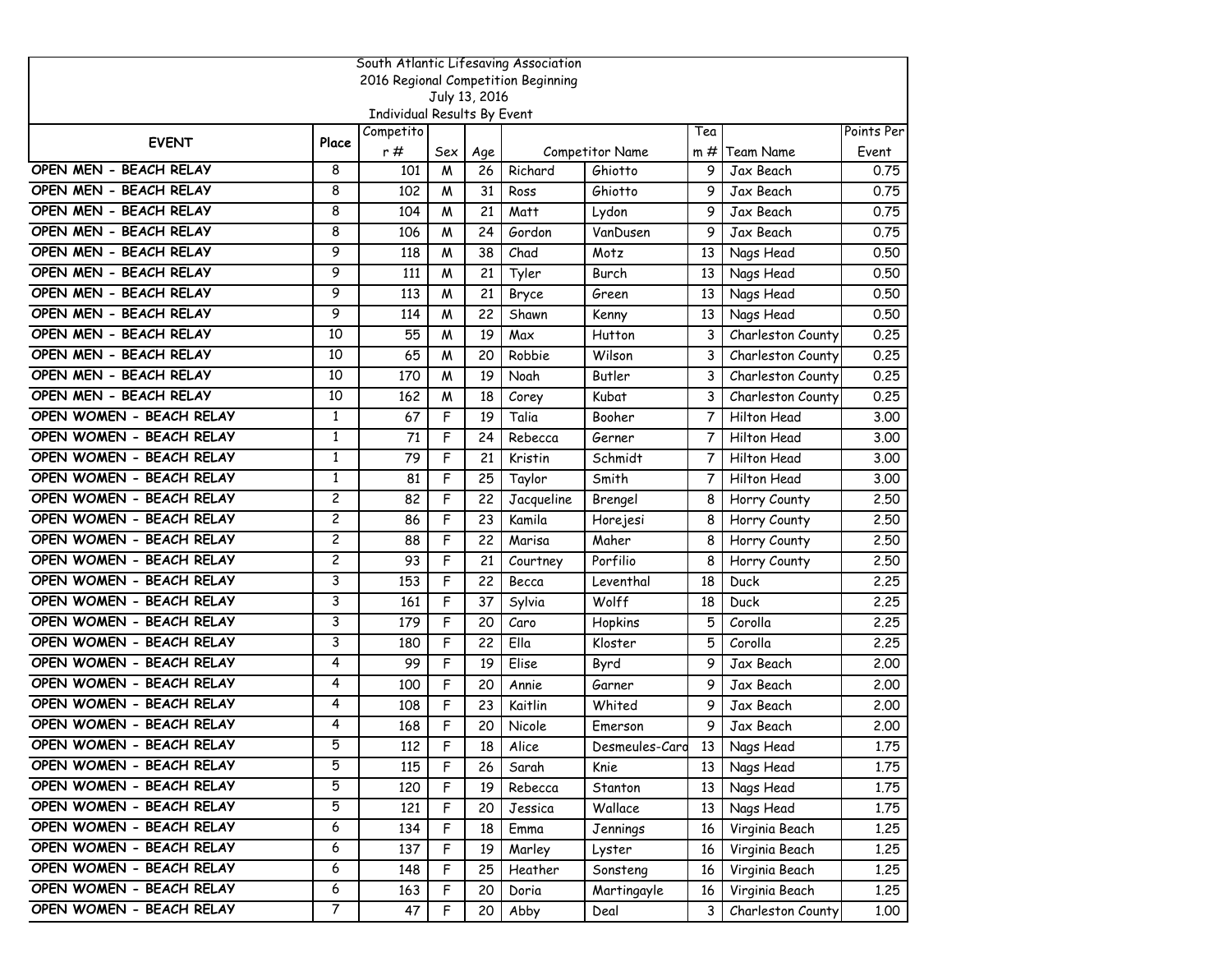|                                                        |                |                             |                |                 | South Atlantic Lifesaving Association |                     |                |                                 |              |
|--------------------------------------------------------|----------------|-----------------------------|----------------|-----------------|---------------------------------------|---------------------|----------------|---------------------------------|--------------|
|                                                        |                |                             |                |                 | 2016 Regional Competition Beginning   |                     |                |                                 |              |
|                                                        |                | Individual Results By Event |                | July 13, 2016   |                                       |                     |                |                                 |              |
|                                                        |                | Competito                   |                |                 |                                       |                     | Tea            |                                 | Points Per   |
| <b>EVENT</b>                                           | Place          | r#                          | Sex            | Age             |                                       | Competitor Name     | $m \#$         | Team Name                       | Event        |
| OPEN WOMEN - BEACH RELAY                               | $\overline{7}$ | 63                          | F              | 22              | Arden                                 | Turkewicz           | 3              | Charleston County               | 1.00         |
| OPEN WOMEN - BEACH RELAY                               | 7              | 166                         | F              | 17              | Mary                                  | Wilson              | 3              | Charleston County               | 1.00         |
| OPEN WOMEN - BEACH RELAY                               | 7              | 173                         | F              | 16              | Lauren                                | Cox                 | 3              | Charleston County               | 1.00         |
| OPEN WOMEN - BEACH RELAY                               | 8              | 188                         | F              | 32              | Lindsey                               | Gerkens             | 17             | Wrightsville Beach              | 0.75         |
| OPEN WOMEN - BEACH RELAY                               | 8              | 194                         | F              | 25              | Kathryn                               | Yarbrough           | 17             | Wrightsville Beach              | 0.75         |
| OPEN WOMEN - BEACH RELAY                               | 8              | 195                         | F              | 21              | Marisa                                | Martinez            | 17             | Wrightsville Beach              | 0.75         |
| OPEN WOMEN - BEACH RELAY                               | 8              | 196                         | F              | 22              | Jensen                                | Engen               | 17             | Wrightsville Beach              | 0.75         |
| OPEN WOMEN - BEACH RELAY                               | 9              | 124                         | F              | 22              | Georgia                               | DaCruz              | 16             | Virginia Beach                  | 0.50         |
| OPEN WOMEN - BEACH RELAY                               | 9              | 133                         | F              | 24              | Shea                                  | Humenik             | 16             | Virginia Beach                  | 0.50         |
| OPEN WOMEN - BEACH RELAY                               | 9              | 138                         | F              | 21              | Stuart                                | Lyster              | 16             | Virginia Beach                  | 0.50         |
| OPEN WOMEN - BEACH RELAY                               | 9              | 143                         | F              | 20              | Catherine                             | Pyle                | 16             | Virginia Beach                  | 0.50         |
| OPEN WOMEN - BEACH RELAY                               | 10             | 27                          | F              | 18              | Angela                                | Delfino             | $\overline{c}$ | Carolina Beach                  | 0.25         |
| OPEN WOMEN - BEACH RELAY                               | 10             | 36                          | F              | 17              | Alet                                  | Jewell              | $\mathbf{2}$   | Carolina Beach                  | 0.25         |
| OPEN WOMEN - BEACH RELAY                               | 10             | 18                          | F              | 18              | Julia                                 | Bordreau            | 2              | Carolina Beach                  | 0.25         |
| OPEN WOMEN - BEACH RELAY                               | 10             | 30                          | F              | 18              | Emily                                 | Hatem               | $\overline{c}$ | Carolina Beach                  | 0.25         |
| OPEN MEN - SURFSKI RACE                                | $\mathbf{1}$   | 101                         | W              | 26              | Richard                               | Ghiotto             | 9              | Jax Beach                       | 12.00        |
| OPEN MEN - SURFSKI RACE                                | $\overline{c}$ | 102                         | M              | 31              | Ross                                  | Ghiotto             | 9              | Jax Beach                       | 10.00        |
| OPEN MEN - SURFSKI RACE                                | 3              | 201                         | М              | 31              | Hunter                                | Hay                 | 17             | Wrightsville Beach              | 9.00         |
| OPEN MEN - SURFSKI RACE                                | 4              | 167                         | M              | 24              | Eli                                   | Phillips            | 9              | Jax Beach                       | 8.00         |
| OPEN MEN - SURFSKI RACE                                | 5              | 10                          | M              | 32              | Garrett                               | Opper               | 1              | Atlantic Beach                  | 7.00         |
| OPEN MEN - SURFSKI RACE                                | 6              | 104                         | М              | 21              | Matt                                  | Lydon               | 9              | Jax Beach                       | 5.00         |
| OPEN MEN - SURFSKI RACE                                | 7              | 118                         | M              | 38              | Chad                                  | Motz                | 13             | Nags Head                       | 4.00         |
| OPEN MEN - SURFSKI RACE                                | 8              | 119                         | М              | 47              | Ken                                   | Savage              | 13             | Nags Head                       | 3.00         |
| OPEN MEN - SURFSKI RACE                                | 9              | 160                         | M              | 20              | Riley                                 | Young               | 18             | Duck                            | 2,00         |
| OPEN MEN - SURFSKI RACE                                | 10             | 106                         | M              | 24              | Gordon                                | VanDusen            | 9              | Jax Beach                       | 1.00         |
| OPEN WOMEN - SURFSKI RACE                              | T              | 188                         | $\overline{F}$ | 32              | Lindsey                               | Gerkens             | 17             | Wrightsville Beach              | 12.00        |
| OPEN WOMEN - SURFSKI RACE<br>OPEN WOMEN - SURFSKI RACE | 2<br>3         | 99                          | F              | 19              | Elise                                 | Byrd                | 9              | Jax Beach                       | 10.00        |
| OPEN WOMEN - SURFSKI RACE                              | 4              | 194<br>100                  | F<br>F         | 25<br>20        | Kathryn<br>Annie                      | Yarbrough<br>Garner | 17<br>9        | Wrightsville Beach<br>Jax Beach | 9.00<br>8.00 |
| OPEN WOMEN - SURFSKI RACE                              |                | 82                          | r              |                 | 22 Jacqueline                         | Brengel             |                | 8 Horry County                  | 7.00         |
| OPEN WOMEN - SURFSKI RACE                              | 6              | 168                         | F              | $\overline{20}$ | Nicole                                | Emerson             | 9              | Jax Beach                       | 5.00         |
| OPEN WOMEN - SURFSKI RACE                              | 7              | 115                         | F              | 26              | Sarah                                 | Knie                |                | 13 Nags Head                    | 4.00         |
| OPEN WOMEN - SURFSKI RACE                              | 8              | 197                         | F              | 30              | Kritsi                                | Falco               | 17             | Wrightsville Beach              | 3.00         |
| OPEN WOMEN - SURFSKI RACE                              | 9              | 161                         | F              | 37              | Sylvia                                | Wolff               | 18             | Duck                            | 2.00         |
| OPEN WOMEN - SURFSKI RACE                              | 10             | 116                         | F              | 35              | Bethany                               | McKinney            | 13             | Nags Head                       | 1.00         |
| 30-34 MEN - SURFSKI RACE                               | 1              | 201                         | W              | 31              | Hunter                                | Hay                 | 17             | Wrightsville Beach              | 5.00         |
| 30-34 MEN - SURFSKI RACE                               | 2              | 102                         | M              | 31              | Ross                                  | Ghiotto             | 9              | Jax Beach                       | 3.00         |
| 30-34 MEN - SURFSKI RACE                               | 3              | 10                          | M              | 32              | Garrett                               | Opper               | $\mathbf{1}$   | Atlantic Beach                  | 1.00         |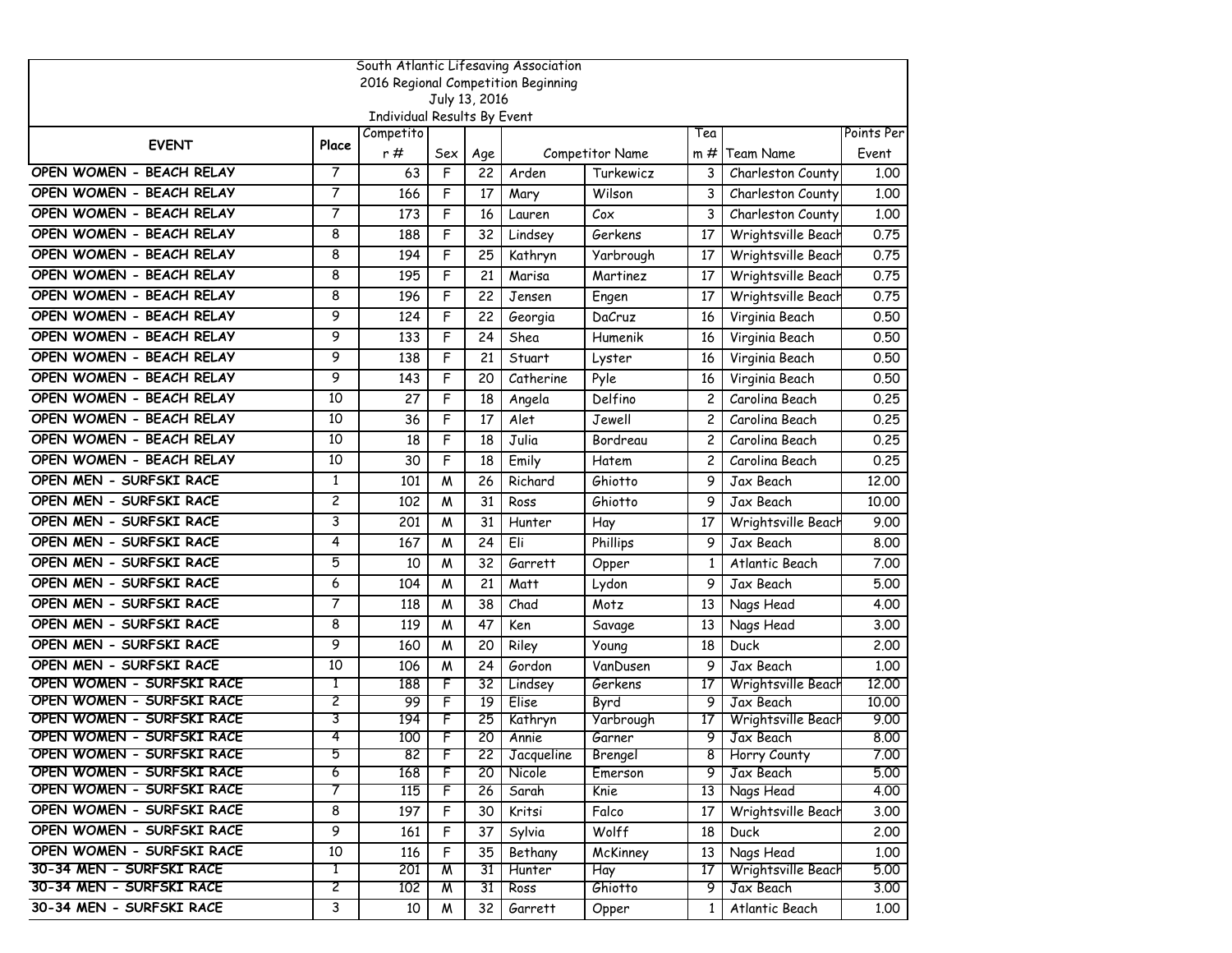| South Atlantic Lifesaving Association |                |                             |                          |                              |                                     |                          |              |                              |                              |  |
|---------------------------------------|----------------|-----------------------------|--------------------------|------------------------------|-------------------------------------|--------------------------|--------------|------------------------------|------------------------------|--|
|                                       |                |                             |                          |                              | 2016 Regional Competition Beginning |                          |              |                              |                              |  |
|                                       |                |                             | July 13, 2016            |                              |                                     |                          |              |                              |                              |  |
|                                       |                | Individual Results By Event |                          |                              |                                     |                          |              |                              |                              |  |
| <b>EVENT</b>                          | Place          | Competito                   |                          |                              |                                     |                          | Tea          |                              | Points Per                   |  |
|                                       |                | r#                          | Sex                      | Age                          |                                     | Competitor Name          | m#           | Team Name                    | Event                        |  |
| 30-34 WOMEN - SURFSKI RACE            | 1              | 188                         | F                        | 32                           | Lindsey                             | Gerkens                  | 17           | Wrightsville Beach           | 5.00                         |  |
| 30-34 WOMEN - SURFSKI RACE            | $\overline{c}$ | 8                           | F                        | 31                           | Rebekah                             | Lindsey                  | $\mathbf{1}$ | Atlantic Beach               | 3.00                         |  |
| 30-34 WOMEN - SURFSKI RACE            | 3              |                             |                          | $\overline{\phantom{0}}$     |                                     |                          | #            |                              |                              |  |
| 35-39 MEN - SURFSKI RACE              | 1              | 118                         | M                        | 38                           | Chad                                | Motz                     | 13           | Nags Head                    | 5.00                         |  |
| 35-39 MEN - SURFSKI RACE              | 2              | 59                          | $\overline{\mathsf{M}}$  | 36                           | Brian                               | Mack                     | 3            | Charleston County            | 3.00                         |  |
| 35-39 MEN - SURFSKI RACE              | 3              |                             | $\blacksquare$           | $\overline{\phantom{a}}$     | $\blacksquare$                      |                          | $^{\#}$      |                              | $\overline{a}$               |  |
| 35-39 WOMEN - SURFSKI RACE            | T              | 161                         | F                        | 37                           | Sylvia                              | Wolff                    | 18           | Duck                         | 5.00                         |  |
| 35-39 WOMEN - SURFSKI RACE            | 2              | 116                         | F                        | 35                           | Bethany                             | McKinney                 | 13           | Nags Head                    | 3.00                         |  |
| 35-39 WOMEN - SURFSKI RACE            | 3              |                             |                          |                              | $\blacksquare$                      |                          | #            |                              |                              |  |
| 40-44 MEN - SURFSKI RACE              | 1              | 176                         | $\overline{\mathsf{M}}$  | 40                           | Shaun                               | <b>Buen</b>              | 5            | Corolla                      | 5.00                         |  |
| 40-44 MEN - SURFSKI RACE              | 2              | 171                         | M                        | 40                           | Stephen                             | Fernandez                | 3            | Charleston County            | 3.00                         |  |
| 40-44 MEN - SURFSKI RACE              | 3              | 34                          | M                        | 40                           | Chris                               | Holler                   | 2            | Carolina Beach               | 1.00                         |  |
| 40-44 WOMEN - SURFSKI RACE            | 1              |                             |                          | $\qquad \qquad \blacksquare$ | $\overline{\phantom{a}}$            |                          | #            |                              |                              |  |
| 40-44 WOMEN - SURFSKI RACE            | 2              | $\blacksquare$              | $\blacksquare$           | $\blacksquare$               | $\blacksquare$                      |                          | #            | $\overline{\phantom{a}}$     | $\overline{\phantom{a}}$     |  |
| 40-44 WOMEN - SURFSKI RACE            | 3              | ٠                           | $\blacksquare$           | $\blacksquare$               |                                     |                          | #            |                              |                              |  |
| 45-49 MEN - SURFSKI RACE              | 1              | 119                         | M                        | -47                          | Ken                                 | Savage                   | 13           | Nags Head                    | 5.00                         |  |
| 45-49 MEN - SURFSKI RACE              | 2              | 110                         | M                        | 47                           | Thomas                              | Wright                   | 9            | Jax Beach                    | 3.00                         |  |
| 45-49 MEN - SURFSKI RACE              | 3              | 12                          | M                        | 47                           | John                                | Phillips                 | 1            | Atlantic Beach               | 1.00                         |  |
| 45-49 WOMEN - SURFSKI RACE            | 1              |                             |                          |                              | $\overline{\phantom{a}}$            |                          | #            |                              |                              |  |
| 45-49 WOMEN - SURFSKI RACE            | 2              |                             | $\overline{\phantom{a}}$ | $\overline{\phantom{0}}$     |                                     |                          | #            |                              | $\qquad \qquad \blacksquare$ |  |
| 45-49 WOMEN - SURFSKI RACE            | 3              |                             | $\sim$                   | $\blacksquare$               |                                     |                          | #            |                              |                              |  |
| 50-54 MEN - SURFSKI RACE              | T              | 203                         | $\overline{\mathsf{M}}$  | 54                           | Roger                               | Wilson                   | $\mathbf{1}$ | Atlantic Beach               | 5.00                         |  |
| 50-54 MEN - SURFSKI RACE              | 2              | $\overline{\phantom{0}}$    | $\overline{\phantom{a}}$ | $\blacksquare$               | $\overline{\phantom{a}}$            |                          | #            |                              |                              |  |
| 50-54 MEN - SURFSKI RACE              | 3              | $\blacksquare$              | $\blacksquare$           | $\blacksquare$               | $\overline{\phantom{a}}$            |                          | #            | $\overline{\phantom{a}}$     | $\overline{\phantom{a}}$     |  |
| 50-54 WOMEN - SURFSKI RACE            | 1              | $\blacksquare$              | $\blacksquare$           | $\blacksquare$               |                                     |                          | #            |                              |                              |  |
| 50-54 WOMEN - SURFSKI RACE            | 2              | ٠                           | $\blacksquare$           | $\blacksquare$               | $\overline{\phantom{a}}$            | $\overline{\phantom{a}}$ | #            | $\blacksquare$               | $\blacksquare$               |  |
| 50-54 WOMEN - SURFSKI RACE            | 3              | $\overline{\phantom{a}}$    | $\blacksquare$           | $\overline{\phantom{a}}$     | $\blacksquare$                      |                          | #            | $\overline{\phantom{0}}$     | $\overline{\phantom{0}}$     |  |
| 55-59 MEN - SURFSKI RACE              | 1              | 151                         | M                        | 55                           | Mirek                               | Dabrowski                | 18           | Duck                         | 5.00                         |  |
| 55-59 MEN - SURFSKI RACE              | 2              | $\overline{\phantom{0}}$    | $\overline{\phantom{a}}$ | $\overline{\phantom{a}}$     | $\overline{\phantom{a}}$            |                          | #            | $\overline{\phantom{a}}$     | $\overline{\phantom{0}}$     |  |
| 55-59 MEN - SURFSKI RACE              | 3              |                             | $\overline{\phantom{a}}$ | $\overline{\phantom{a}}$     | $\overline{\phantom{a}}$            |                          | #            |                              |                              |  |
| 55-59 WOMEN - SURFSKI RACE            | 1              | 132                         | F                        | 59                           | Nancy                               | Hodges                   | 16           | Virginia Beach               | 5.00                         |  |
| 55-59 WOMEN - SURFSKI RACE            | 2              | $\overline{\phantom{0}}$    | $\overline{\phantom{a}}$ | $\overline{\phantom{a}}$     | $\overline{\phantom{a}}$            |                          | #            |                              | $\qquad \qquad \blacksquare$ |  |
| 55-59 WOMEN - SURFSKI RACE            | 3              |                             | $\overline{\phantom{a}}$ | $\overline{\phantom{a}}$     |                                     | $\blacksquare$           | #            | $\qquad \qquad \blacksquare$ |                              |  |
| 60-64 MEN - SURFSKI RACE              | 1              | $\blacksquare$              | $\overline{\phantom{a}}$ | $\overline{\phantom{a}}$     | $\blacksquare$                      | $\blacksquare$           | #            | $\sim$                       |                              |  |
| 60-64 MEN - SURFSKI RACE              | 2              | $\overline{\phantom{0}}$    | $\blacksquare$           | $\blacksquare$               | $\overline{\phantom{a}}$            |                          | #            |                              |                              |  |
| 60-64 MEN - SURFSKI RACE              | 3              | $\blacksquare$              | $\sim$                   | $\sim$                       | $\blacksquare$                      | $\overline{\phantom{a}}$ | #            | $\blacksquare$               | $\blacksquare$               |  |
| 60-64 WOMEN - SURFSKI RACE            | T              | 107                         | F                        | 63                           | Susan                               | Wallis                   | 9.           | Jax Beach                    | 5.00                         |  |
| 60-64 WOMEN - SURFSKI RACE            | 2              | $\overline{\phantom{0}}$    | $\overline{\phantom{a}}$ | $\overline{\phantom{a}}$     | $\blacksquare$                      | $\overline{\phantom{0}}$ | #            | $\blacksquare$               | $\overline{\phantom{a}}$     |  |
| 60-64 WOMEN - SURFSKI RACE            | 3              | $\blacksquare$              | $\overline{\phantom{a}}$ | $\overline{\phantom{a}}$     | $\blacksquare$                      | $\blacksquare$           | #            | $\blacksquare$               | $\blacksquare$               |  |
| 65-69 MEN - SURFSKI RACE              | T              |                             | $\overline{\phantom{a}}$ | $\blacksquare$               | $\overline{\phantom{a}}$            |                          | #            |                              |                              |  |
| 65-69 MEN - SURFSKI RACE              | 2              | $\blacksquare$              | $\overline{\phantom{a}}$ | $\overline{\phantom{a}}$     | $\blacksquare$                      | $\blacksquare$           | #            | $\overline{\phantom{a}}$     | $\qquad \qquad \blacksquare$ |  |
| 65-69 MEN - SURFSKI RACE              | 3              |                             | $\overline{\phantom{a}}$ | $\blacksquare$               | $\overline{\phantom{a}}$            | $\overline{\phantom{a}}$ | #            | $\overline{\phantom{a}}$     |                              |  |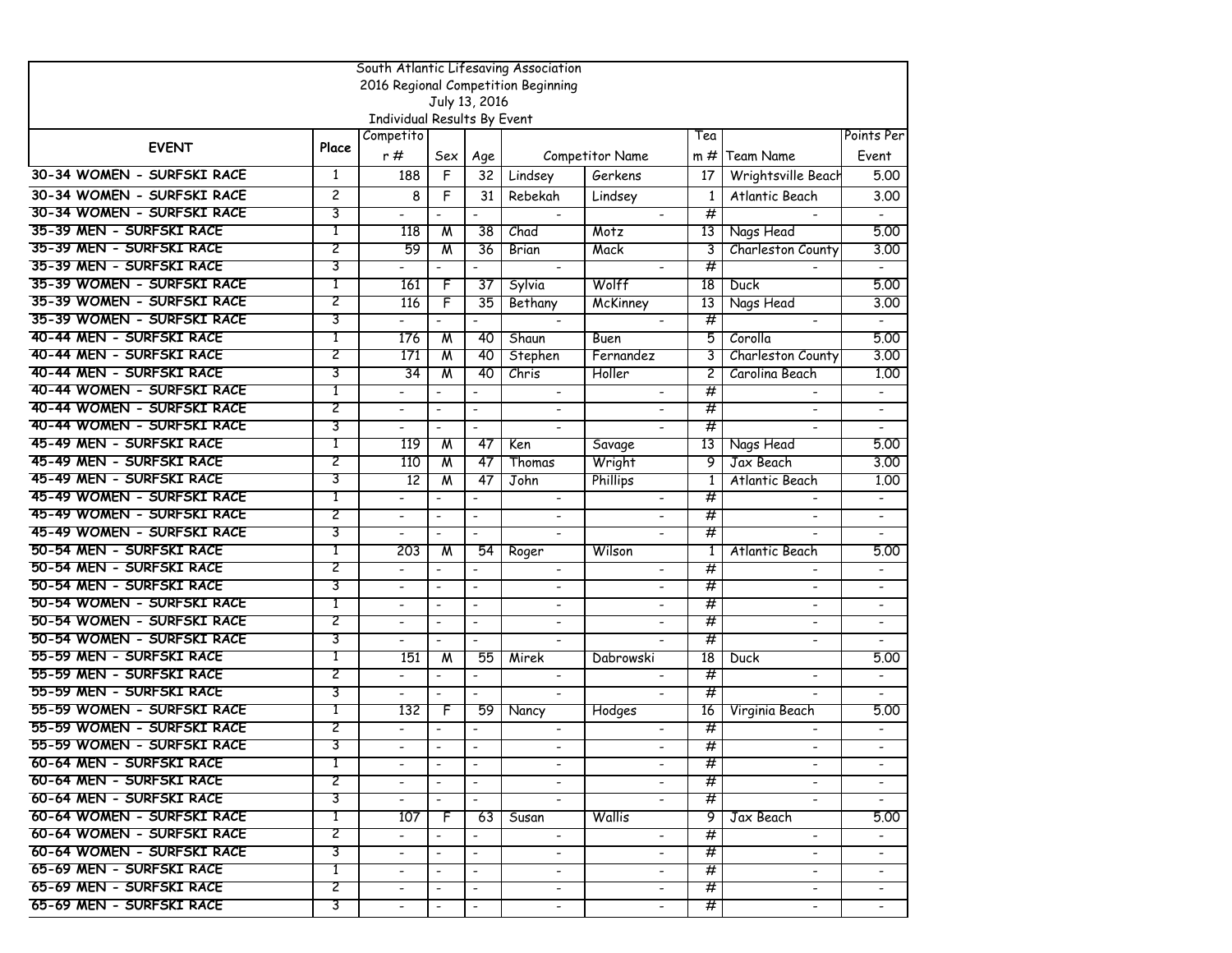|                                                              |       |                              |                          |                          | South Atlantic Lifesaving Association<br>2016 Regional Competition Beginning |                 |                 |                                          |                          |
|--------------------------------------------------------------|-------|------------------------------|--------------------------|--------------------------|------------------------------------------------------------------------------|-----------------|-----------------|------------------------------------------|--------------------------|
|                                                              |       |                              | July 13, 2016            |                          |                                                                              |                 |                 |                                          |                          |
|                                                              |       | Individual Results By Event  |                          |                          |                                                                              |                 |                 |                                          |                          |
|                                                              |       | Competito                    |                          |                          |                                                                              |                 | Tea             |                                          | Points Per               |
| <b>EVENT</b>                                                 | Place | r#                           | Sex                      | Age                      |                                                                              | Competitor Name | m #             | <b>Team Name</b>                         | Event                    |
| 65-69 WOMEN - SURFSKI RACE                                   | 1     | $\blacksquare$               | $\overline{\phantom{a}}$ | $\overline{\phantom{a}}$ |                                                                              | $\blacksquare$  | #               | $\blacksquare$                           |                          |
| 65-69 WOMEN - SURFSKI RACE                                   | 2     | $\overline{\phantom{a}}$     | $\overline{\phantom{a}}$ | $\overline{\phantom{a}}$ | $\blacksquare$                                                               |                 | #               |                                          |                          |
| 65-69 WOMEN - SURFSKI RACE                                   | 3     | $\qquad \qquad \blacksquare$ |                          | $\overline{\phantom{a}}$ | $\overline{\phantom{a}}$                                                     |                 | #               |                                          |                          |
| 70+ MEN - SURFSKI RACE                                       | 1     | 3                            | M                        | 71                       | David                                                                        | Bew             | 1               | Atlantic Beach                           | 5.00                     |
| 70+ MEN - SURFSKI RACE                                       | 2     | $\overline{\phantom{a}}$     | $\blacksquare$           | $\blacksquare$           | $\overline{\phantom{a}}$                                                     |                 | $\overline{\#}$ |                                          |                          |
| 70+ MEN - SURFSKI RACE                                       | 3     | $\qquad \qquad \blacksquare$ | $\overline{\phantom{a}}$ | $\overline{\phantom{a}}$ | $\overline{\phantom{0}}$                                                     |                 | #               |                                          |                          |
| 70+ WOMEN - SURFSKI RACE                                     | 1     |                              |                          | $\overline{\phantom{a}}$ | $\blacksquare$                                                               |                 | #               |                                          |                          |
| 70+ WOMEN - SURFSKI RACE                                     | 2     |                              | $\overline{\phantom{a}}$ | $\overline{\phantom{a}}$ | $\overline{\phantom{0}}$                                                     |                 | #               |                                          |                          |
| 70+ WOMEN - SURFSKI RACE                                     | 3     | $\blacksquare$               | $\blacksquare$           | $\blacksquare$           | $\blacksquare$                                                               | $\sim$          | #               |                                          | $\overline{\phantom{0}}$ |
| OPEN MEN - BOARD RESCUE RACE                                 | Т     | 177                          | $\overline{M}$           | 20                       | Eyan                                                                         | Eagle           | 5               | Corolla                                  | 6,00                     |
| OPEN MEN - BOARD RESCUE RACE                                 | Т     | 181                          | M                        | 38                       | Zack                                                                         | Lobisch         | 5               | Corolla                                  | 6,00                     |
| OPEN MEN - BOARD RESCUE RACE                                 | 2     | 182                          | M                        | $\overline{21}$          | Will                                                                         | Swiss           | 17              | Wrightsville Beach                       | 5.00                     |
| OPEN MEN - BOARD RESCUE RACE                                 | 2     | 191                          | W                        | 22                       | Rett                                                                         | Nabell          | 17              | Wrightsville Beacl                       | 5.00                     |
| OPEN MEN - BOARD RESCUE RACE                                 | 3     | 101                          | W                        | 26                       | Richard                                                                      | Ghiotto         | 9               | Jax Beach                                | 4.50                     |
| OPEN MEN - BOARD RESCUE RACE                                 | 3     | 167                          | W                        | 24                       | Eli                                                                          | Phillips        | 9               | Jax Beach                                | 4.50                     |
| OPEN MEN - BOARD RESCUE RACE                                 | 4     | 10                           | W                        | 32                       | Garrett                                                                      | Opper           | 1               | Atlantic Beach                           | 4.00                     |
| OPEN MEN - BOARD RESCUE RACE                                 | 4     | 11                           | $\overline{\mathsf{M}}$  | $\overline{18}$          | Ryan                                                                         | Petitt          | $\mathbf{1}$    | Atlantic Beach                           | 4.00                     |
| OPEN MEN - BOARD RESCUE RACE                                 | 5     | 62                           | W                        | 23                       | Anthony                                                                      | Tipton          | 3               | Charleston County                        | 3.50                     |
| OPEN MEN - BOARD RESCUE RACE                                 | 5     | 169                          | W                        | 23                       | Samuel                                                                       | Blythe          | 3               | Charleston County                        | 3.50                     |
| OPEN MEN - BOARD RESCUE RACE                                 | 6     | 102                          | W                        | 31                       | Ross                                                                         | Ghiotto         | 9               | Jax Beach                                | 2.50                     |
| OPEN MEN - BOARD RESCUE RACE                                 | 6     | 106                          | M                        | 24                       | Gordon                                                                       | VanDusen        | 9               | Jax Beach                                | 2.50                     |
| OPEN MEN - BOARD RESCUE RACE<br>OPEN MEN - BOARD RESCUE RACE | 7     | 185                          | $\overline{\mathsf{M}}$  | 22                       | Sawyer                                                                       | Dove            | 17              | Wrightsville Beach                       | 2.00                     |
| OPEN MEN - BOARD RESCUE RACE                                 | 8     | 202                          | W                        | 30                       | Matthew                                                                      | Wisthoff        | 17              | Wrightsville Beacl                       | 2.00                     |
| OPEN MEN - BOARD RESCUE RACE                                 | 8     | 56<br>171                    | $\overline{\mathsf{M}}$  | 25                       | Kurtyss                                                                      | Kasten          | 3               | Charleston County                        | 1,50                     |
| OPEN MEN - BOARD RESCUE RACE                                 | 9     | 184                          | W<br>W                   | 40<br>22                 | Stephen<br>Zack                                                              | Fernandez       | 3<br>17         | Charleston County                        | 1,50<br>1.00             |
| OPEN MEN - BOARD RESCUE RACE                                 | 9     | 201                          | $\overline{\mathsf{M}}$  | 31                       | Hunter                                                                       | Sowers          | 17              | Wrightsville Beach<br>Wrightsville Beach | 1.00                     |
| OPEN MEN - BOARD RESCUE RACE                                 | 10    | 104                          | W                        | 21                       | Matt                                                                         | Hay             | 9               | Jax Beach                                | 0.50                     |
| OPEN MEN - BOARD RESCUE RACE                                 | 10    | 110                          | $\overline{\mathsf{M}}$  | 47                       | Thomas                                                                       | Lydon<br>Wright | 9               | Jax Beach                                | 0.50                     |
| OPEN WOMEN - BOARD RESCUE RACE                               | т     | 46                           | F                        | 19                       | Hannah                                                                       | Craig           | 3               | Charleston County                        | 6.00                     |
| OPEN WOMEN - BOARD RESCUE RACE                               | T     | 165                          | F                        | 17                       | Peyton                                                                       | Wilson          | 3               | Charleston County                        | 6.00                     |
| OPEN WOMEN - BOARD RESCUE RACE                               | 2     | 188                          | F                        | $\overline{32}$          | Lindsey                                                                      | Gerkens         | 17              | Wrightsville Beacl                       | 5.00                     |
| OPEN WOMEN - BOARD RESCUE RACE                               | 2     | 200                          | F                        | 23                       | Thalia                                                                       | Harrison        | 17              | Wrightsville Beach                       | 5.00                     |
| OPEN WOMEN - BOARD RESCUE RACE                               | J     | 195                          | r                        | 21                       | Marisa                                                                       | Martinez        |                 | 17   Wrightsville Beach                  | 4.50                     |
| OPEN WOMEN - BOARD RESCUE RACE                               | 3     | 197                          | F                        | 30                       | Kritsi                                                                       | Falco           | 17 <sup>1</sup> | Wrightsville Beach                       | 4.50                     |
| OPEN WOMEN - BOARD RESCUE RACE                               | 4     | 88                           | F                        | 22                       | Marisa                                                                       | Maher           |                 | 8 Horry County                           | 4.00                     |
| OPEN WOMEN - BOARD RESCUE RACE                               | 4     | 93                           | F                        | 21                       | Courtney                                                                     | Porfilio        | 81              | Horry County                             | 4.00                     |
| OPEN WOMEN - BOARD RESCUE RACE                               | 5     | 168                          | F                        | 20                       | Nicole                                                                       | Emerson         | 9               | Jax Beach                                | 3.50                     |
| OPEN WOMEN - BOARD RESCUE RACE                               | 5     | 180                          | F                        | $\overline{22}$          | Ella                                                                         | Kloster         | 5.              | Corolla                                  | 3.50                     |
| OPEN WOMEN - BOARD RESCUE RACE                               | 6     | 120                          | F                        | $\overline{19}$          | Rebecca                                                                      | Stanton         | 13              | Nags Head                                | 2,50                     |
| OPEN WOMEN - BOARD RESCUE RACE                               | 6     | 121                          | F                        | 20                       | Jessica                                                                      | Wallace         | 13              | Nags Head                                | 2.50                     |
| OPEN WOMEN - BOARD RESCUE RACE                               | 7     | 36                           | F                        | 17                       | Alet                                                                         | Jewell          | $\mathsf{2}$    | Carolina Beach                           | 2,00                     |
|                                                              |       |                              |                          |                          |                                                                              |                 |                 |                                          |                          |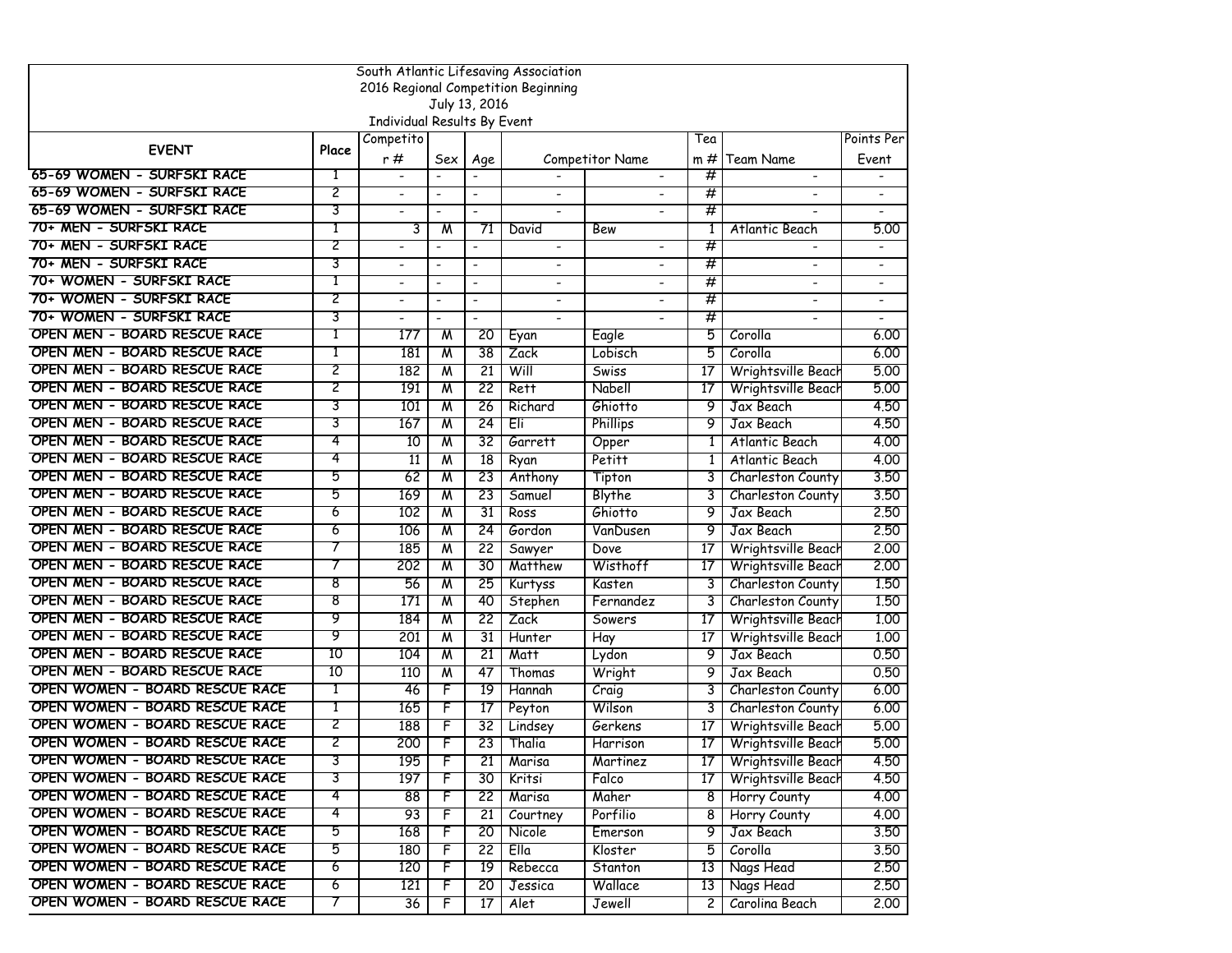| South Atlantic Lifesaving Association                           |                       |                             |                          |                      |                                     |                 |        |                         |                |  |
|-----------------------------------------------------------------|-----------------------|-----------------------------|--------------------------|----------------------|-------------------------------------|-----------------|--------|-------------------------|----------------|--|
|                                                                 |                       |                             |                          |                      | 2016 Regional Competition Beginning |                 |        |                         |                |  |
|                                                                 |                       | Individual Results By Event |                          | July 13, 2016        |                                     |                 |        |                         |                |  |
|                                                                 |                       | Competito                   |                          |                      |                                     |                 | Tea    |                         | Points Per     |  |
| <b>EVENT</b>                                                    | Place                 | r#                          | Sex                      | Age                  |                                     | Competitor Name | m #    | Team Name               | Event          |  |
| OPEN WOMEN - BOARD RESCUE RACE                                  | 7                     | 45                          | F                        | $\overline{18}$      | Sydney                              | Westra          | 2      | Carolina Beach          | 2,00           |  |
| OPEN WOMEN - BOARD RESCUE RACE                                  | 8                     | 187                         | F                        | 32                   | Kristen                             | Smith Jeno      | 17     | Wrightsville Beach      | 1.50           |  |
| OPEN WOMEN - BOARD RESCUE RACE                                  | 8                     | 196                         | F                        | 22                   | Jensen                              | Engen           | 17     | Wrightsville Beach      | 1.50           |  |
| OPEN WOMEN - BOARD RESCUE RACE                                  | 9                     | 193                         | F                        | 22                   | Catherine                           | Gargula         | 17     | Wrightsville Beach      | 1.00           |  |
| OPEN WOMEN - BOARD RESCUE RACE                                  | 9                     | 194                         | F                        | 25                   | Kathryn                             | Yarbrough       | 17     | Wrightsville Beach      | 1.00           |  |
| OPEN WOMEN - BOARD RESCUE RACE                                  | 10                    | 2                           | F                        | 16                   | Lauren                              | Bass            | 1      | Atlantic Beach          | 0.50           |  |
| OPEN WOMEN - BOARD RESCUE RACE                                  | 10                    | 8                           | F                        | 31                   | Rebekah                             | Lindsey         | 1      | Atlantic Beach          | 0.50           |  |
| OPEN - INTERNATIONAL IRONMAN                                    | 1                     | 167                         | M                        | 24                   | Eli                                 | Phillips        | 9      | Jax Beach               | 12,00          |  |
| OPEN - INTERNATIONAL IRONMAN                                    | 2                     | 104                         | $\overline{\mathsf{M}}$  | 21                   | <b>Matt</b>                         | Lydon           | 9      | Jax Beach               | 10,00          |  |
| OPEN - INTERNATIONAL IRONMAN                                    | 3                     | 102                         | M                        | 31                   | Ross                                | Ghiotto         | 9      | Jax Beach               | 9.00           |  |
| OPEN - INTERNATIONAL IRONMAN                                    | 4                     | 101                         | M                        | 26                   | Richard                             | Ghiotto         | 9      | Jax Beach               | 8,00           |  |
| OPEN - INTERNATIONAL IRONMAN                                    | 5                     | 55                          | M                        | 19                   | Max                                 | Hutton          | 3      | Charleston County       | 7.00           |  |
| OPEN - INTERNATIONAL IRONMAN                                    | 6                     | 201                         | M                        | 31                   | Hunter                              | Hay             | 17     | Wrightsville Beach      | 5.00           |  |
| OPEN - INTERNATIONAL IRONMAN                                    | 7                     | 169                         | M                        | 23                   | Samuel                              | Blythe          | 3      | Charleston County       | 4.00           |  |
| OPEN - INTERNATIONAL IRONMAN                                    | 8                     | 144                         | M                        | 20                   | Jacob                               | Rogerson        | 16     | Virginia Beach          | 3.00           |  |
| OPEN - INTERNATIONAL IRONMAN                                    | 9                     | 160                         | M                        | 20                   | Riley                               | Young           | 18     | Duck                    | 2,00           |  |
| OPEN - INTERNATIONAL IRONMAN                                    | 10                    | 83                          | W                        | 21                   | Craig                               | Fleury          | 8      | Horry County            | 1.00           |  |
| OPEN - INTERNATIONAL IRONWOMAN                                  | 1                     | 194                         | F                        | 25                   | Kathryn                             | Yarbrough       | 17     | Wrightsville Beach      | 12.00          |  |
| OPEN - INTERNATIONAL IRONWOMAN                                  | 2                     | 188                         | F                        | 32                   | Lindsey                             | Gerkens         | 17     | Wrightsville Beach      | 10.00          |  |
| OPEN - INTERNATIONAL IRONWOMAN                                  | 3                     | 116                         | F                        | 35                   | Bethany                             | <b>McKinney</b> | 13     | Nags Head               | 9.00           |  |
| OPEN - INTERNATIONAL IRONWOMAN                                  | 4                     | 100                         | F                        | 20                   | Annie                               | Garner          | 9      | Jax Beach               | 8.00           |  |
| OPEN - INTERNATIONAL IRONWOMAN                                  | 5                     | 161                         | F                        | 37                   | Sylvia                              | Wolff           | 18     | Duck                    | 7.00           |  |
| OPEN - INTERNATIONAL IRONWOMAN                                  | 6                     | 88                          | F                        | 22                   | Marisa                              | Maher           | 8      | Horry County            | 5.00           |  |
| OPEN - INTERNATIONAL IRONWOMAN                                  | 7                     | 82                          | F                        | $\overline{22}$      | Jacqueline                          | Brengel         | 8      | Horry County            | 4.00           |  |
| OPEN - INTERNATIONAL IRONWOMAN                                  | 8                     | 132                         | F                        | 59                   | Nancy                               | Hodges          | 16     | Virginia Beach          | 3.00           |  |
| OPEN - INTERNATIONAL IRONWOMAN                                  | 9<br>10               | 107                         | F                        | 63                   | Susan                               | Wallis          | 9      | Jax Beach               | 2,00           |  |
| OPEN - INTERNATIONAL IRONWOMAN<br>30-34 - INTERANTIONAL IRONMAN | 1                     | 102                         | M                        | $\overline{a}$<br>31 | $\overline{\phantom{a}}$<br>Ross    | Ghiotto         | #<br>9 | Jax Beach               | 5.00           |  |
|                                                                 | 2                     |                             |                          |                      |                                     |                 |        |                         |                |  |
| 30-34 - INTERANTIONAL IRONMAN                                   |                       | 201                         | M                        | 31                   | Hunter                              | Hay             | 17     | Wrightsville Beach      | 3.00           |  |
| 30-34 - INTERANTIONAL IRONMAN                                   | 3                     | 202                         | M                        | 30                   | Matthew                             | Wisthoff        | 17     | Wrightsville Beach      | 1.00           |  |
| 30-34 - INTERNATIONAL IRONWOMAN                                 | 1                     | 188                         | F                        |                      | 32 Lindsey                          | Gerkens         |        | 17   Wrightsville Beach | 5.00           |  |
|                                                                 |                       |                             |                          |                      |                                     |                 |        |                         |                |  |
| 30-34 - INTERNATIONAL IRONWOMAN                                 | $\mathbf{2}^{\prime}$ |                             | $\overline{\phantom{a}}$ |                      |                                     |                 | #      |                         |                |  |
| 30-34 - INTERNATIONAL IRONWOMAN                                 | 3                     |                             | $\blacksquare$           | $\blacksquare$       |                                     |                 | #      |                         | $\blacksquare$ |  |
| 35-39 - INTERNATIONAL IRONMAN                                   | $\mathbf{1}$          | 118                         | M                        | 38                   | Chad                                | Motz            | 13     | Nags Head               | 5.00           |  |
| 35-39 - INTERNATIONAL IRONMAN                                   | 2                     | 181                         | W                        | 38                   | Zack                                | Lobisch         | 5      | Corolla                 | 3.00           |  |
| 35-39 - INTERNATIONAL IRONMAN                                   | 3                     | 59                          | M                        | 36                   | Brian                               | Mack            | 3      | Charleston County       | 1.00           |  |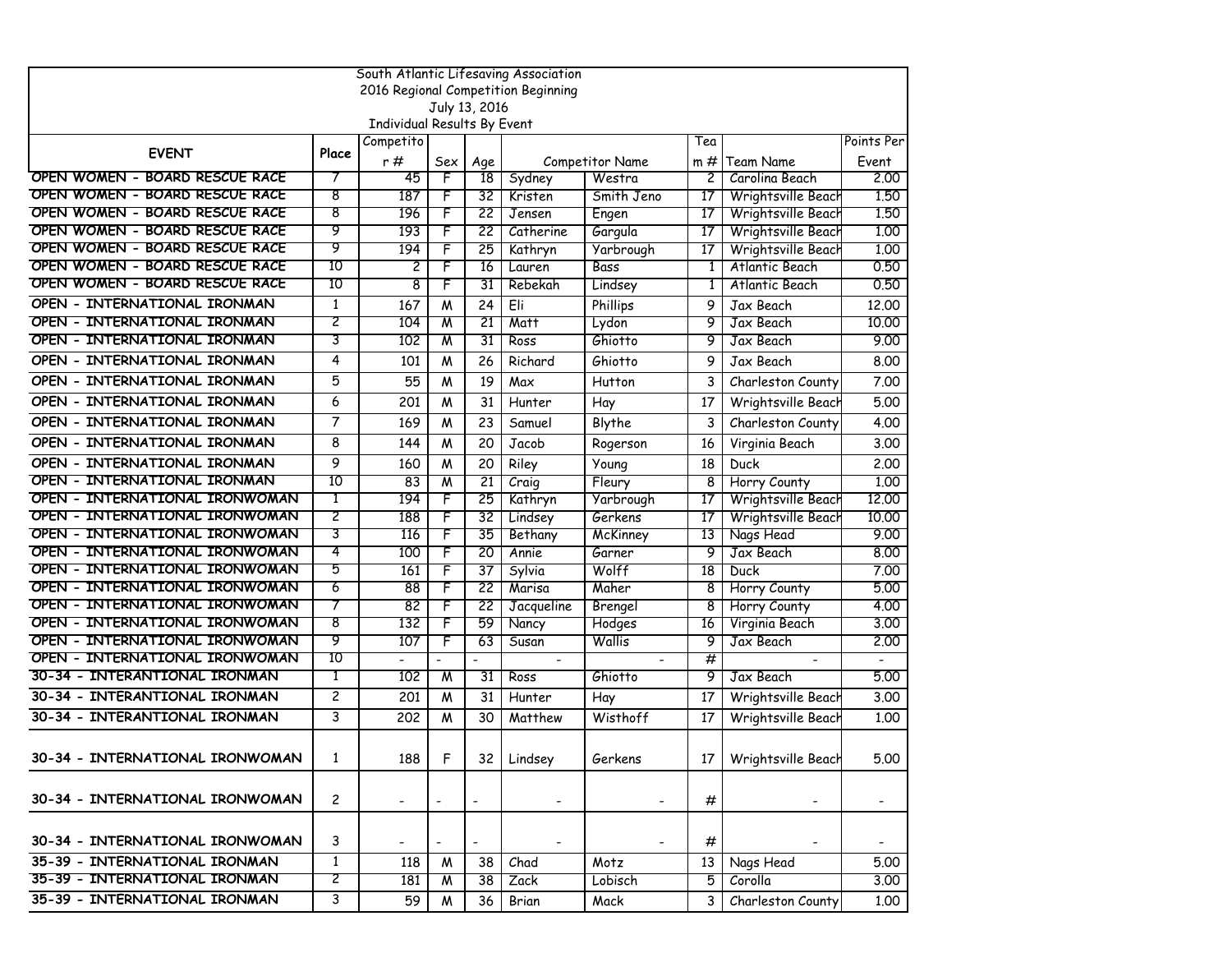| South Atlantic Lifesaving Association<br>2016 Regional Competition Beginning |                |                              |                          |                          |                              |                          |              |                          |                          |  |
|------------------------------------------------------------------------------|----------------|------------------------------|--------------------------|--------------------------|------------------------------|--------------------------|--------------|--------------------------|--------------------------|--|
|                                                                              |                |                              |                          | July 13, 2016            |                              |                          |              |                          |                          |  |
|                                                                              |                | Individual Results By Event  |                          |                          |                              |                          |              |                          |                          |  |
|                                                                              |                | Competito                    |                          |                          |                              |                          | Tea          |                          | Points Per               |  |
| <b>EVENT</b>                                                                 | Place          | r#                           | Sex                      | Age                      |                              | <b>Competitor Name</b>   | m#           | <b>Team Name</b>         | Event                    |  |
| 35-39 - INTERNATIONAL IRONWOMAN                                              | 1              | 116                          | F                        | 35                       | Bethany                      | McKinney                 | 13           | Nags Head                | 5.00                     |  |
| 35-39 - INTERNATIONAL IRONWOMAN                                              | 2              | 161                          | F                        | 37                       | Sylvia                       | Wolff                    | 18           | Duck                     | 3.00                     |  |
| 35-39 - INTERNATIONAL IRONWOMAN                                              | 3              |                              | $\overline{\phantom{a}}$ |                          |                              |                          | #            |                          |                          |  |
| 40-44 - INTERNATIONAL IRONMAN                                                | 1              | 176                          | M                        | 40                       | Shaun                        | Buen                     | 5.           | Corolla                  | 5.00                     |  |
| 40-44 - INTERNATIONAL IRONMAN                                                | $\overline{c}$ | 171                          | M                        | 40                       | Stephen                      | Fernandez                | 3            | Charleston County        | 3.00                     |  |
| 40-44 - INTERNATIONAL IRONMAN                                                | 3              | $\overline{\phantom{a}}$     | $\overline{a}$           | $\blacksquare$           |                              |                          | #            |                          |                          |  |
| 40-44 - INTERNATIONAL IRONWOMAN                                              | $\mathbf{1}$   |                              | $\overline{\phantom{a}}$ | $\overline{\phantom{a}}$ |                              |                          | #            |                          |                          |  |
| 40-44 - INTERNATIONAL IRONWOMAN                                              | $\overline{c}$ | $\overline{\phantom{a}}$     | $\overline{\phantom{a}}$ | $\overline{\phantom{a}}$ | $\overline{\phantom{a}}$     |                          | #            | $\overline{\phantom{a}}$ | $\overline{\phantom{a}}$ |  |
| 40-44 - INTERNATIONAL IRONWOMAN                                              | 3              |                              | $\blacksquare$           | $\blacksquare$           |                              |                          | #            |                          |                          |  |
| 45-49 - INTERNATIONAL IRONMAN                                                | $\mathbf{1}$   | 110                          | M                        | 47                       | Thomas                       | Wright                   | 9            | Jax Beach                | 5.00                     |  |
| 45-49 - INTERNATIONAL IRONMAN                                                | $\overline{c}$ | 119                          | M                        | 47                       | Ken                          | Savage                   | 13           | Nags Head                | 3.00                     |  |
| 45-49 - INTERNATIONAL IRONMAN                                                | 3              | $\blacksquare$               | $\overline{\phantom{0}}$ | $\blacksquare$           | $\blacksquare$               | ٠                        | #            | $\blacksquare$           | $\blacksquare$           |  |
| 45-49 - INTERNATIONAL IRONWOMAN                                              | $\mathbf{1}$   |                              | $\blacksquare$           | $\blacksquare$           | -                            |                          | #            |                          |                          |  |
| 45-49 - INTERNATIONAL IRONWOMAN                                              | $\overline{c}$ | $\overline{\phantom{a}}$     | $\overline{\phantom{a}}$ | $\blacksquare$           | -                            | $\overline{\phantom{0}}$ | #            |                          | -                        |  |
| 45-49 - INTERNATIONAL IRONWOMAN                                              | 3              |                              | $\overline{a}$           | $\blacksquare$           |                              |                          | #            |                          |                          |  |
| 50-54 - INTERNATIONAL IRONMAN                                                | $\mathbf{1}$   | 203                          | M                        | 54                       | Roger                        | Wilson                   | $\mathbf{1}$ | Atlantic Beach           | 5.00                     |  |
| 50-54 - INTERNATIONAL IRONMAN                                                | 2              |                              | $\overline{\phantom{a}}$ | $\overline{\phantom{a}}$ | $\overline{\phantom{a}}$     |                          | #            |                          |                          |  |
| 50-54 - INTERNATIONAL IRONMAN                                                | 3              |                              | $\overline{\phantom{a}}$ | $\blacksquare$           | $\overline{\phantom{0}}$     |                          | #            | $\overline{\phantom{a}}$ |                          |  |
| 50-54 - INTERNATIONAL IRONWOMAN                                              | 1              | $\overline{\phantom{a}}$     | $\blacksquare$           | $\blacksquare$           | $\qquad \qquad \blacksquare$ |                          | #            |                          |                          |  |
| 50-54 - INTERNATIONAL IRONWOMAN                                              | 2              |                              | $\blacksquare$           | $\overline{\phantom{a}}$ | $\qquad \qquad \blacksquare$ |                          | #            |                          | $\hbox{\small -}$        |  |
| 50-54 - INTERNATIONAL IRONWOMAN                                              | 3              | $\qquad \qquad \blacksquare$ | $\overline{\phantom{a}}$ | $\blacksquare$           | $\qquad \qquad \blacksquare$ | $\overline{\phantom{a}}$ | #            | $\overline{\phantom{a}}$ | $\overline{\phantom{a}}$ |  |
| 55-59 - INTERNATIONAL IRONMAN                                                | $\mathbf{1}$   | $\blacksquare$               | $\overline{\phantom{a}}$ | $\blacksquare$           | $\overline{\phantom{a}}$     | $\blacksquare$           | #            | $\overline{\phantom{a}}$ |                          |  |
| 55-59 - INTERNATIONAL IRONMAN                                                | $\overline{c}$ |                              |                          |                          | $\qquad \qquad \blacksquare$ |                          | #            |                          | $\overline{\phantom{a}}$ |  |
| 55-59 - INTERNATIONAL IRONMAN                                                | 3              | $\blacksquare$               | $\blacksquare$           | $\blacksquare$           | $\overline{\phantom{a}}$     | $\overline{\phantom{0}}$ | #            | $\blacksquare$           | $\blacksquare$           |  |
| 55-59 - INTERNATIONAL IRONWOMAN                                              | 1              | 132                          | F                        | 59 <sub>1</sub>          | Nancy                        | Hodges                   | 16           | Virginia Beach           | 5.00                     |  |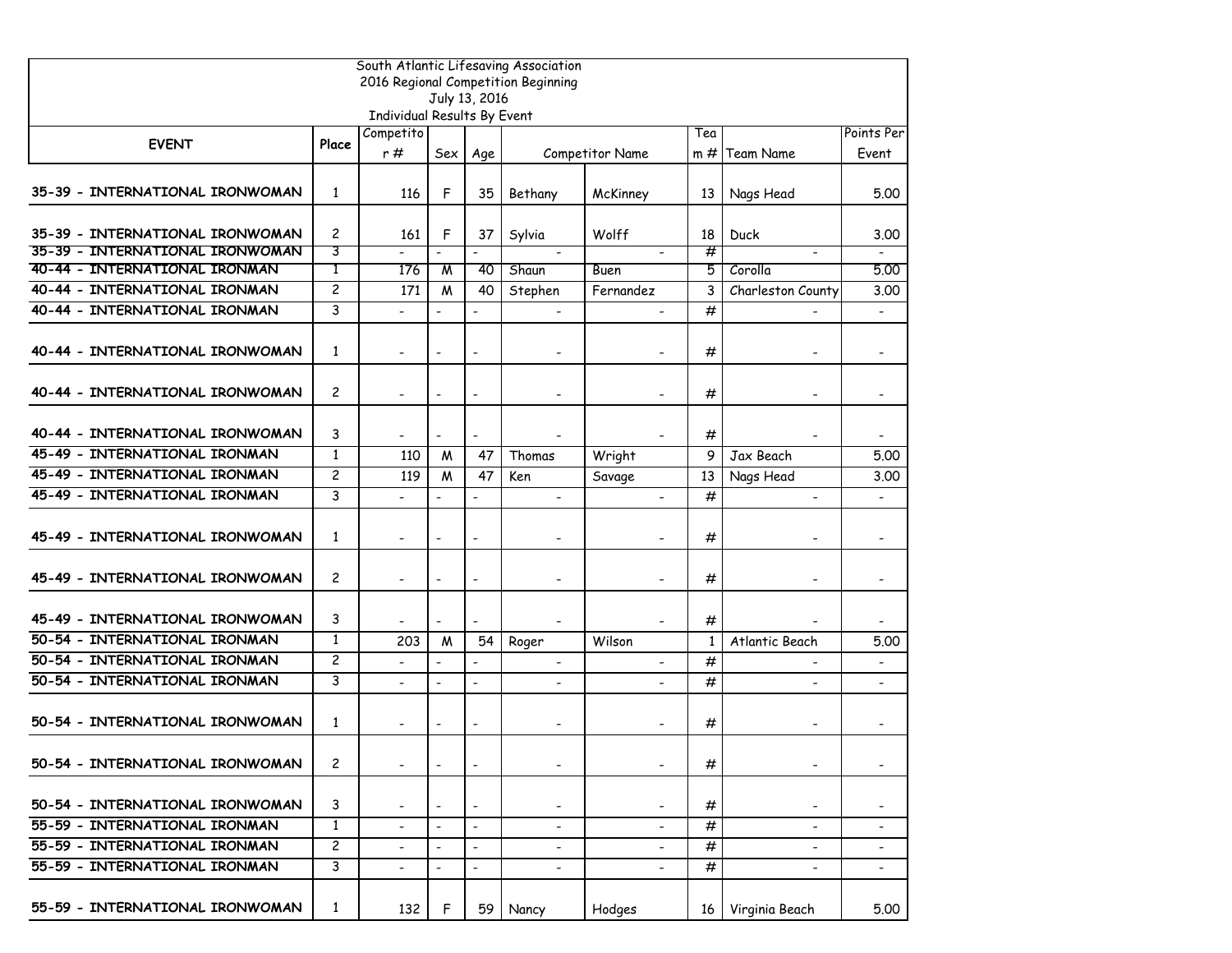|                                 |                       |                             |                          |                              | South Atlantic Lifesaving Association |                          |                |                          |                          |
|---------------------------------|-----------------------|-----------------------------|--------------------------|------------------------------|---------------------------------------|--------------------------|----------------|--------------------------|--------------------------|
|                                 |                       |                             |                          | July 13, 2016                | 2016 Regional Competition Beginning   |                          |                |                          |                          |
|                                 |                       | Individual Results By Event |                          |                              |                                       |                          |                |                          |                          |
|                                 |                       | Competito                   |                          |                              |                                       |                          | Tea            |                          | Points Per               |
| <b>EVENT</b>                    | Place                 | r#                          | Sex                      | Age                          |                                       | Competitor Name          |                | $m \#$ Team Name         | Event                    |
| 55-59 - INTERNATIONAL IRONWOMAN | $\mathbf{2}$          |                             | $\overline{\phantom{a}}$ | $\qquad \qquad \blacksquare$ |                                       |                          | #              |                          |                          |
| 55-59 - INTERNATIONAL IRONWOMAN | 3                     |                             | $\overline{\phantom{a}}$ | $\overline{\phantom{a}}$     | $\overline{\phantom{a}}$              |                          | #              | $\overline{\phantom{a}}$ |                          |
| 60-64 - INTERNATIONAL IRONMAN   | $\mathbf{1}$          |                             | $\blacksquare$           | $\blacksquare$               |                                       |                          | #              |                          |                          |
| 60-64 - INTERNATIONAL IRONMAN   | $\overline{c}$        |                             | $\blacksquare$           | $\overline{a}$               |                                       |                          | #              |                          |                          |
| 60-64 - INTERNATIONAL IRONMAN   | 3                     |                             | $\blacksquare$           | $\overline{\phantom{a}}$     | $\overline{\phantom{a}}$              |                          | #              | $\overline{\phantom{a}}$ |                          |
| 60-64 - INTERNATIONAL IRONWOMAN | 1                     | 107                         | F                        | 63                           | Susan                                 | Wallis                   | 9              | Jax Beach                | 5.00                     |
| 60-64 - INTERNATIONAL IRONWOMAN | $\mathbf{2}$          |                             | $\overline{\phantom{0}}$ |                              |                                       |                          | #              |                          |                          |
| 60-64 - INTERNATIONAL IRONWOMAN | 3                     |                             | $\blacksquare$           | $\hbox{\small -}$            | $\overline{\phantom{a}}$              |                          | #              |                          |                          |
| 65-69 - INTERNATIONAL IRONMAN   | $\mathbf{1}$          | $\blacksquare$              | $\blacksquare$           | $\blacksquare$               | $\blacksquare$                        | $\sim$                   | #              | $\blacksquare$           |                          |
| 65-69 - INTERNATIONAL IRONMAN   | $\overline{c}$        |                             | $\blacksquare$           | $\overline{a}$               |                                       |                          | #              |                          |                          |
| 65-69 - INTERNATIONAL IRONMAN   | 3                     |                             | $\blacksquare$           | $\blacksquare$               | $\blacksquare$                        |                          | #              |                          |                          |
| 65-69 - INTERNATIONAL IRONWOMAN | 1                     |                             | $\blacksquare$           | $\blacksquare$               | $\overline{\phantom{a}}$              |                          | #              |                          | $\overline{\phantom{a}}$ |
| 65-69 - INTERNATIONAL IRONWOMAN | $\mathbf{2}$          |                             | $\overline{\phantom{a}}$ | $\qquad \qquad \blacksquare$ | $\overline{\phantom{0}}$              |                          | #              |                          |                          |
| 65-69 - INTERNATIONAL IRONWOMAN | 3                     |                             | $\blacksquare$           | $\overline{\phantom{a}}$     |                                       |                          | #              |                          |                          |
| 70+ - INTERNATIONAL IRONMAN     | $\mathbf{1}$          |                             | $\blacksquare$           | $\blacksquare$               | $\blacksquare$                        |                          | #              | $\blacksquare$           | $\blacksquare$           |
| 70+ - INTERNATIONAL IRONMAN     | $\overline{c}$        | $\overline{\phantom{a}}$    | $\blacksquare$           | $\blacksquare$               | $\overline{\phantom{a}}$              | $\overline{\phantom{a}}$ | #              | $\blacksquare$           |                          |
| 70+ - INTERNATIONAL IRONMAN     | 3                     |                             |                          |                              |                                       |                          | #              |                          |                          |
| 70+ - INTERNATIONAL IRONWOMAN   | $\mathbf{1}$          | $\blacksquare$              | $\blacksquare$           | $\blacksquare$               | $\blacksquare$                        |                          | #              | $\blacksquare$           | $\overline{\phantom{a}}$ |
| 70+ - INTERNATIONAL IRONWOMAN   | $\overline{c}$        |                             | $\blacksquare$           | $\blacksquare$               | $\blacksquare$                        |                          | #              | $\blacksquare$           | $\overline{\phantom{a}}$ |
| 70+ - INTERNATIONAL IRONWOMAN   | 3                     |                             | $\blacksquare$           | $\blacksquare$               | $\overline{\phantom{a}}$              |                          | #              |                          | $\overline{\phantom{a}}$ |
| OPEN MEN - BEACH FLAGS          | $\mathbf{1}$          | 198                         | W                        |                              | 30 Maurice                            | Peacock                  |                | 17 Wrightsville Beach    | 12.00                    |
| OPEN MEN - BEACH FLAGS          | $\mathbf{2}^{\prime}$ | 37                          | M                        | 28                           | Edmund                                | Kennedy                  | $\mathsf{2}^-$ | Carolina Beach           | 10.00                    |
| OPEN MEN - BEACH FLAGS          | 3                     | 139                         | W                        | 26                           | Jon                                   | Martin                   | 16             | Virginia Beach           | 9.00                     |
| OPEN MEN - BEACH FLAGS          | $\overline{4}$        | 111                         | W                        | 21                           | Tyler                                 | Burch                    | 13 I           | Nags Head                | 8.00                     |
| OPEN MEN - BEACH FLAGS          | 5                     | 4                           | M                        | 22                           | Shane                                 | Brennan                  | $\mathbf{1}$   | Atlantic Beach           | 7.00                     |
| OPEN MEN - BEACH FLAGS          | 6                     | 56                          | W                        | 25                           | Kurtyss                               | Kasten                   | 3              | Charleston County        | 5.00                     |
| OPEN MEN - BEACH FLAGS          | $\overline{7}$        | 102                         | M                        | 31                           | Ross                                  | Ghiotto                  | 9              | Jax Beach                | 4.00                     |
| OPEN MEN - BEACH FLAGS          | 8                     | 174                         | Μ                        | 17                           | Ian                                   | Butler                   | 3              | Charleston County        | 3.00                     |
| OPEN MEN - BEACH FLAGS          | $\overline{9}$        | $\overline{7}$              | W                        | 18                           | Jacob                                 | Florey                   | $\mathbf{1}$   | Atlantic Beach           | 2.00                     |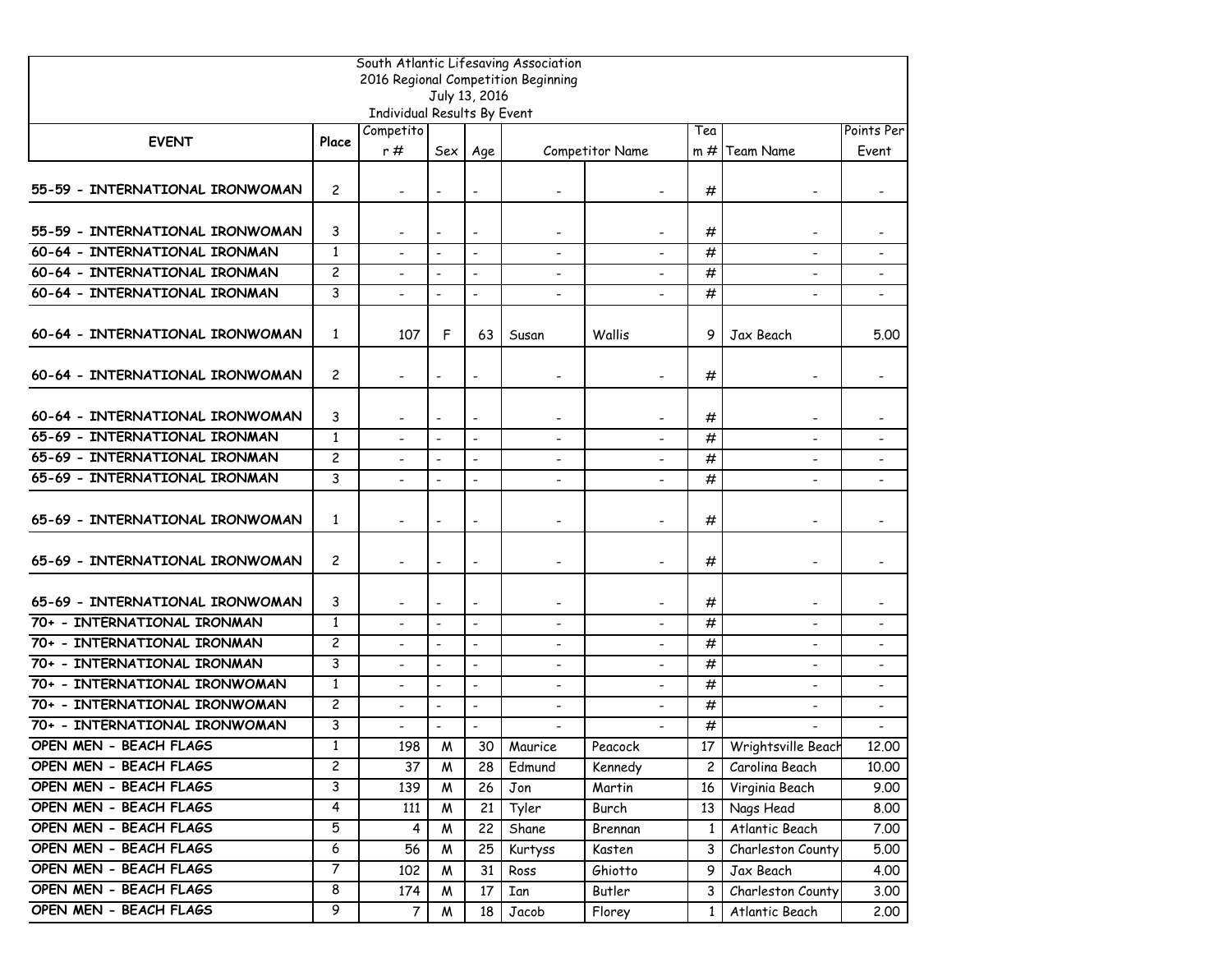| South Atlantic Lifesaving Association |                         |                             |                          |                              |                                     |                          |                |                              |                              |  |
|---------------------------------------|-------------------------|-----------------------------|--------------------------|------------------------------|-------------------------------------|--------------------------|----------------|------------------------------|------------------------------|--|
|                                       |                         |                             |                          |                              | 2016 Regional Competition Beginning |                          |                |                              |                              |  |
|                                       |                         | Individual Results By Event |                          | July 13, 2016                |                                     |                          |                |                              |                              |  |
|                                       |                         | Competito                   |                          |                              |                                     |                          | Tea            |                              | Points Per                   |  |
| <b>EVENT</b>                          | Place                   | r #                         | Sex                      | Age                          |                                     | <b>Competitor Name</b>   | $m \#$         | <b>Team Name</b>             | Event                        |  |
| OPEN MEN - BEACH FLAGS                | 10                      | 50                          | M                        | 21                           | Allen                               | Gillespie                | 3              | Charleston County            | 1.00                         |  |
| OPEN WOMEN - BEACH FLAGS              | 1                       | 121                         | F                        | 20                           | Jessica                             | Wallace                  | 13             | Nags Head                    | 12,00                        |  |
| OPEN WOMEN - BEACH FLAGS              | $\overline{\mathbf{c}}$ | 168                         | F                        | 20                           | Nicole                              | <b>Emerson</b>           | 9              | Jax Beach                    | 10.00                        |  |
| OPEN WOMEN - BEACH FLAGS              | 3                       | 81                          | F                        | 25                           | Taylor                              | Smith                    | 7              | Hilton Head                  | 9.00                         |  |
| OPEN WOMEN - BEACH FLAGS              | 4                       | 161                         | F                        | 37                           | Sylvia                              | Wolff                    | 18             | Duck                         | 8,00                         |  |
| OPEN WOMEN - BEACH FLAGS              | 5                       | 153                         | F                        | 22                           | Becca                               | Leventhal                | 18             | Duck                         | 7.00                         |  |
| OPEN WOMEN - BEACH FLAGS              | 6                       | 93                          | F                        | 21                           | Courtney                            | Porfilio                 | 8              | Horry County                 | 5.00                         |  |
| OPEN WOMEN - BEACH FLAGS              | 7                       | 115                         | F                        | 26                           | Sarah                               | Knie                     | 13             | Nags Head                    | 4.00                         |  |
| OPEN WOMEN - BEACH FLAGS              | 8                       | 86                          | F                        | 23                           | Kamila                              | Horejesi                 | 8              | Horry County                 | 3.00                         |  |
| OPEN WOMEN - BEACH FLAGS              | 9                       | 67                          | F                        | 19                           | Talia                               | Booher                   | 7              | Hilton Head                  | 2.00                         |  |
| OPEN WOMEN - BEACH FLAGS              | 10                      | 112                         | F                        | 18                           | Alice                               | Desmeules-Caro           | 13             | Nags Head                    | 1,00                         |  |
| 30-34 MEN - BEACH FLAGS               | 1                       | 102                         | M                        | 31                           | Ross                                | Ghiotto                  | 9              | Jax Beach                    | 5.00                         |  |
| 30-34 MEN - BEACH FLAGS               | $\overline{c}$          | 201                         | M                        | 31                           | Hunter                              | Hay                      | 17             | Wrightsville Beach           | 3.00                         |  |
| 30-34 MEN - BEACH FLAGS               | 3                       | 141                         | M                        | 30                           | Michael                             | Miller                   | 16             | Virginia Beach               | 1.00                         |  |
| 30-34 WOMEN - BEACH FLAGS             | $\mathbf{1}$            | 8                           | F                        | 31                           | Rebekah                             | Lindsey                  | $\mathbf{1}$   | Atlantic Beach               | 5.00                         |  |
| 30-34 WOMEN - BEACH FLAGS             | $\overline{c}$          | $\blacksquare$              | $\blacksquare$           | $\overline{a}$               |                                     |                          | #              |                              | $\blacksquare$               |  |
| 30-34 WOMEN - BEACH FLAGS             | 3                       |                             | $\blacksquare$           |                              | $\blacksquare$                      |                          | #              |                              |                              |  |
| 35-39 MEN - BEACH FLAGS               | $\mathbf{1}$            | 118                         | M                        | 38                           | Chad                                | Motz                     | 13             | Nags Head                    | 5.00                         |  |
| 35-39 MEN - BEACH FLAGS               | $\overline{c}$          | 44                          | M                        | 37                           | Chad                                | Soward                   | $\overline{c}$ | Carolina Beach               | 3.00                         |  |
| 35-39 MEN - BEACH FLAGS               | 3                       | 181                         | M                        | 38                           | Zack                                | Lobisch                  | 5              | Corolla                      | 1.00                         |  |
| 35-39 WOMEN - BEACH FLAGS             | $\mathbf{1}$            | 161                         | F                        | 37                           | Sylvia                              | Wolff                    | 18             | Duck                         | 5.00                         |  |
| 35-39 WOMEN - BEACH FLAGS             | $\overline{c}$          | 116                         | F                        | 35                           | Bethany                             | McKinney                 | 13             | Nags Head                    | 3.00                         |  |
| 35-39 WOMEN - BEACH FLAGS             | 3                       |                             | $\blacksquare$           | $\overline{a}$               |                                     |                          | #              |                              |                              |  |
| 40-44 MEN - BEACH FLAGS               | 1                       | 176                         | M                        | 40                           | Shaun                               | Buen                     | 5              | Corolla                      | 5.00                         |  |
| 40-44 MEN - BEACH FLAGS               | $\overline{c}$          | 171                         | M                        | 40                           | Stephen                             | Fernandez                | 3              | Charleston County            | 3.00                         |  |
| 40-44 MEN - BEACH FLAGS               | 3                       | 34                          | M                        | 40                           | Chris                               | Holler                   | 2              | Carolina Beach               | 1.00                         |  |
| 40-44 WOMEN - BEACH FLAGS             | 1                       |                             |                          | $\overline{a}$               | $\overline{\phantom{a}}$            |                          | #              |                              | $\overline{\phantom{0}}$     |  |
| 40-44 WOMEN - BEACH FLAGS             | $\overline{\mathbf{c}}$ |                             | $\overline{\phantom{a}}$ | $\qquad \qquad \blacksquare$ |                                     |                          | #              | $\qquad \qquad \blacksquare$ | $\qquad \qquad \blacksquare$ |  |
| 40-44 WOMEN - BEACH FLAGS             | 3                       |                             | $\overline{\phantom{a}}$ | $\overline{\phantom{a}}$     |                                     |                          | #              |                              |                              |  |
| 45-49 MEN - BEACH FLAGS               | $\mathbf{1}$            | 110                         | W                        | 47                           | Thomas                              | Wright                   | 9.             | Jax Beach                    | 5.00                         |  |
| 45-49 MEN - BEACH FLAGS               | $\overline{c}$          | 12                          | W                        | 47                           | John                                | <b>Phillips</b>          | $\mathbf{1}$   | Atlantic Beach               | 3.00                         |  |
| 45-49 MEN - BEACH FLAGS               | 3                       | 119                         | M                        | 47                           | Ken                                 | Savage                   | 13             | Nags Head                    | 1.00                         |  |
| 45-49 WOMEN - BEACH FLAGS             | $\mathbf{1}$            |                             | $\blacksquare$           | $\overline{a}$               | $\blacksquare$                      |                          | #              | $\blacksquare$               | $\blacksquare$               |  |
| 45-49 WOMEN - BEACH FLAGS             | $\overline{\mathsf{c}}$ | $\overline{\phantom{0}}$    | $\blacksquare$           | $\overline{\phantom{0}}$     | $\blacksquare$                      | $\overline{\phantom{a}}$ | #              | $\overline{\phantom{a}}$     | $\overline{\phantom{a}}$     |  |
| 45-49 WOMEN - BEACH FLAGS             | 3                       | $\overline{\phantom{0}}$    | $\blacksquare$           | $\Box$                       | $\blacksquare$                      |                          | #              |                              | $\blacksquare$               |  |
| 50-54 MEN - BEACH FLAGS               | $\mathbf{1}$            | 203                         | M                        | 54                           | Roger                               | Wilson                   | $\mathbf{1}$   | Atlantic Beach               | 5.00                         |  |
| 50-54 MEN - BEACH FLAGS               | $\mathbf{2}$            |                             |                          |                              |                                     | $\blacksquare$           | #              |                              |                              |  |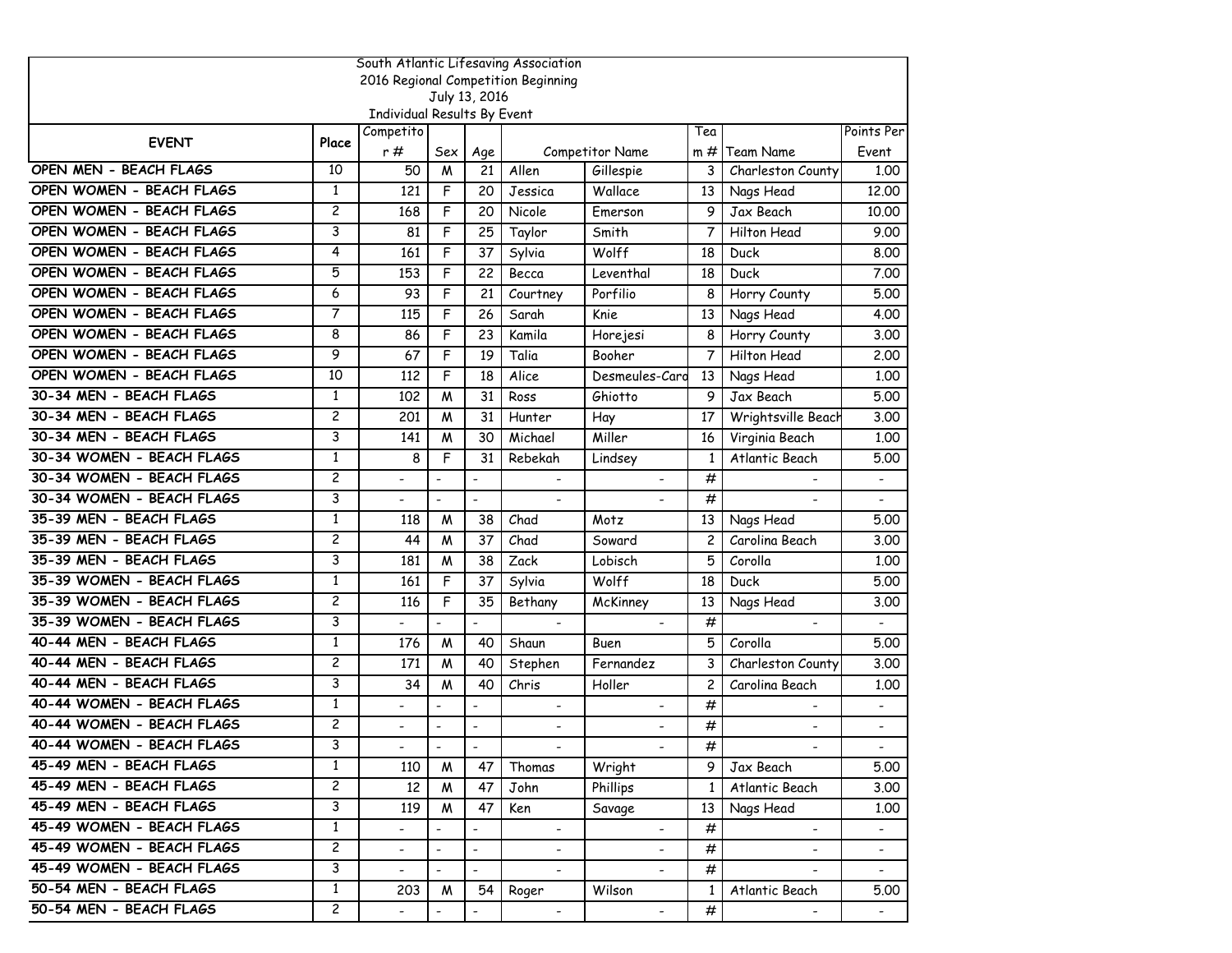| South Atlantic Lifesaving Association |                |                             |                          |                              |                                     |                          |              |                              |                              |
|---------------------------------------|----------------|-----------------------------|--------------------------|------------------------------|-------------------------------------|--------------------------|--------------|------------------------------|------------------------------|
|                                       |                |                             |                          |                              | 2016 Regional Competition Beginning |                          |              |                              |                              |
|                                       |                | Individual Results By Event |                          | July 13, 2016                |                                     |                          |              |                              |                              |
|                                       |                | Competito                   |                          |                              |                                     |                          | Tea          |                              | Points Per                   |
| <b>EVENT</b>                          | Place          | r#                          | Sex                      | Age                          |                                     | Competitor Name          | $m \#$       | Team Name                    | Event                        |
| 50-54 MEN - BEACH FLAGS               | 3              | $\overline{a}$              | $\overline{\phantom{a}}$ | $\overline{\phantom{a}}$     |                                     | $\overline{a}$           | #            | $\blacksquare$               |                              |
| 50-54 WOMEN - BEACH FLAGS             | $\mathbf{1}$   | 204                         | F                        | 51                           | Shannon                             | Shay                     | 18           | Duck                         | 5.00                         |
| 50-54 WOMEN - BEACH FLAGS             | $\overline{c}$ |                             | $\overline{\phantom{a}}$ | $\blacksquare$               |                                     |                          | #            | $\overline{\phantom{a}}$     |                              |
| 50-54 WOMEN - BEACH FLAGS             | 3              |                             | $\blacksquare$           | $\blacksquare$               | $\blacksquare$                      |                          | #            | $\qquad \qquad \blacksquare$ |                              |
| 55-59 MEN - BEACH FLAGS               | $\mathbf{1}$   | 151                         | M                        | 55                           | Mirek                               | Dabrowski                | 18           | Duck                         | 5.00                         |
| 55-59 MEN - BEACH FLAGS               | $\overline{c}$ |                             | $\overline{\phantom{a}}$ | $\overline{a}$               |                                     |                          | #            | $\blacksquare$               |                              |
| 55-59 MEN - BEACH FLAGS               | 3              |                             | ٠                        | $\blacksquare$               | $\blacksquare$                      |                          | #            |                              |                              |
| 55-59 WOMEN - BEACH FLAGS             | $\mathbf{1}$   | 132                         | F                        | 59                           | Nancy                               | Hodges                   | 16           | Virginia Beach               | 5.00                         |
| 55-59 WOMEN - BEACH FLAGS             | $\overline{c}$ |                             | $\overline{\phantom{a}}$ | $\qquad \qquad \blacksquare$ | $\blacksquare$                      | $\overline{\phantom{a}}$ | #            | $\overline{\phantom{a}}$     | $\qquad \qquad \blacksquare$ |
| 55-59 WOMEN - BEACH FLAGS             | 3              |                             | $\blacksquare$           | $\blacksquare$               | $\overline{a}$                      | ÷                        | #            | $\blacksquare$               | $\qquad \qquad \blacksquare$ |
| 60-64 MEN - BEACH FLAGS               | $\mathbf{1}$   |                             | $\blacksquare$           | $\blacksquare$               | $\blacksquare$                      | $\overline{\phantom{a}}$ | #            | $\blacksquare$               |                              |
| 60-64 MEN - BEACH FLAGS               | $\overline{c}$ |                             | $\blacksquare$           | $\overline{\phantom{a}}$     | $\overline{\phantom{a}}$            |                          | #            | $\overline{\phantom{0}}$     | $\overline{\phantom{0}}$     |
| 60-64 MEN - BEACH FLAGS               | 3              |                             | $\blacksquare$           | $\overline{\phantom{a}}$     |                                     |                          | #            |                              |                              |
| 60-64 WOMEN - BEACH FLAGS             | $\mathbf{1}$   | 107                         | F                        | 63                           | Susan                               | Wallis                   | 9            | Jax Beach                    | 5.00                         |
| 60-64 WOMEN - BEACH FLAGS             | $\overline{c}$ |                             |                          | $\overline{\phantom{a}}$     |                                     |                          | #            | $\overline{\phantom{0}}$     |                              |
| 60-64 WOMEN - BEACH FLAGS             | 3              |                             | $\blacksquare$           | $\blacksquare$               | $\blacksquare$                      |                          | #            | $\blacksquare$               | $\overline{a}$               |
| 65-69 MEN - BEACH FLAGS               | 1              |                             | $\overline{\phantom{a}}$ | $\overline{\phantom{a}}$     | $\overline{\phantom{a}}$            |                          | #            | $\overline{\phantom{0}}$     | $\blacksquare$               |
| 65-69 MEN - BEACH FLAGS               | $\overline{c}$ |                             | $\blacksquare$           | $\blacksquare$               | $\overline{a}$                      |                          | #            | $\qquad \qquad \blacksquare$ | $\qquad \qquad \blacksquare$ |
| 65-69 MEN - BEACH FLAGS               | 3              |                             | $\overline{\phantom{a}}$ | $\overline{\phantom{a}}$     | $\overline{\phantom{a}}$            |                          | #            | $\overline{\phantom{a}}$     | $\qquad \qquad \blacksquare$ |
| 65-69 WOMEN - BEACH FLAGS             | $\mathbf{1}$   |                             | $\blacksquare$           | $\blacksquare$               | $\overline{a}$                      | $\overline{a}$           | #            | $\blacksquare$               | $\qquad \qquad \blacksquare$ |
| 65-69 WOMEN - BEACH FLAGS             | $\overline{c}$ |                             | $\overline{\phantom{a}}$ | $\blacksquare$               | $\blacksquare$                      |                          | #            | $\blacksquare$               | $\overline{a}$               |
| 65-69 WOMEN - BEACH FLAGS             | 3              |                             | L.                       | $\overline{a}$               | $\blacksquare$                      |                          | #            |                              |                              |
| 70+ MEN - BEACH FLAGS                 | $\mathbf{1}$   | 3                           | M                        | 71                           | David                               | Bew                      | $\mathbf{1}$ | Atlantic Beach               | 5.00                         |
| 70+ MEN - BEACH FLAGS                 | $\overline{c}$ |                             | $\overline{\phantom{a}}$ | $\overline{\phantom{a}}$     | $\overline{\phantom{a}}$            | $\overline{\phantom{a}}$ | #            | $\overline{\phantom{a}}$     | $\qquad \qquad \blacksquare$ |
| 70+ MEN - BEACH FLAGS                 | 3              |                             | $\blacksquare$           | $\blacksquare$               |                                     |                          | #            | $\blacksquare$               | $\qquad \qquad \blacksquare$ |
| 70+ WOMEN - BEACH FLAGS               | $\mathbf{1}$   |                             | $\blacksquare$           | $\blacksquare$               | $\blacksquare$                      | $\overline{\phantom{a}}$ | #            | $\blacksquare$               | $\overline{a}$               |
| 70+ WOMEN - BEACH FLAGS               | $\overline{c}$ |                             | $\overline{a}$           | $\overline{a}$               | $\overline{\phantom{a}}$            |                          | #            | $\blacksquare$               | $\overline{\phantom{a}}$     |
| 70+ WOMEN - BEACH FLAGS               | 3              |                             |                          | $\qquad \qquad \blacksquare$ |                                     |                          | #            |                              | $\qquad \qquad \blacksquare$ |
| OPEN MEN - TAPLIN RELAY               | 1              | 9                           | M                        | 24                           | Colin                               | Lynch                    | $\mathbf{1}$ | Atlantic Beach               | 3.00                         |
| OPEN MEN - TAPLIN RELAY               | $\mathbf{1}$   | 101                         | W                        | 26                           | Richard                             | Ghiotto                  | 9.           | Jax Beach                    | 3.00                         |
| OPEN MEN - TAPLIN RELAY               | $\mathbf{1}$   | 102                         | M                        | 31                           | Ross                                | Ghiotto                  | 9            | Jax Beach                    | 3.00                         |
| OPEN MEN - TAPLIN RELAY               | 1              | 167                         | W                        | 24                           | Eli                                 | Phillips                 | 9            | Jax Beach                    | 3.00                         |
| OPEN MEN - TAPLIN RELAY               | $\overline{c}$ | 183                         | Μ                        | 20                           | Tyler                               | George                   | 17           | Wrightsville Beach           | 2.50                         |
| OPEN MEN - TAPLIN RELAY               | $\overline{c}$ | 185                         | M                        | 22                           | Sawyer                              | Dove                     | 17           | Wrightsville Beach           | 2.50                         |
| OPEN MEN - TAPLIN RELAY               | $\overline{c}$ | 201                         | W                        | 31                           | Hunter                              | Hay                      | 17           | Wrightsville Beach           | 2.50                         |
| OPEN MEN - TAPLIN RELAY               | $\overline{c}$ | 202                         | W                        | 30                           | Matthew                             | Wisthoff                 | 17           | Wrightsville Beach           | 2.50                         |
| OPEN MEN - TAPLIN RELAY               | 3              | 111                         | M                        | 21                           | Tyler                               | Burch                    | 13           | Nags Head                    | 2.25                         |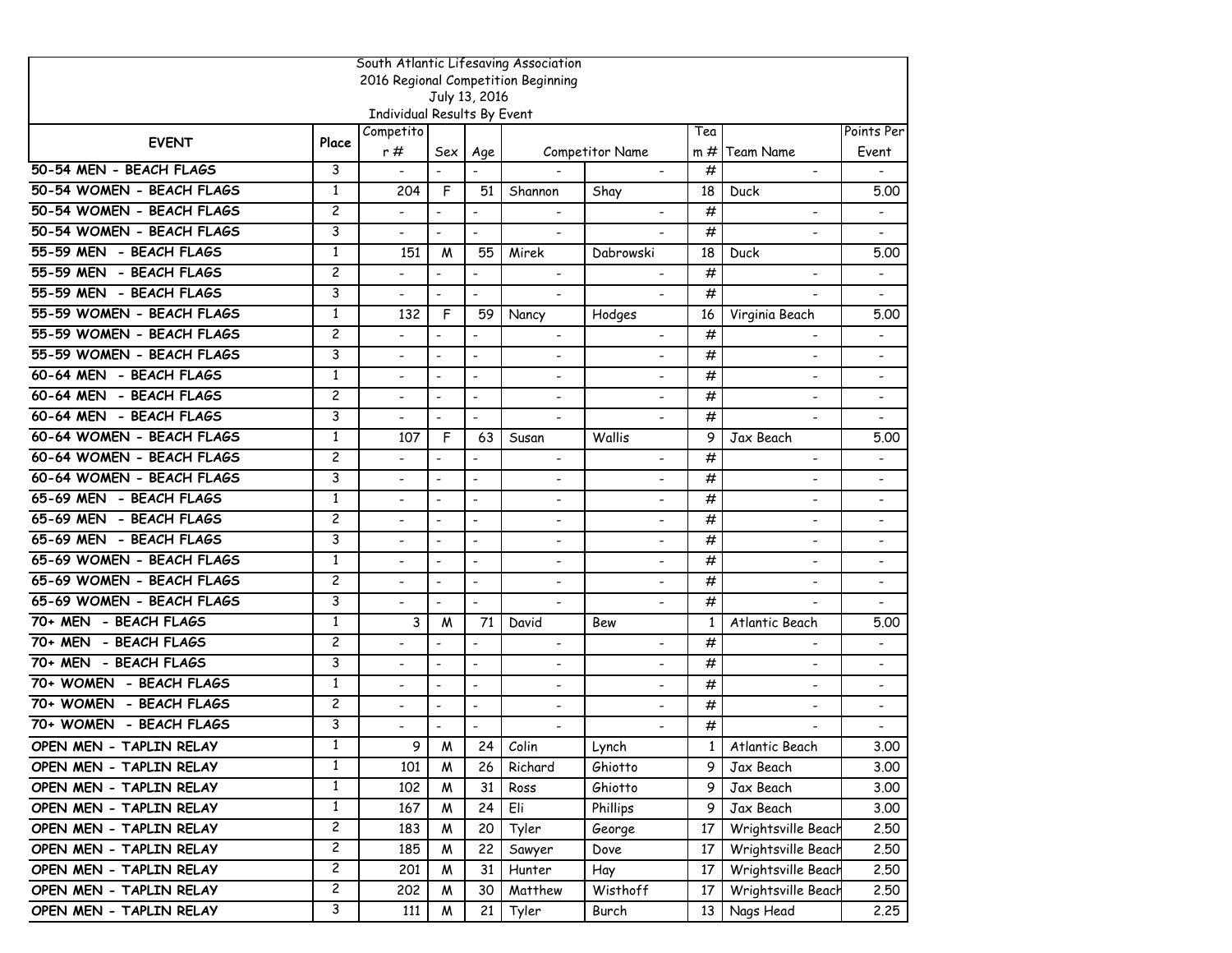|                           |                |                             |     |               | South Atlantic Lifesaving Association |                 |              |                    |            |
|---------------------------|----------------|-----------------------------|-----|---------------|---------------------------------------|-----------------|--------------|--------------------|------------|
|                           |                |                             |     |               | 2016 Regional Competition Beginning   |                 |              |                    |            |
|                           |                | Individual Results By Event |     | July 13, 2016 |                                       |                 |              |                    |            |
|                           |                | Competito                   |     |               |                                       |                 | Tea          |                    | Points Per |
| <b>EVENT</b>              | Place          | r #                         | Sex | Age           |                                       | Competitor Name | m #          | Team Name          | Event      |
| OPEN MEN - TAPLIN RELAY   | 3              | 113                         | M   | 21            | Bryce                                 | Green           | 13           | Nags Head          | 2.25       |
| OPEN MEN - TAPLIN RELAY   | 3              | 117                         | M   | 27            | Ben                                   | Mechak          | 13           | Nags Head          | 2,25       |
| OPEN MEN - TAPLIN RELAY   | 3              | 118                         | W   | 38            | Chad                                  | Motz            | 13           | Nags Head          | 2,25       |
| OPEN MEN - TAPLIN RELAY   | 4              | 152                         | M   | 23            | Jacob                                 | Dinger          | 18           | Duck               | 2.00       |
| OPEN MEN - TAPLIN RELAY   | 4              | 157                         | M   | 19            | Walker                                | Ross            | 18           | Duck               | 2,00       |
| OPEN MEN - TAPLIN RELAY   | 4              | 158                         | W   | 22            | Jackson                               | Young           | 18           | Duck               | 2,00       |
| OPEN MEN - TAPLIN RELAY   | 4              | 160                         | M   | 20            | Riley                                 | Young           | 18           | Duck               | 2,00       |
| OPEN MEN - TAPLIN RELAY   | 5              | 139                         | W   | 26            | Jon                                   | Martin          | 16           | Virginia Beach     | 1.75       |
| OPEN MEN - TAPLIN RELAY   | 5              | 141                         | M   | 30            | Michael                               | Miller          | 16           | Virginia Beach     | 1.75       |
| OPEN MEN - TAPLIN RELAY   | 5              | 144                         | M   | 20            | Jacob                                 | Rogerson        | 16           | Virginia Beach     | 1.75       |
| OPEN MEN - TAPLIN RELAY   | 5              | 146                         | W   | 19            | Austin                                | Ryan            | 16           | Virginia Beach     | 1.75       |
| OPEN MEN - TAPLIN RELAY   | 6              | 6                           | M   | 24            | Blake                                 | Ehlers          | $\mathbf{1}$ | Atlantic Beach     | 1.25       |
| OPEN MEN - TAPLIN RELAY   | 6              | 7                           | W   | 18            | Jacob                                 | Florey          | 1            | Atlantic Beach     | 1,25       |
| OPEN MEN - TAPLIN RELAY   | 6              | 10                          | M   | 32            | Garrett                               | Opper           | $\mathbf{1}$ | Atlantic Beach     | 1.25       |
| OPEN MEN - TAPLIN RELAY   | 6              | 11                          | M   | 18            | Ryan                                  | Petitt          | 1            | Atlantic Beach     | 1.25       |
| OPEN MEN - TAPLIN RELAY   | $\overline{7}$ | 4                           | M   | 22            | Shane                                 | Brennan         | 1            | Atlantic Beach     | 1,00       |
| OPEN MEN - TAPLIN RELAY   | 7              | 104                         | M   | 21            | Matt                                  | Lydon           | 9            | Jax Beach          | 1.00       |
| OPEN MEN - TAPLIN RELAY   | 7              | 106                         | M   | 24            | Gordon                                | VanDusen        | 9            | Jax Beach          | 1.00       |
| OPEN MEN - TAPLIN RELAY   | 7              | 110                         | M   | 47            | Thomas                                | Wright          | 9            | Jax Beach          | 1.00       |
| OPEN MEN - TAPLIN RELAY   | 8              | 83                          | M   | 21            | Craig                                 | Fleury          | 8            | Horry County       | 0.75       |
| OPEN MEN - TAPLIN RELAY   | 8              | 84                          | W   | 23            | William                               | Gautsch         | 8            | Horry County       | 0.75       |
| OPEN MEN - TAPLIN RELAY   | 8              | 85                          | M   | 21            | Tyler                                 | Gill            | 8            | Horry County       | 0.75       |
| OPEN MEN - TAPLIN RELAY   | 8              | 91                          | W   | 24            | Jakub                                 | Nezdoba         | 8            | Horry County       | 0.75       |
| OPEN MEN - TAPLIN RELAY   | 9              | 114                         | M   | 22            | Shawn                                 | Kenny           | 13           | Nags Head          | 0.50       |
| OPEN MEN - TAPLIN RELAY   | 9              | 119                         | M   | 47            | Ken                                   | Savage          | 13           | Nags Head          | 0.50       |
| OPEN MEN - TAPLIN RELAY   | 9              | 126                         | W   | 20            | Nicholas                              | DeLeon          | 16           | Virginia Beach     | 0.50       |
| OPEN MEN - TAPLIN RELAY   | 9              | 147                         | M   | 18            | Jack                                  | Savino          | 16           | Virginia Beach     | 0.50       |
| OPEN MEN - TAPLIN RELAY   | 10             | 176                         | W   | 40            | Shaun                                 | Buen            | 5            | Corolla            | 0.25       |
| OPEN MEN - TAPLIN RELAY   | 10             | 177                         | M   | 20            | Eyan                                  | Eagle           | 5            | Corolla            | 0.25       |
| OPEN MEN - TAPLIN RELAY   | 10             | 178                         | Μ   | 21            | Chris                                 | Harvey          | 5            | Corolla            | 0.25       |
| OPEN MEN - TAPLIN RELAY   | 10             | 181                         | М   | 38            | Zack                                  | Lobisch         | 5            | Corolla            | 0.25       |
| OPEN WOMEN - TAPLIN RELAY | $\mathbf{1}$   | 188                         | F   | 32            | Lindsey                               | Gerkens         | 17           | Wrightsville Beach | 3.00       |
| OPEN WOMEN - TAPLIN RELAY | $\mathbf{1}$   | 193                         | F   | 22            | Catherine                             | Gargula         | 17           | Wrightsville Beach | 3.00       |
| OPEN WOMEN - TAPLIN RELAY | $\mathbf{1}$   | 194                         | F   | 25            | Kathryn                               | Yarbrough       | 17           | Wrightsville Beach | 3.00       |
| OPEN WOMEN - TAPLIN RELAY | $\mathbf{1}$   | 196                         | F   | 22            | Jensen                                | Engen           | 17           | Wrightsville Beach | 3.00       |
| OPEN WOMEN - TAPLIN RELAY | $\overline{c}$ | 99                          | F   | 19            | Elise                                 | Byrd            | 9            | Jax Beach          | 2.50       |
| OPEN WOMEN - TAPLIN RELAY | 2              | 108                         | F   | 23            | Kaitlin                               | Whited          | 9.           | Jax Beach          | 2.50       |